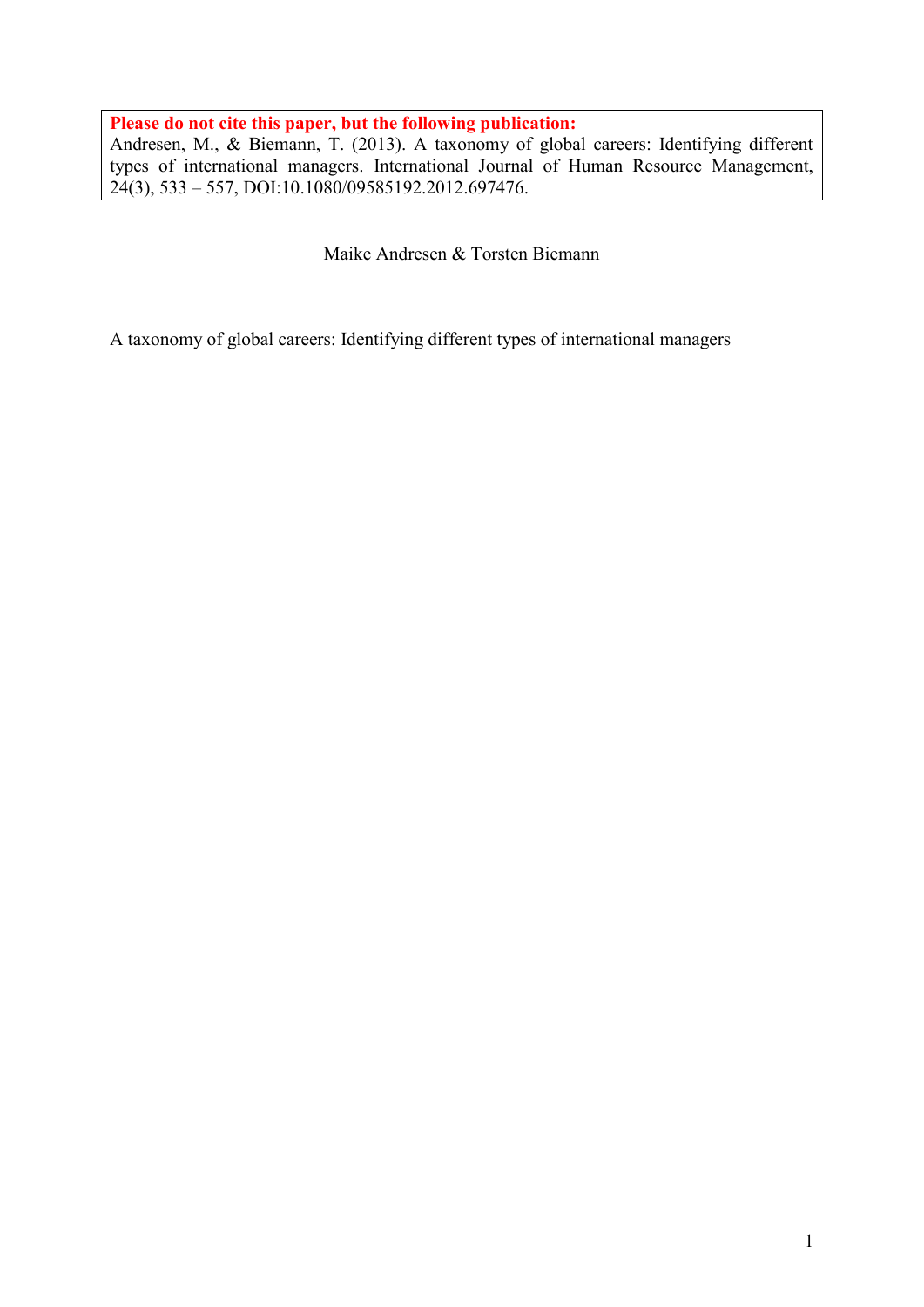## **Abstract**

Research on expatriates indicates that substantial differences exist within internationally active employees. Several typologies of expatriates have been suggested to account for this diverseness. However, empirical evidence on the accuracy of these classification schemes is scarce. Based on these research efforts, we introduce a data-based taxonomy of internationally mobile managers. By means of sequence analysis we derive four career patterns from the curriculi vitae of 202 German managers. These patterns are built on the dimensions mobility and duration of the stays abroad. We further show that these patterns differ with regard to various individual and organizational variables. Based on these findings, we argue that expatriation career management practices and responsibilities need to be differentiated.

## *Keywords:*

*International career, career path, taxonomy, manager, diversification of expatriate management*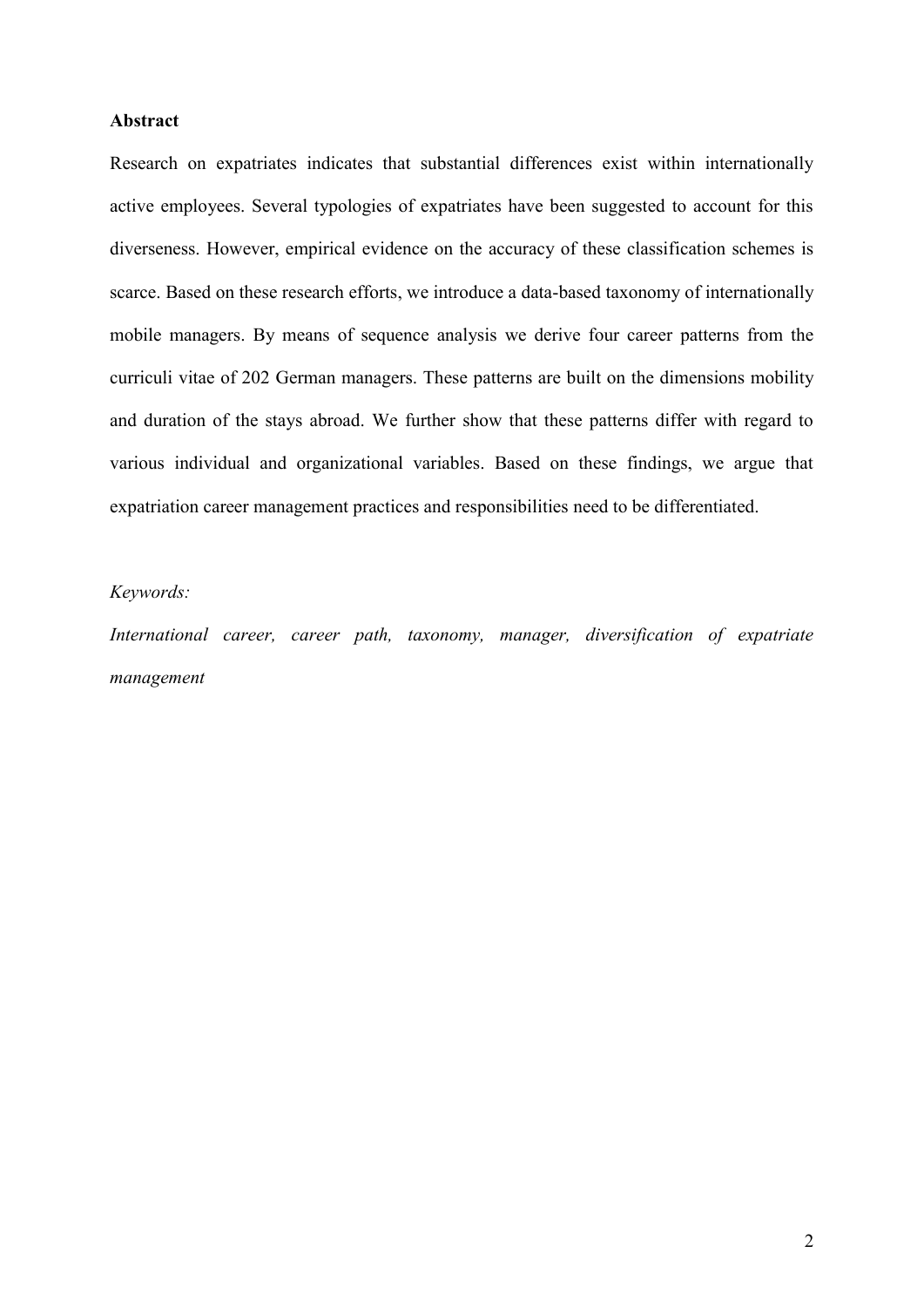## **Introduction**

Due to a growing demand for competent global managers (Suutari, 2003), a considerable amount of empirical research aimed at identifying challenges and characteristics that distinguish expatriate managers from domestic employees. At an individual level, it has been shown that, for example, adjustment processes, job satisfaction, or career concepts are different for domestic and international employees (Osland, 2000; Bonache, 2006). Further, from an organizational point of view, selection, training, and career management issues have been shown to substantially differ between expatriates and domestic employees (Suutari & Brewster, 2001; Evans, Pucik, & Barsoux, 2002; Suutari, 2003).

Going beyond this dichotomous distinction between national and international managers, several researchers started to consider differences within the group of internationally mobile employees in terms of, for example, the initiation of the work abroad, corporate and personal goals pursued, the psychological response to the host culture, allegiance, time of exposure, the building of social capital, and intensity of international contact through work and non-work life (e.g., Inkson, Arthur, Pringle, & Barry, 1997; Peiperl & Jonsen, 2007; Scullion, Collings, & Gunnigle, 2007; Bozkurt & Mohr, 2011). Within this research domain, several authors proposed different types of expatriates by identifying characteristic career trajectories of internationally mobile employees (e.g., Borg, 1988; Mayrhofer, 2001; Suutari, 2003; Banai & Harry, 2004). Mayrhofer (2001), for example, develops a typology that comprises four types of organizational international career logics based on whether expatriation is a part of an organization's personnel development or management and control efforts in foreign subsidiaries. We applaud these fruitful attempts to shed light on inter-individual differences within the group of internationally mobile employees. However, these approaches start from theoretically defined ideal types that might not match empirical prevalence (Doty & Glick, 1994).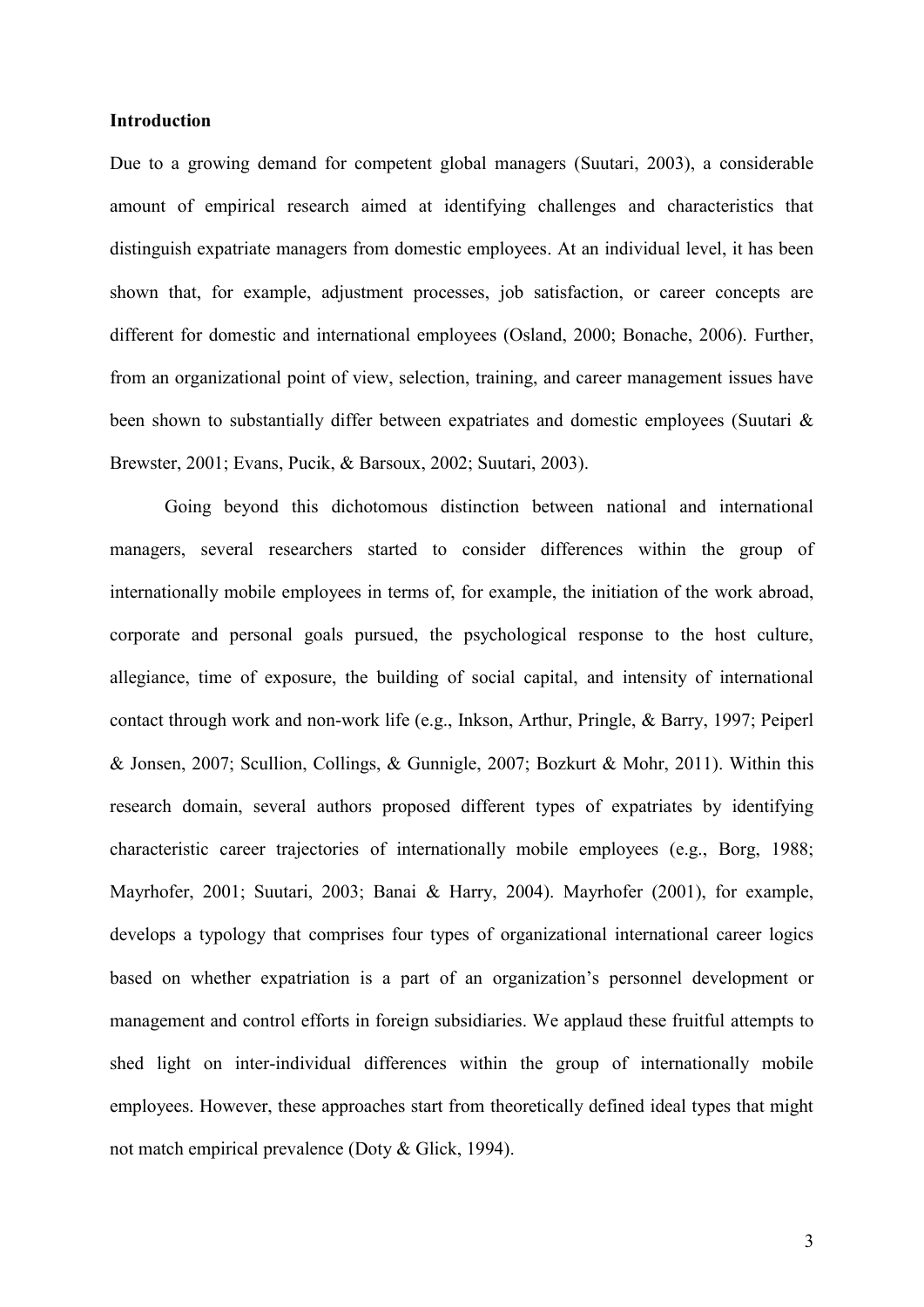In this article, we aim at contributing to the literature in two ways. First, we summarize and integrate existing typologies of employees' international career trajectories. Second, and more importantly, we extend previous research by presenting a taxonomy of internationally mobile managers that is based on empirical data rather than theoretical considerations. More specifically, we apply Optimal Matching Analysis (e.g., Abbott & Tsay, 2000) to cluster similar job sequences into patterns of international careers. Such an empirically-driven classification is of great importance to contemporary international human resource management (IHRM), as we argue that employees in different career patterns have varying motives and competencies, which, in turn, call for a differentiation of career management practices and responsibilities to optimally develop and mobilize distinct groups of internationally mobile employees. For that purpose, we relate the career taxonomies to variables that describe differences at an organizational and individual level in order to better understand the specific requirements of these groups.

The remainder of this article is organized as follows. We first review the expatriate career literature with respect to a differentiation of personnel practices for different groups of internationally mobile managers pursuing varying career paths and summarize main results of existing typologies of international careers. We then describe the methodological approach chosen in this study and present a taxonomy of internationally mobile managers. Lastly, we discuss our results, point out theoretical and practical implications for internationalcareer management, and show the limitations to our research.

## **Career paths of internationally mobile managers**

## *The need for differentiation of international career management*

The differentiation of personnel practices, i.e. the recognition of and commitment to plan for employee differences, is an essential component of modern human resource management (Huselid, 1995; Jackson, Joshi, & Erhardt, 2003). Increasing internationalization raises the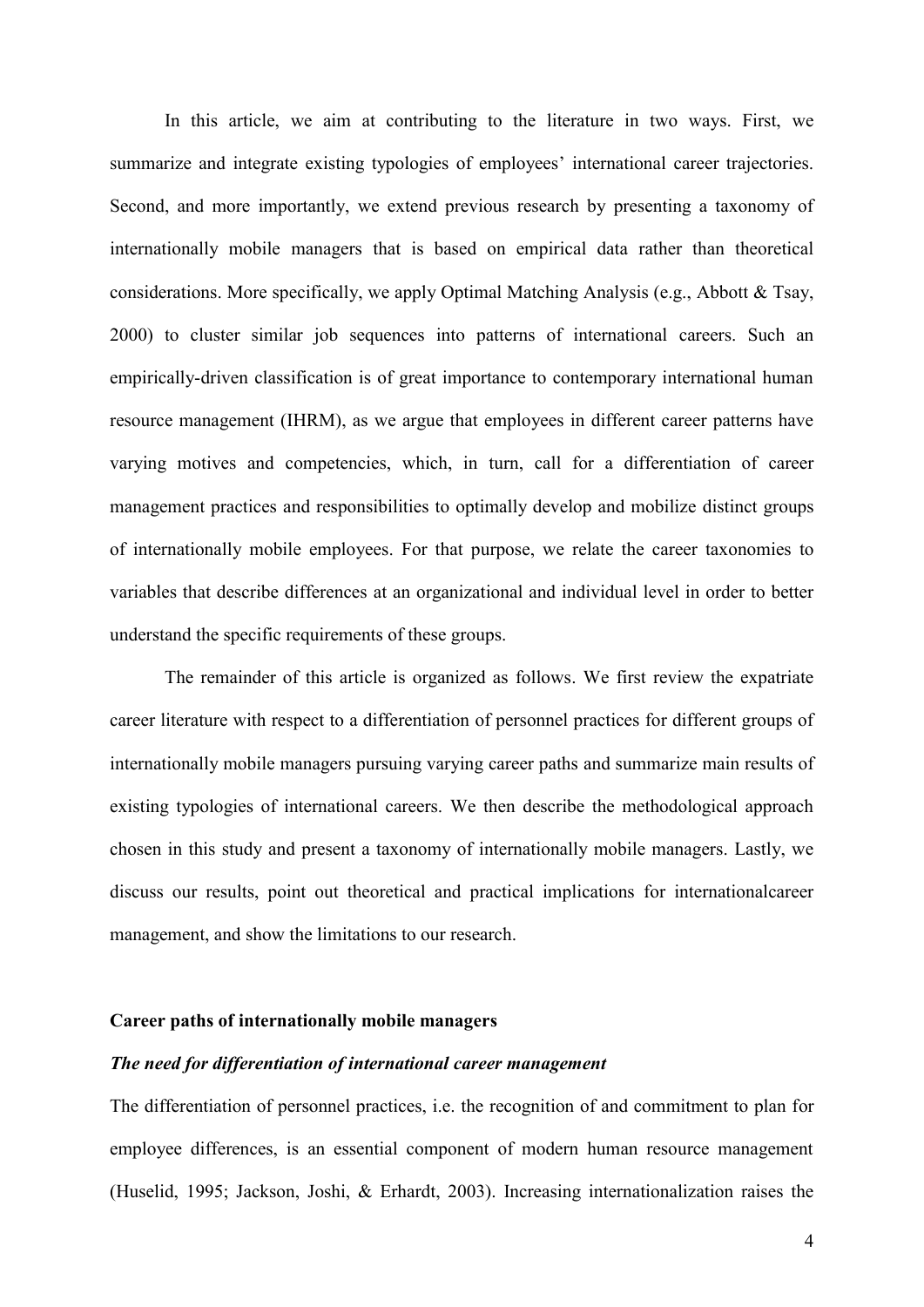linked key question of how organizations that operate internationally need to differentiate their international HR practices. In this respect, Suutari (2003) underlines the necessity to do more research in this field, as companies have globalized their strategies and functions, but the global HRM function is still underdeveloped.

One of the major functions in IHRM concerns expatriate management, including recruiting, preparing, relocating, placement, integration, rewarding, appraising, promoting of expatriates, and repeating the process for repatriation (Baruch & Altman, 2002). Several studies have examined how expatriate management practices should differ content-wise with respect to the stage of a firm's internationalization (Adler & Ghadar, 1990; Milliman, Von Glinow, & Nathan, 1991) as well as to different international management strategies (Caligiuri & Colakoglu, 2007). Furthermore, Caligiuri and Colakoglu (2007) relate these practices to different categories of expatriate assignments (technical, functional, developmental, and strategic). The primary focus lies on the question of integration, differentiation, or duality of international practices (Farndale, Brewster, & Poutsma, 2008) in order to fit each organization's unique environmental setting.

Discrepancies in study results such as the willingness of expatriates to accept further international assignments, which varies from 13 percent to 91 percent (Forster, 2000; Riusala & Suutari, 2000), or the share of repatriates facing a positive career impact from an international assignment ranging from around a quarter (Suutari & Brewster, 2003) to 46 percent (Forster, 1994), indicate that there is a large degree of variability within the group of expatriates. In view of this variability and the importance of the psychological contract that has been stressed recently by various researchers (e.g., Riusala & Suutari, 2000; Haslberger & Brewster, 2009), not only the content of the practices at an organizational level, but also the responsibilities regarding expatriate liaison and support and in the sense of contact persons at an individual level, need to be aligned to different types of expatriates in order to closely tailor initiatives to expatriates needs (van Roessel, 1988; Bonache, Brewster, & Suutari, 2007;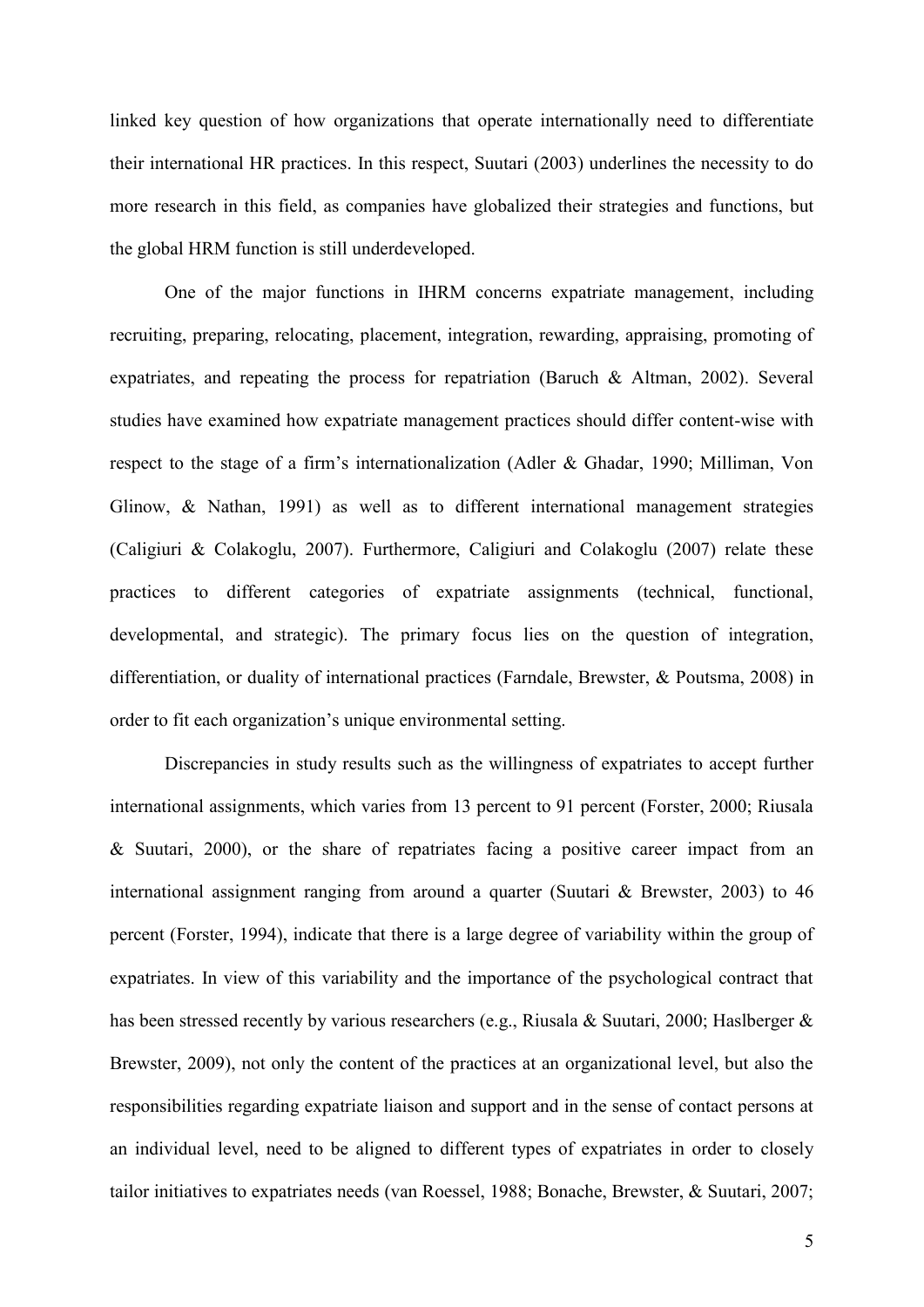Andresen & Göbel, 2010). However, expatriation management continues to be the area of HR that is most centrally determined (Brewster, Harris, & Sparrow, 2002), suggesting a comparably low differentiation of responsibilities between the HR function at headquarters or the international subsidiary, line management, and expatriates themselves.

Frameworks for potential differences within the group of internationally mobile employees have been offered in form of typologies that are based, for example, on the following criteria: Inkson and colleagues were one of the first to argue that one must distinguish between employees being sent on international assignments by their employers and those individuals that seek employment abroad on their own *initiative* (self-initiated expatriates; Inkson et al., 1997; see also Tharenou & Caulfield, 2010). First empirical results support the significance of this notion and show that organizational mobility, for example, is lower among assigned expatriates compared to self-initiated expatriates (Biemann & Andresen, 2010) and that differences in the development of career capital between the two groups exist (Jokinen, Brewster, & Suutari, 2008). Hays (1974) and Derr and Oddou (1991) identify different types of expatriates based on the *goals* pursued with their assignment such as reproducing a structure, analyzing and solving a technical problem, carrying out a welldefined position or individual development (see also Beaverstock, 2004; Caligiuri, 2006). Bochner (1982) classified expatriates according to their *psychological response to the host culture,* ranging from rejection either of the culture of origin or the second culture over a vacillation between two cultures to a synthesis of both cultures. Black and colleagues (1992) developed a typology of expatriates in terms of their *allegiance* to either the parent firm and/or to the local operation. Harris and colleagues (2003) as well as Peiperl and Jonsen (2007) distinguished different types of assignments according to the respective *length, intensity and breadth of exposure*. Examples are traditional, short-term, frequent flyer and commuter assignments (see also Collings, Scullion, & Morley, 2007; Meyskens, Von Glinow, Werther, & Clarke, 2009). Finally, and central for our study, are a few approaches aimed at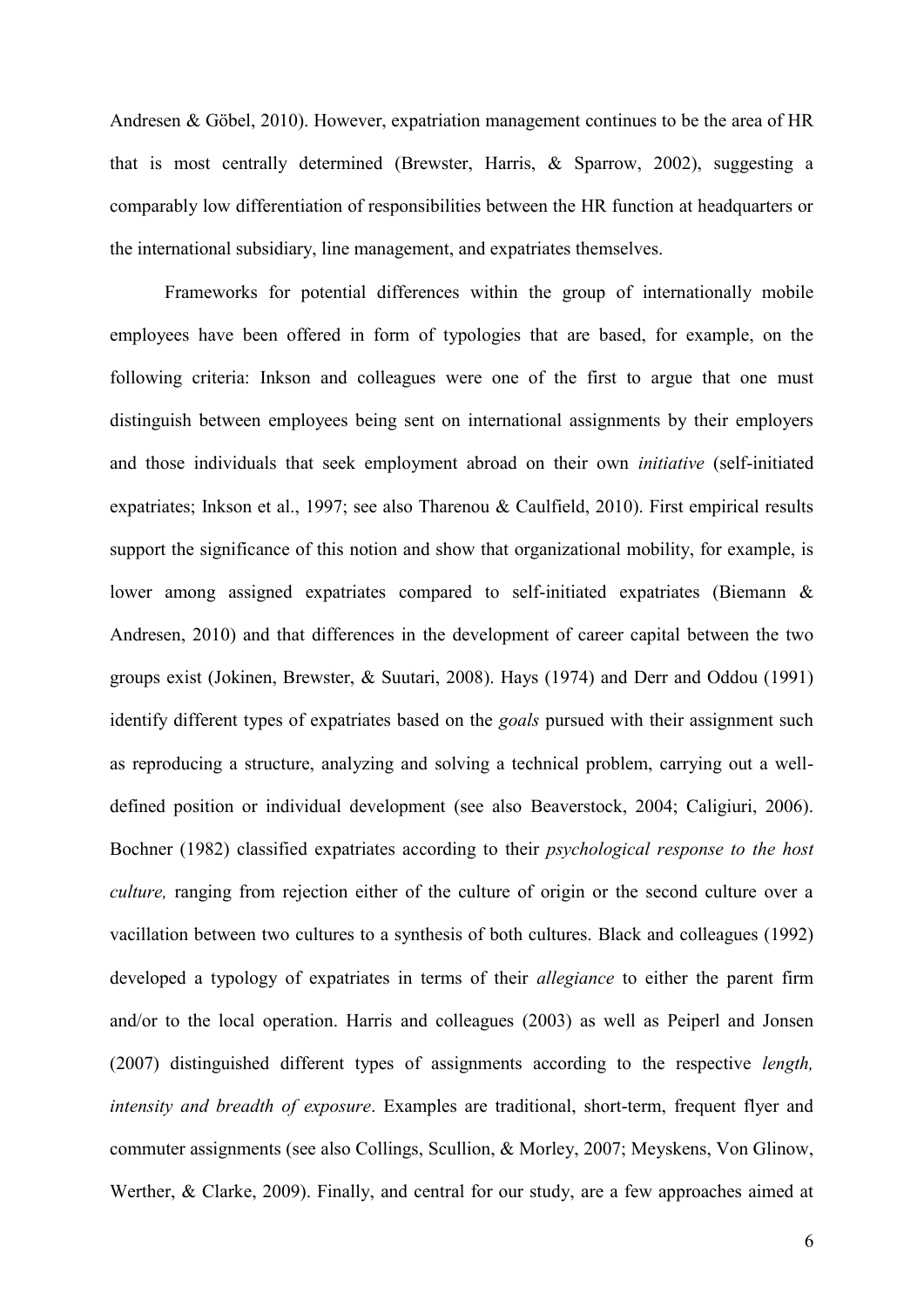defining different types of expatriates by identifying characteristic *career trajectories* (e.g., Borg, 1988; Mayrhofer, 1996).

With expatriation becoming an increasingly common part of a manager's and executive's career (Daily, Trevis Certo, & Dalton, 2000; Richardson & McKenna, 2002), career management issues become one of the main challenges for international HR professionals. Suutari (2003) criticizes that research on the specifics of international careers is limited to the effect of one separate international assignment on the career after repatriation to the home country leading to homogeneous recommendations for HR practice and responsibilities. But in addition to these single international movements, more permanent global careers are becoming increasingly important in international business (Suutari, 2003; Suutari & Taka, 2004; Suutari & Mäkelä, 2007; Mäkelä & Suutari, 2009, 2011). Yet, these global managers with frequent international relocations (in contrast to global managers with a worldwide coordination task; Cappellen & Janssens, 2010) have not been subject to the same exhaustive enquiry as has been applied to traditional expatriates and potential subgroups remain almost unvetted. In order to better understand the relevance of differences within the group of internationally mobile managers and to successfully manage their careers, first, potential subgroups and their specific characteristics and challenges concerning their career aspirations and typical career patterns need to be identified. Second, a set of differentiated expatriate career management practices including necessary career planning and related career guidance and support practices need to be considered.

## *Typologies of internationally mobile employees' careers*

In order to determine potential subgroups, existing conceptual *typologies* of career patterns that lead to ideal types based on a limited number of theoretically meaningful dimensions are briefly summarized in this section. However, the major disadvantage of typologies is that empirical evidence running counter to theoretical specifications may not be strong enough to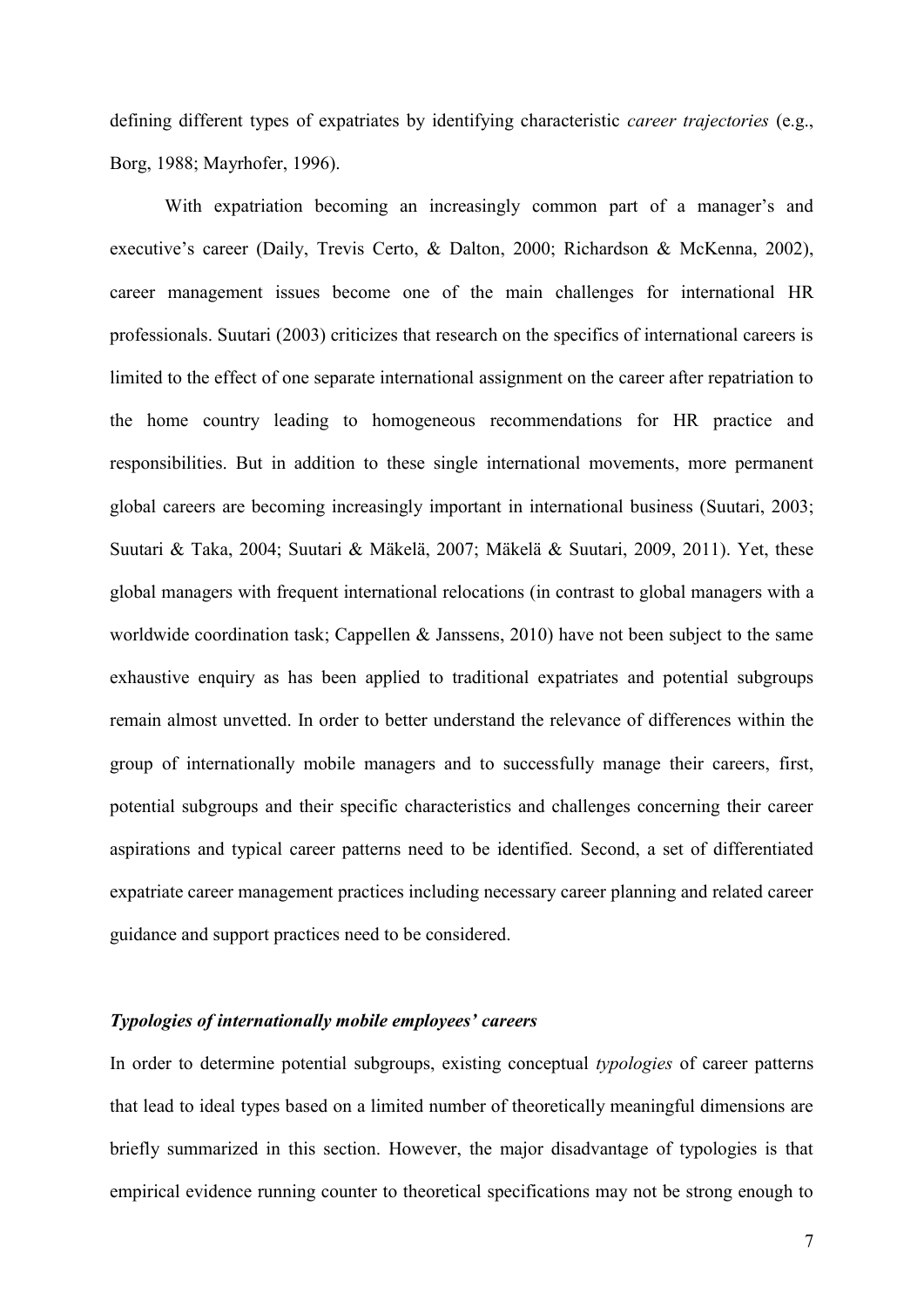discover inherent weaknesses of the typology (Bailey, 1994). Hence, we aim at developing a *taxonomy* of career paths in the following. Taxonomies, by contrast, are based on empirical data and categorize phenomena into mutually exclusive and exhaustive sets with a series of discrete decision rules (Doty  $\&$  Glick, 1994), leading to a comprehensive classification system. The major strength is that the patterns and sequences discovered may cross boundaries of existing theories. Hence, the development of a taxonomy can make a valuable contribution towards a better understanding of the different career patterns of internationally mobile managers. However, the selection of variables is problematic since it is usually not based on theory or a conceptual model (Marradi, 1990). In order to avoid this weakness, we will rely on reasonable variables as suggested by existing career typologies (see Table 4) and, in addition, scrutinize variables that were used to further elaborate typologies in order to make use of them for our own taxonomy. Implications can be deduced that are relevant to the differentiation of career management practices by organizations as well as the career planning by individuals.

Career is defined as "the evolving sequence of a person's work experiences over time" (Arthur, Hall, & Lawrence, 1989: 8). Accordingly, the global manager's career usually includes a sequence of moves in different locations and positions (Cappellen & Janssens, 2005) and does not necessarily follow fixed career paths predetermined by organizations. Several researchers (Borg, 1988; Gunz, 1988; Fukuda & Chu, 1994; Mayrhofer, 1996, 2001; Suutari, 2003; Banai & Harry, 2004) proposed career typologies that are based on the following four dimensions: organizational purpose, mobility in terms of spatial and organizational mobility, duration of the stay abroad, and position level in the organization.

## *Organizational purpose*

Mayrhofer's (1996; 2001) differentiates four organizational international career logics (OICLs), i.e. types of international assignments (see Table 1). OICLs are based on two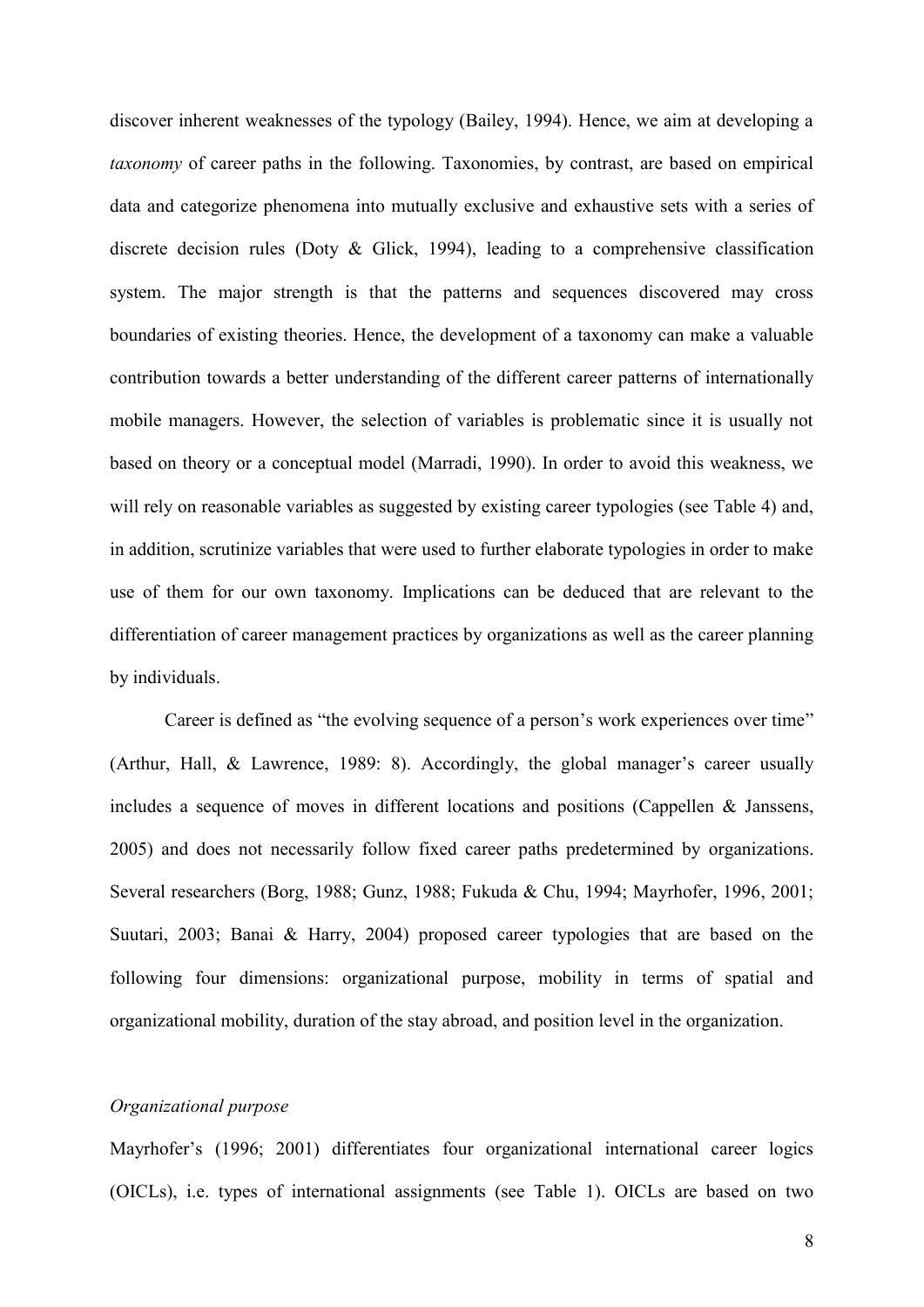dimensions, personnel development versus management and control purposes, that are assumed to be independent. These two dimensions form a 2x2 matrix that comprises four different OICL<sub>S</sub>

The type 1 logic (*watchdog, trouble-shooting logic*) describes international careers that primarily serve coordination and control purposes, with personnel development issues playing only a minor role. A typical example is the assignment of a home country national to a key position in the foreign subsidiary, for example, the chief financial officer. In the type 2 logic (*senior management, high potential logic*) the high importance of coordination and integration tasks, as in type 1 logic, is complemented by personnel development goals such as building up leadership competency, social networks, and acquiring intercultural skills for the future of the career. International moves within the type 3 logic (*developmental-junior logic*) primarily serve personnel development motives and much less to steer foreign subsidiaries. An example of this is the assignment of junior managers to a foreign business unit as part of a management development program. Type 4 logic (*isolation, dead end logic*) is neither motivated by coordination and control issues nor by personnel development aims. Rather this form of assignment is to be understood as a punishment or due to a lack of potential. For each of the four logics a specific profile is developed based on different characteristics of the country of destination, i.e. the strategic importance of the countries or foreign subsidiaries, hierarchical level of the position abroad, transfer direction, easiness of repatriation, and the expatriate, i.e. their seniority and career success.

Summarizing, we consider that Mayrhofer succeeded in developing an intuitively plausible typology that is rich in substance, linking the types with different features of the foreign country and the expatriate. It is to be criticized, however, that instead of distinguishing four types, the use of the two dimensions would be a better basis for argumentation as personnel development always has an impact on careers and management and control efforts are only relevant in strategically important foreign subsidiaries etc. So, the dimensions could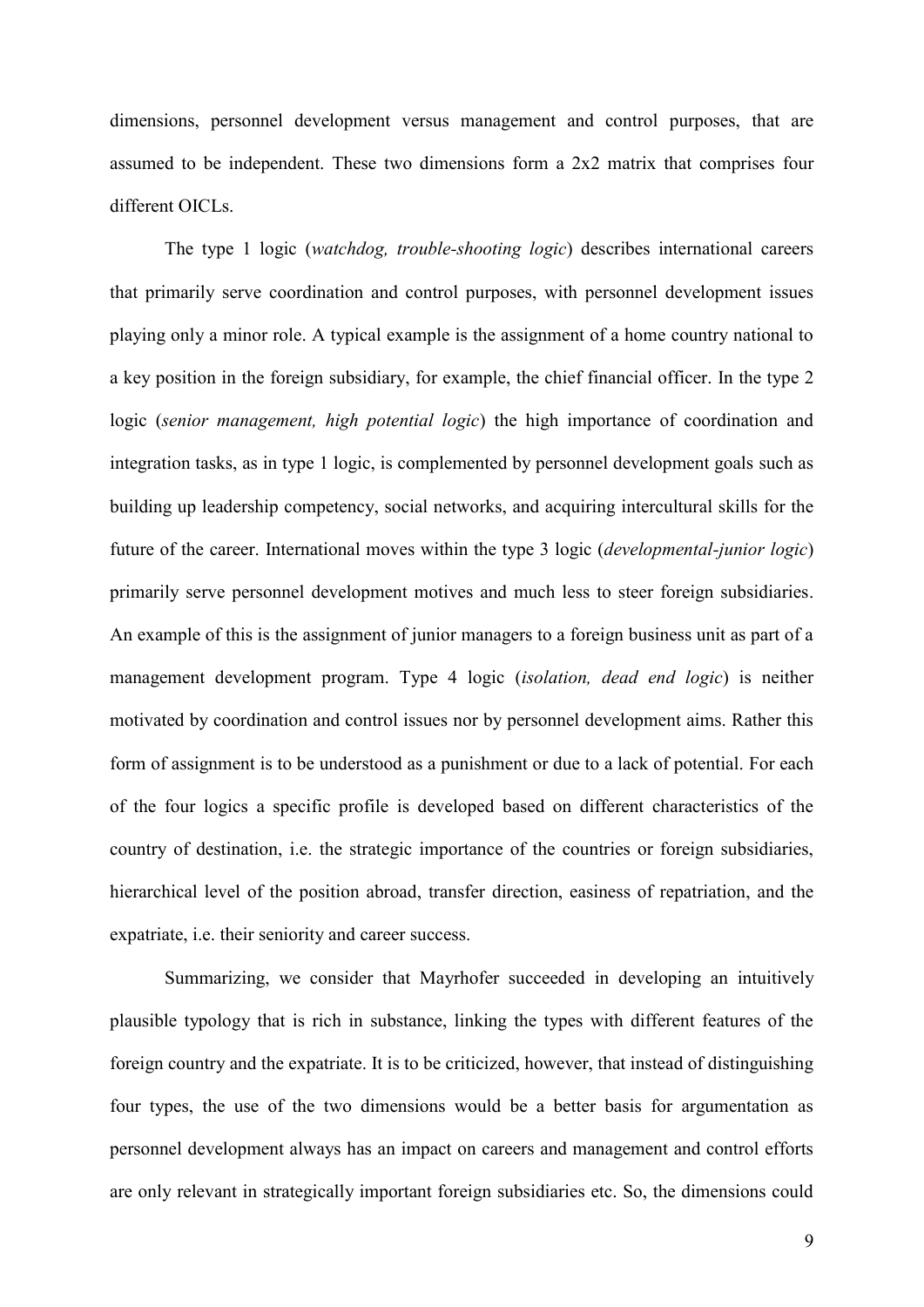be analyzed separately, as the argumentation is not necessarily based on a fit or misfit between both. A typology only implies an increase of knowledge, if a type is based on a combination of specific features. Moreover, Mayrhofer assumes that each company pursues one dominant, organizational international career logic, whereas it is to be expected that all logics will be represented in larger companies operating on a global scale. Finally, the typology focuses on single assignments under exclusion of a career logic of multiple expatriate assignments.

## *Mobility*

The mobility pattern in terms of spatial and organizational mobility is central for the determination of typologies suggested by Borg (1988) and Suutari (2003). Both base their types of internationally mobile managers on spatial mobility: *circular mobility* on the one hand, i.e. whether the manager by the end of the observation period works and lives in the home country or abroad (denoted as 'destination' in Borg's typology), and *residential mobility* on the other hand, i.e. the number of assignments a manager takes up during the time his career is followed (denoted as 'mobility' in Borg's typology) comprising relocations between home and host country, within an area as well as migration between nations. Borg (1988) developed four archetypes of internationally mobile managers (cf. Table 2) and Suutari (2003) three groups of expatriates based on these two dimensions of spatial mobility, albeit using different terms.

Managers of Borg's archetypes, *naturalized* and *locals,* both display a low mobility and were only assigned once. But whereas "naturalized" stay abroad and probably go native to some extent after having spent a long time in the foreign country in the same place, *locals* return back home after the termination of the first assignment. The so-called *unsettled* managers have several assignments abroad but finally return to their home country. *Cosmopolitans* show no strong attachment to any country and take up additional assignments.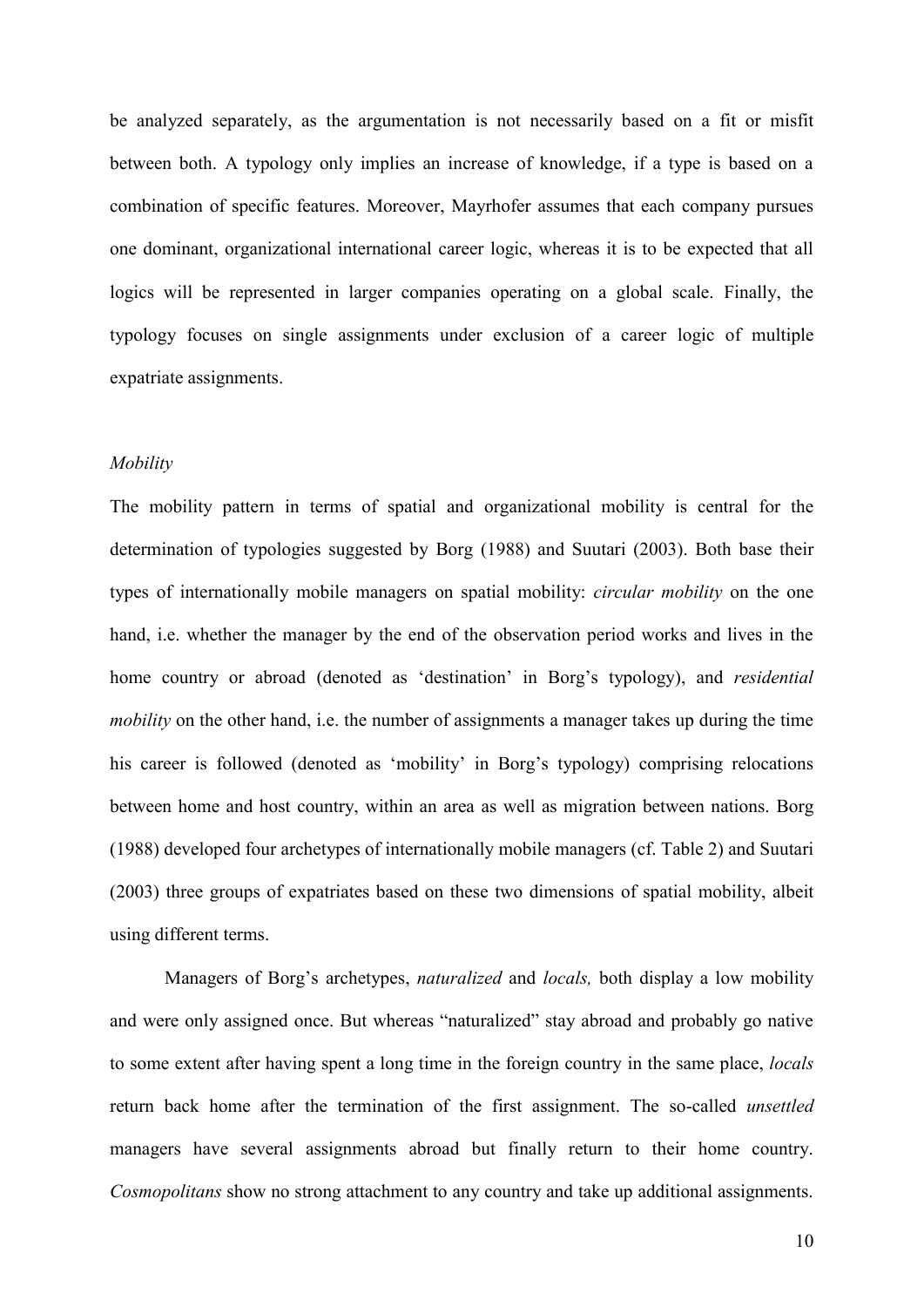*Global managers* in Suutari's (2003) typology pursue an international career for a longer term by varying between domestic and international assignments without focusing on some specific country or even some specific cultural area. Hence, this group differs from those expatriates who repatriate permanently back to their home country after the assignment and from those who move directly from one international assignment to another.

Borg compared these four archetypes referring to different features of the assignment, such as organizational motives and the hierarchical level at first assignment, and of the assignee, including the age when assigned abroad and career success. Suutari focuses on individual variables such as differences regarding balance between personal and working life, family adjustment, and the perceived importance of the international career.

The strength of Borg's, as well as Suutari's, archetypes lies in their long-term deduction. However, Borg's typology is to be criticized, as a statistical test is missing so that the analysis remains descriptive. Furthermore, the classification based on two criteria is rather simplistic all-the-more-so since the length of the phase of observation of 13 years was chosen arbitrarily. It is questionable how stable the patterns are over time. Finally, Borg only analyzed expatriates that stayed in one country and excluded those who changed their employer. Suutari (2003) based his typology on a qualitative study. As comparisons between the groups are missing, it remains unclear as to how far the three groups differ with respect to the criteria chosen and how important these differences are. Valuable for the development of our own taxonomy are the two variables that form the basis of the patterns (circular and residential mobility) as well as the features of the assignment (e.g. duration) and of the individual (e.g. age, work-life balance).

Mobility in terms of *organizational mobility*, i.e. the movement between different jobs and employers, is the basis of Banai and Harry's (2004) typology. The types of expatriates are based on two dimensions: the number of business organizations they work for and the number of foreign countries they work in. Traditional *expatriate managers* are assigned abroad by

11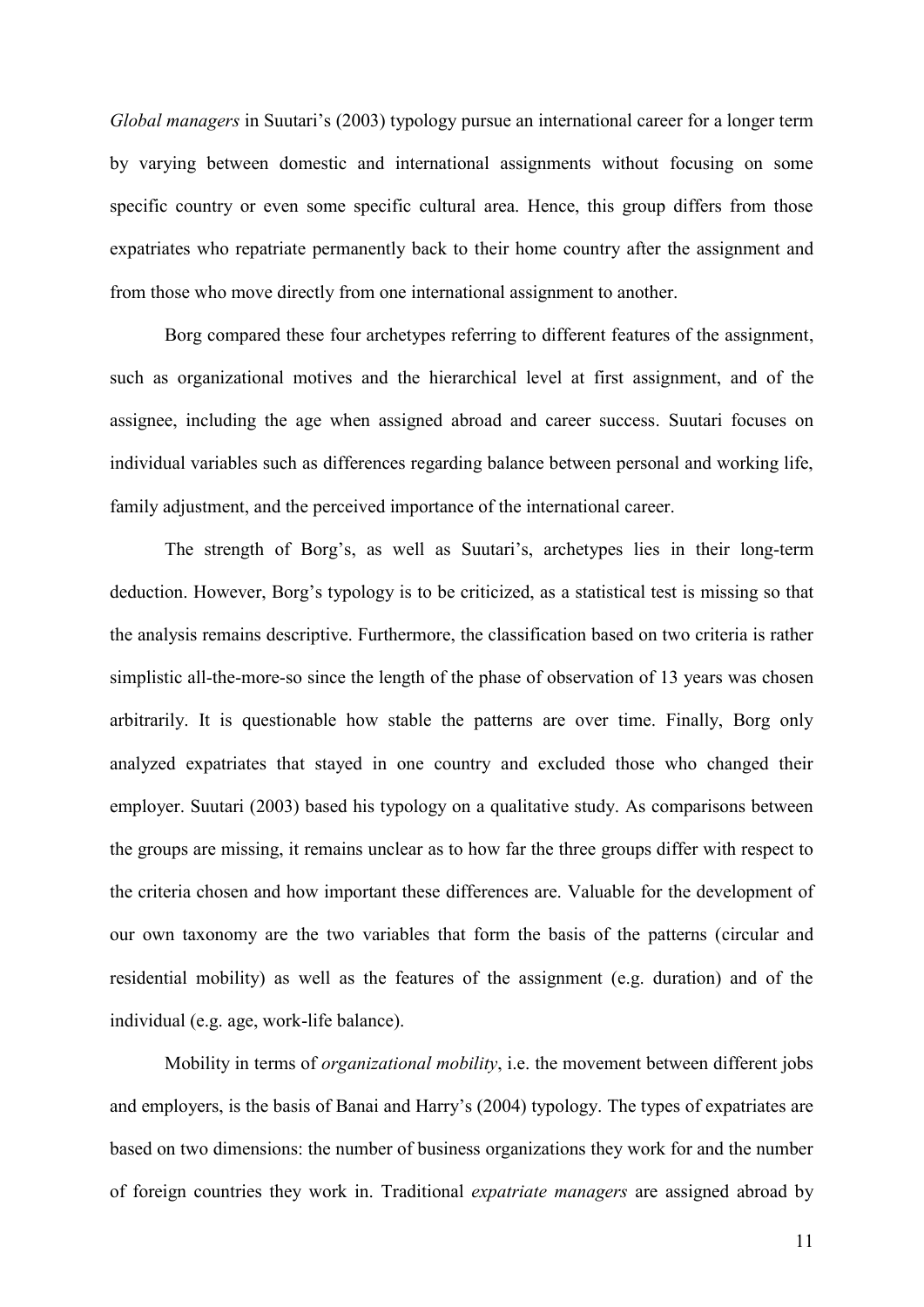their employer and pursue a career within the same organization. *International itinerants*, by contrast, are managers who are employed by a number of different employers in several countries, take unilateral charge over their careers, and strive less after status and hierarchical ranks. Hence, careers can be viewed as having no boundaries. In addition, the proactive search for international work might predominate, manifesting itself in a larger share of selfinitiated foreign work experience.

The theoretical concept has not been completely elaborated yet and empirical studies for its foundation are missing. But as the career type described is the only career pattern for international managers with reference to the newer career literature, a comparison of international itinerants with other international and national managers could give first insights into the importance and impact of new career concepts in an international context.

## *Duration of stay abroad and position level*

Finally, the length of the expatriate assignment along with the position level in the organization build the two underlying dimensions of the typology of the four groups of expatriates by Fukuda and Chu (1994; see Table 3).

The *starters* encompass typically young expatriates who have spent less than six years abroad holding relatively low positions in a given functional area of management. They tend to view the international assignment as an opportunity for career development and advancement. *Climbers* work internationally for less than six years in all and usually are in midcareer. They view the international assignment as a way to further their career by demonstrating their abilities to manage the company's operations abroad. Managers in the *survivor* group spend more than six years abroad holding relatively low positions in the company. Although they gain international experience during many years, they do not advanced much career-wise. *Achievers* are typically older, already having spent more than six years abroad. They possess successful track records in their services abroad and hold senior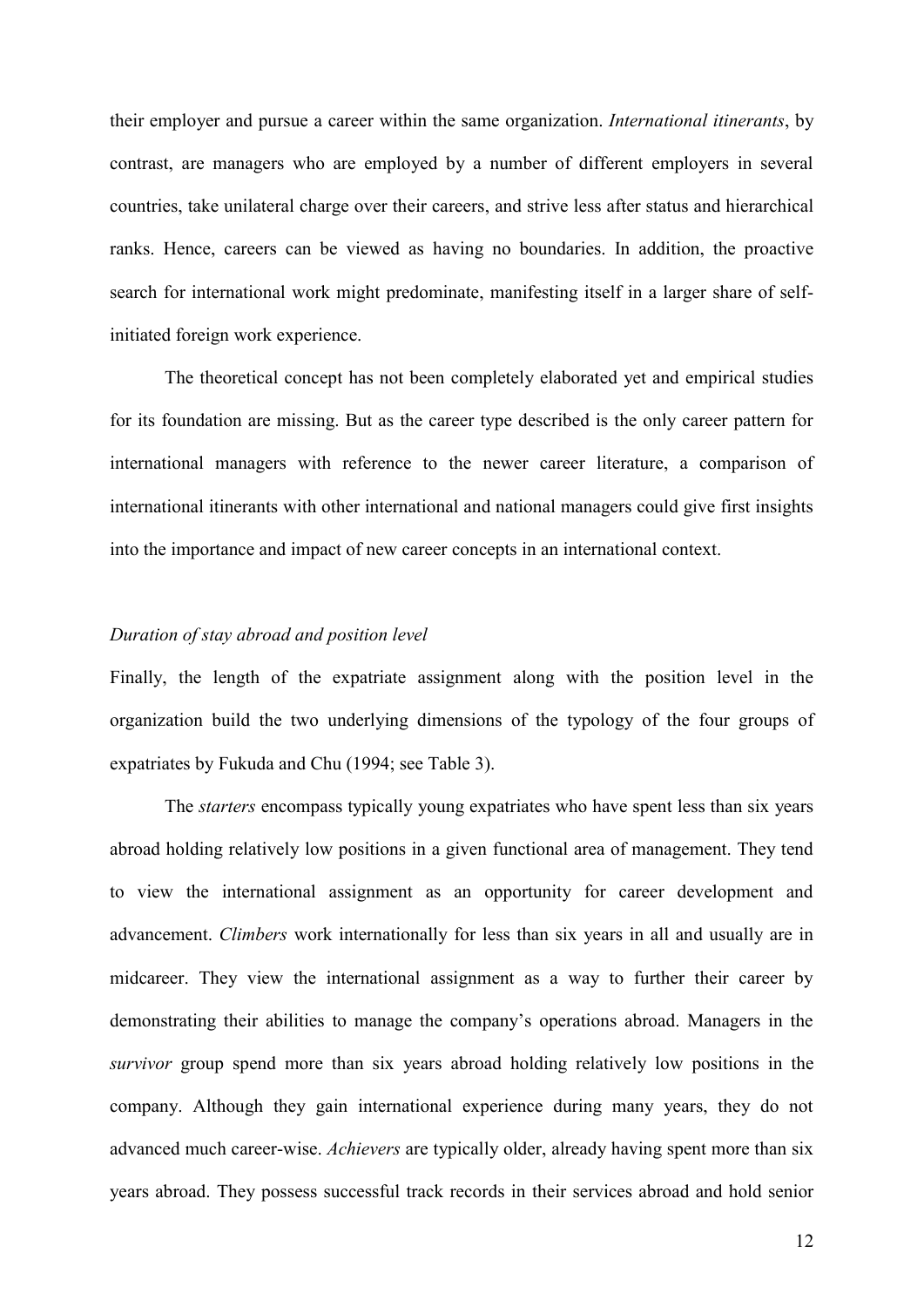positions (e.g., general manager, managing director). These four groups are characterized further by individual variables such as the family status, including the age of their children.

The valuable contribution of Fukuda and Chu's typology is the description of types in relation to different career stages and duration of the expatriate's stay abroad. However, a weakness inextricably linked with this approach is that the types cannot be seen as being exclusive since an employee may develop and be grouped into another type during his or her career. It remains unclear why six years are seen as a dividing rule and why career success should increase with the length of the assignment. Although the typology is based on empirical data, it remains descriptive as a statistical verification is missing. Hence, the simplicity of the typology with two dimensions is at the same time its weakness.

In the following Table 4 the basic dimensions of the typologies as well as characteristic variables of the different types are summarized.

## *Implications for the development of a taxonomy of internationally mobile employees*

It can be summarized from the previous section that the literature dealing with career typologies is scarce and that different theoretical points of criticism exist. Both aspects corroborate the need for further research. The typologies have in common that career types remain descriptive or are defined theoretically. Moreover, most of the typologies model international work experience as a single career step and omit a long-term career perspective including multiple career moves in different foreign countries as are typical for global careers (Mäkelä & Suutari, 2009). The aim of our explorative study is to scrutinize the identified, determining dimensions of career patterns and to investigate their relevance for theory and practice as well as to extend and to concretize them. Since scientific research in career types is at an early state and a solid theory does not exist yet, an explorative approach is deemed to be reasonable.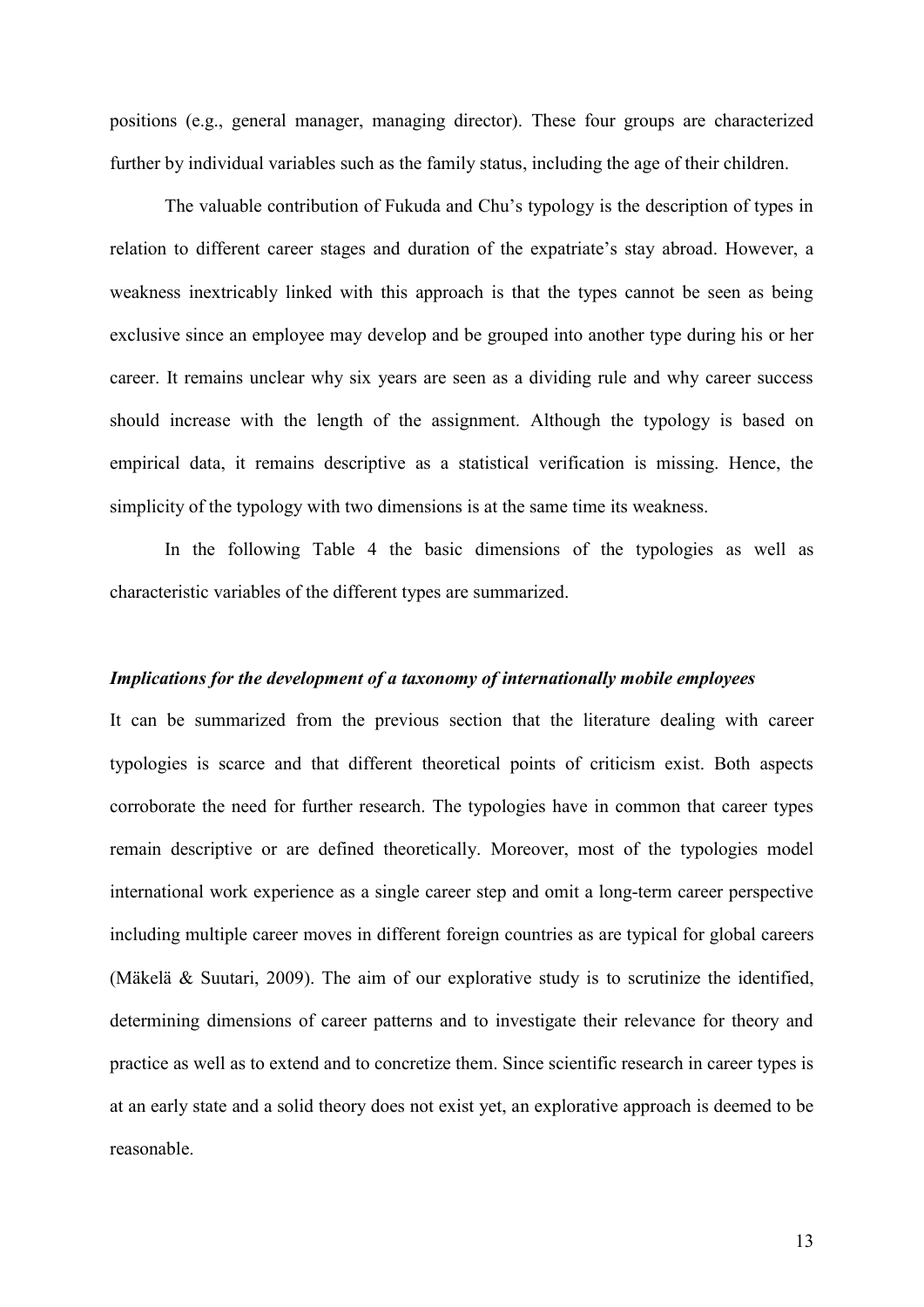All of the five typologies presented above are based on reasonable dimensions as well as a comprehensible selection of descriptive variables which can be used as a starting point for a data-based taxonomy. Out of the four core dimensions, *organizational purpose*, *position level*, *mobility*, and *duration of stay abroad*, only the last two are relatively independent of the expatriates' organizations. We thus use these two dimensions for our taxonomy. The organizational aims pursued with expatriation are excluded as they are not independent and, moreover, are not able to capture careers that cross organizations such as self-initiated expatriation. Career paths imply a longitudinal view of different steps in a career. Hence, the use of the position level as a dimension would suggest that career paths are different over a life-time for those who have low, medium and high position levels and that these paths do not pass into one another as is the case in hierarchical career paths. Furthermore, career paths depend also on the level of experience. A person may change jobs at the same hierarchical level but work in different areas asking this person to begin again (e.g. portfolio career, Handy, 1994). Hence, the position level is not used as a dimension.

The typologies described above mainly focus on organizational careers, i.e. external careers coming from intra-company, hierarchical advancement (Schein, 1996). In the international setting, the internal career, i.e. inter-company self-development (Parker & Inkson, 1999) plays a role in international careers (Stahl, Miller, & Tung, 2002) and can be viewed as boundaryless (Arthur & Rousseau, 1996). Hence, the inter-organizational mobility is included. With respect to career success, material manifestations as indicators of objective career success (Heslin, 2005; Sturges, 1999), and subjective, holistic career success referring to an individual's personal judgments of their career achievements can be distinguished (Ng, Eby, Sorenson & Feldman, 2005). Moreover, organizational aspects are broadly missing in the typologies discussed, such as the degree of internationalization, that influences the extent, kind, and duration of expatriation (Stahl, 2002). Summing up, we will in the following explore different patterns of international careers that differ with regard to mobility (i.e.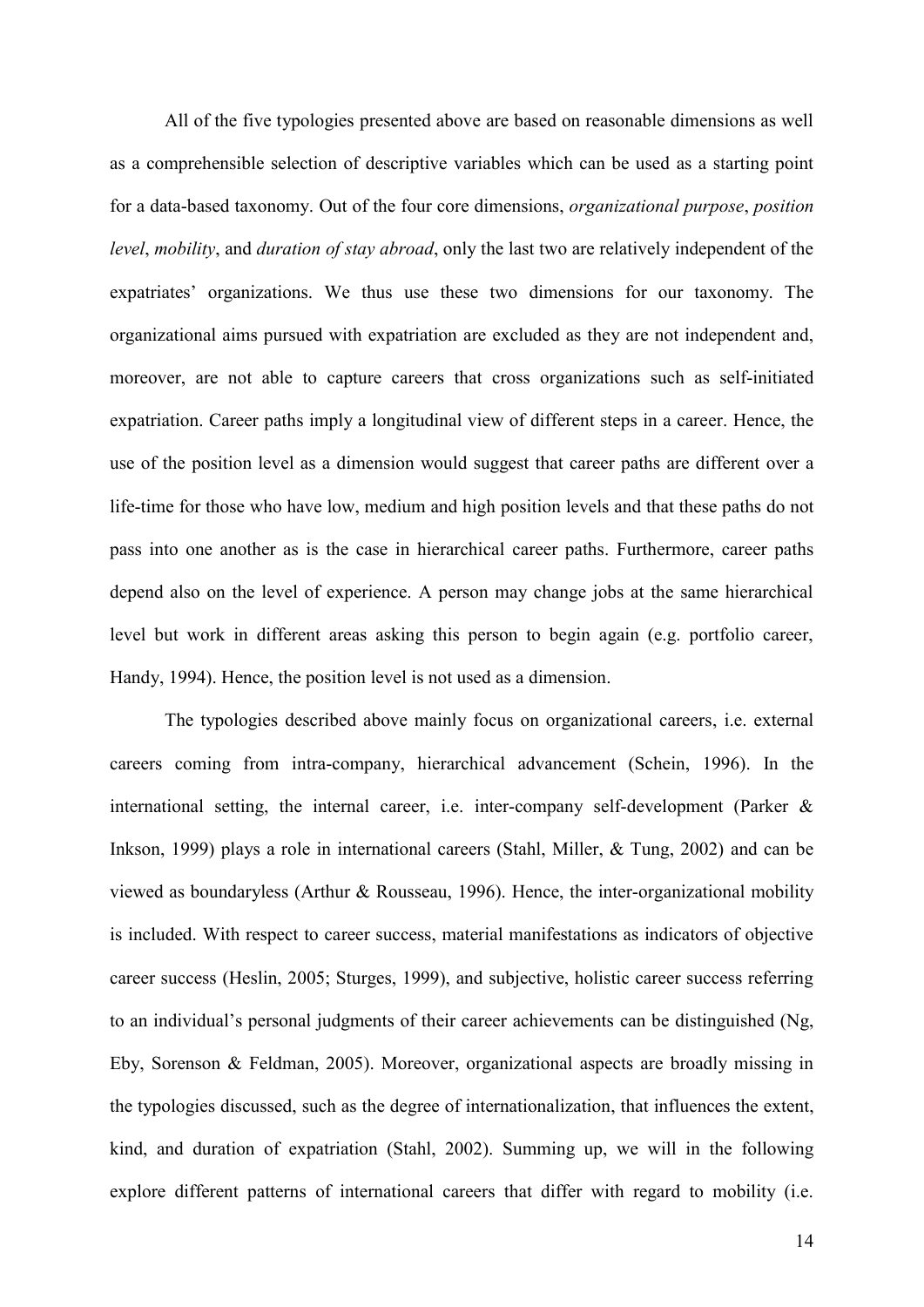number of foreign employments and organizations) and length of work episodes (e.g., length of international work experience). We will show that this very basic set of career-related characteristics offers enough information to derive meaningful career patterns. This will be validated by relating these patterns to a number of criteria focused at individual (e.g., career success, work-life balance) and organizational characteristics (e.g., size, planned internationalization) that are also referred to, albeit in a rather inconsistent manner, in the existing typologies presented (cf. Table 4) with the exception of gender that has been added because specificities are to be expected especially in case of international careers (Tharenou, 2010; Kattenbach, Lücke, Schlese & Schramm, 2011).

#### **Method**

## *Sample*

To reach our target population, we asked various expatriate organizations to give us access to expatriate and repatriate managers (e.g., chambers of commerce, online expatriate communities). Several domestic organizations were also contacted to recruit the group of domestic managers with only a small amount of international experience. With this sampling approach, we were able to approach a great variety of groups and were not limited to assigned expatriates from a small number of organizations. We designed an online questionnaire in German and asked cooperating organizations to provide the link to the online questionnaire to their target population. We chose an online format over a paper-and-pencil version, because the former are better suited to be sent out to expatriates in various countries (Dillman, 2000). Due to this procedure, we were not able to exactly specify the number of individuals that had the opportunity to click on the link that was shown on the websites of cooperating organizations. Hence, we were not able to calculate an exact response rate. The final sample consists of 202 German-speaking managers (162 male, 30 female, 10 unreported). 150 of them had extended international experience (at least 6 months in a single position), 33 had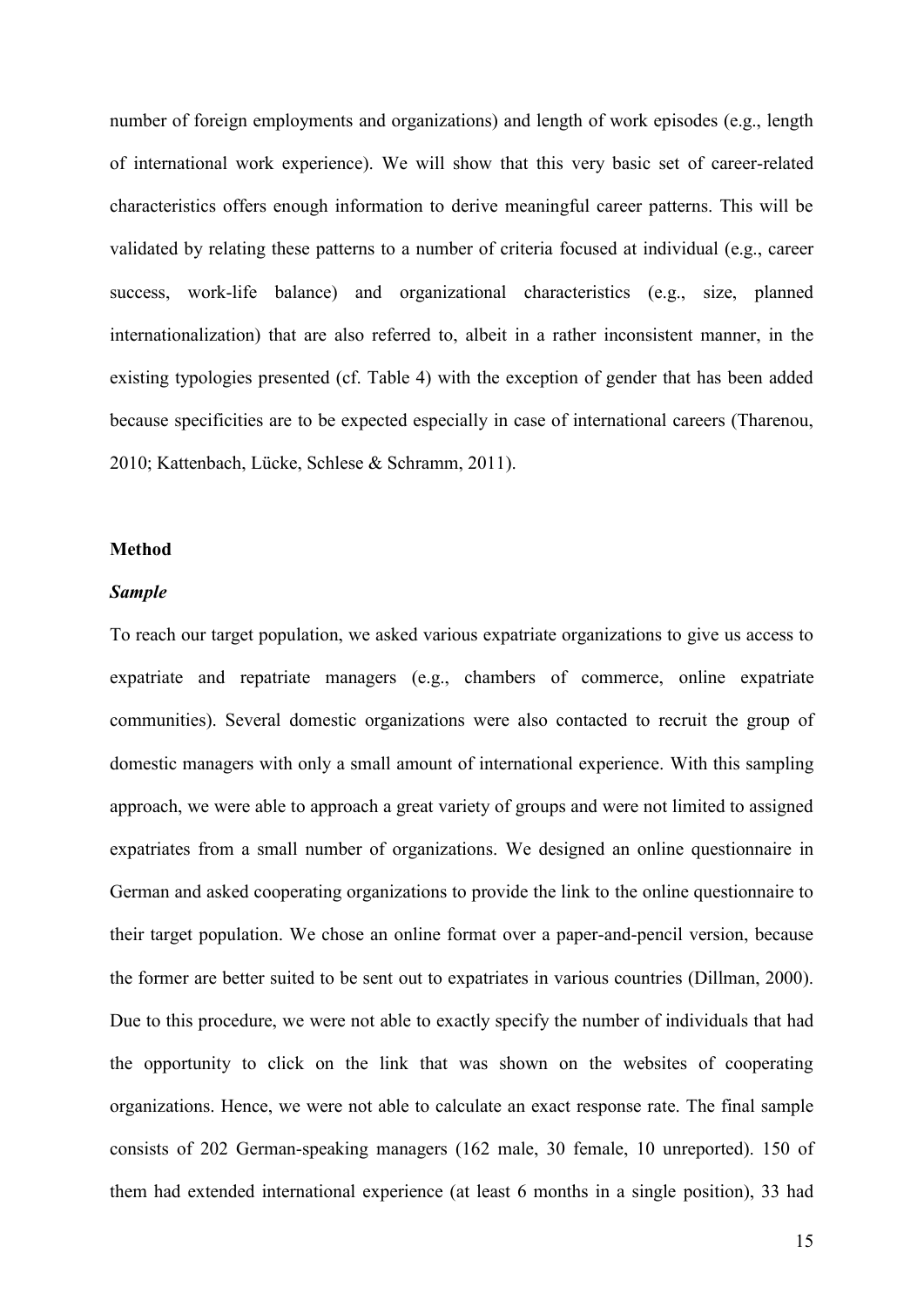some international experience (work period abroad of several weeks but no longer than 6 months) and 29 were introduced as a domestic control group with no or very limited international experience. We included a group of domestic managers to contrast internationally mobile managers to those employees that have little or no international career experience.

#### *Measures*

The online questionnaire contained detailed questions regarding the participants' career history, organizational variables, and individual characteristics. It took the participants about 25 minutes to finish the questionnaire.

*Career history.* The individuals' career histories were assessed with detailed self-reported curriculum vitae, which included information for each career step (i.e. time span, function, organization, industry, and country). This information was used to (a) calculate professional experience, international experience, organizational tenure, number of organizations, number of industries, and number of international assignments and (b) form career sequences on a yearly base for each individual. For the latter, each year of a person's career was coded based on country and organization. A year was thus coded as international experience, if the selfreported country of residence differed from a manager's country of origin in the given year.

*Number of employees*. The number of employees was assessed in the survey as a proxy of company size with a question in which participants indicated the absolute number of employees in their own organization. The number was logarithmized before entering the analyzes due to the skewness of the distribution (see Dalton & Kesner, 1983).

*Internationalization*. Current internationalization was calculated as an index of (1) the percentage of foreign sales to total sales and (2) the logarithmized number of countries an organization operates in. Both values were z-standardized prior to aggregation. Planned internationalization was assessed with three items on a 5-point Likert-scale  $(1 = do not agree;$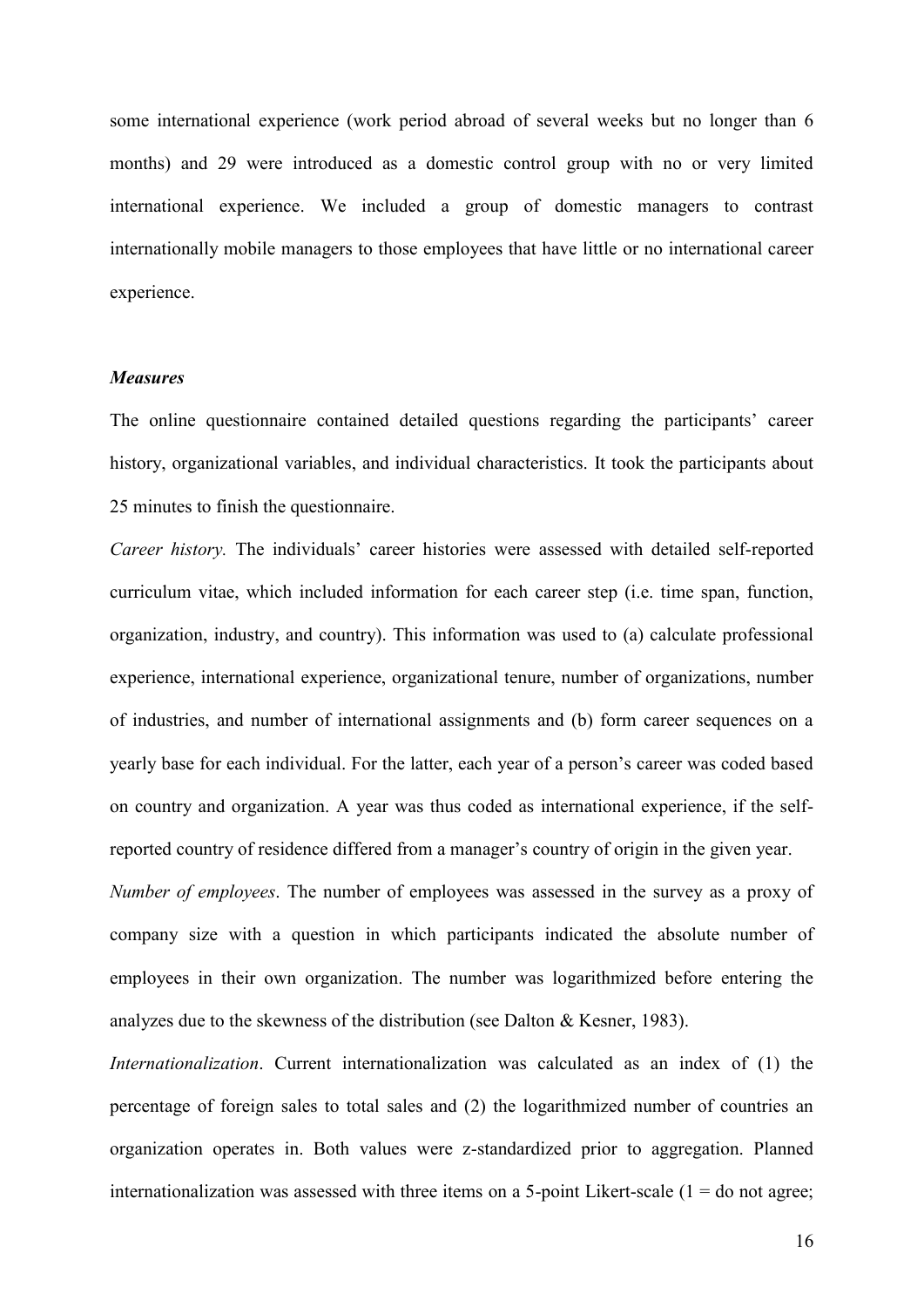5 = agree). Two items were based on Nummela, Saarenketo, and Puumlainen (2004) and a third items was added ("For my organization, the importance of foreign markets will rise in the future.").

*Industry globalization*. This construct captures the degree of international linkages within an industry, based on the distinction between global and multi-domestic industries (Porter, 1986). It was surveyed with three items on a 5-Point Likert scale (e.g., "In our industry, competitive positions in different countries are highly interdependent.").

*Self-initiated foreign experience*. Participants indicated in the questionnaire whether they were seeking employment internationally on their own or if they were sent abroad by their company of employment (dummy variable; sent abroad  $= 0$  and self-initiated  $= 1$ ).

*Perceived importance of international careers.* We assessed the perceived importance of international experience with a 7-point Likert scale with four items based on Adler (2002). These items captured various advantages of international careers (i.e. usefulness of international careers for promotion prospects, income, challenging tasks, and a rich private life) were assessed (Cronbach's alpha = 0.65).

*Career centrality*. We used a single-item measure to capture individuals' career centrality ("My own career progress is very important to me.").

*Career success*. Subjective career success was assessed using a 5-Point Likert-scale with 5 items that was developed by Greenhaus, Parasuraman and Wormley (1990) to measure career satisfaction (Cronbach's alpha = 0.84). Objective career success was measured by an index of self-reported annual salary on a 10-point scale, the number of subordinates, and the hierarchical level, as these are the most common instruments to capture objective career success (Heslin, 2005). The three variables that form the index were z-standardized before adding them up to a single index.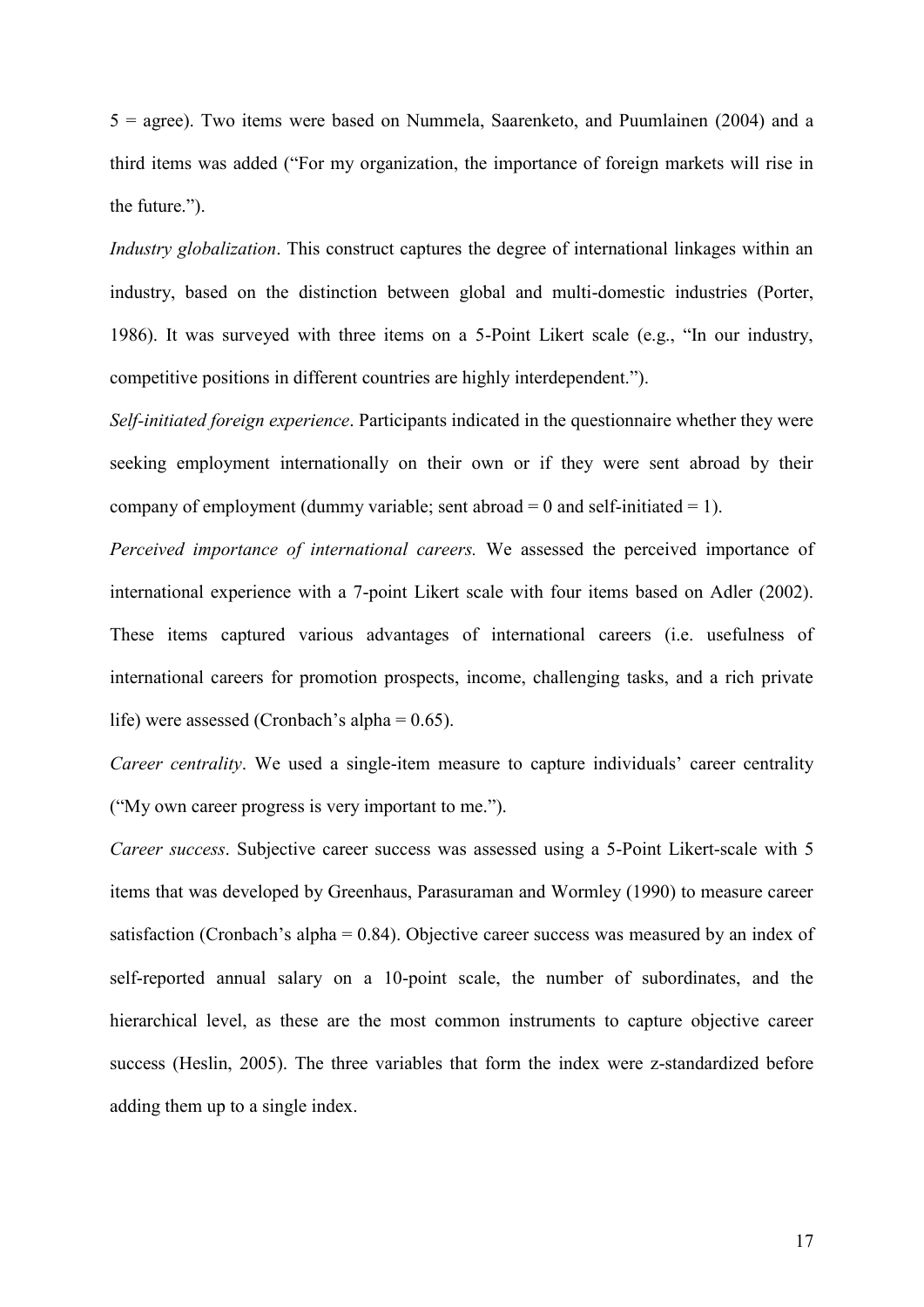*Age, gender, and workload.* These variables were assessed in single questions that asked the participants for their age in years, whether they are male or female, and their hours of work per week, respectively.

#### *Data analysis*

The main purpose of the present paper is the identification of career patterns of internationally mobile managers. However, finding similarities between individuals' careers remains methodically challenging (Abbott & Hrycak, 1990). In this study, we apply Optimal Matching Analyses (OMA) to derive a taxonomy of career patterns. OMA is a recently developed type of sequence analysis that determines the similarity between sequences by defining the costs of transforming one sequence into another with a set of transformation operations (Stovel & Bolan, 2004). In essence, OMA proceeds in three steps (for a more detailed description, see Abbott & Tsay, 2000; MacIndoe & Abbott, 2004; Aisenbrey & Fasang, 2010). First, one must define a finite set of different states. In this study, patterns are based on organizational membership (organizational mobility) and international experience (spatial mobility, duration of stay abroad). Each year of professional experience was coded as being (a) either in the home country or abroad and (b) in the current organization or in another organization (for a comparable procedure, see Biemann & Wolf, 2009). Thus, four different states can be differentiated: In the home country in the current organization (state A), in the home country in another organization (B), in a foreign country in the current organization (C), and in a foreign country in another organization (D). For example, a manager who first worked 3 years for an organization in his or her home country, subsequently 2 years for the current organization in another country, and afterwards 1 year for the same organization in the home country, is assigned the sequence AAACCA. For each individual in the sample, a sequence reflecting the previous career is defined.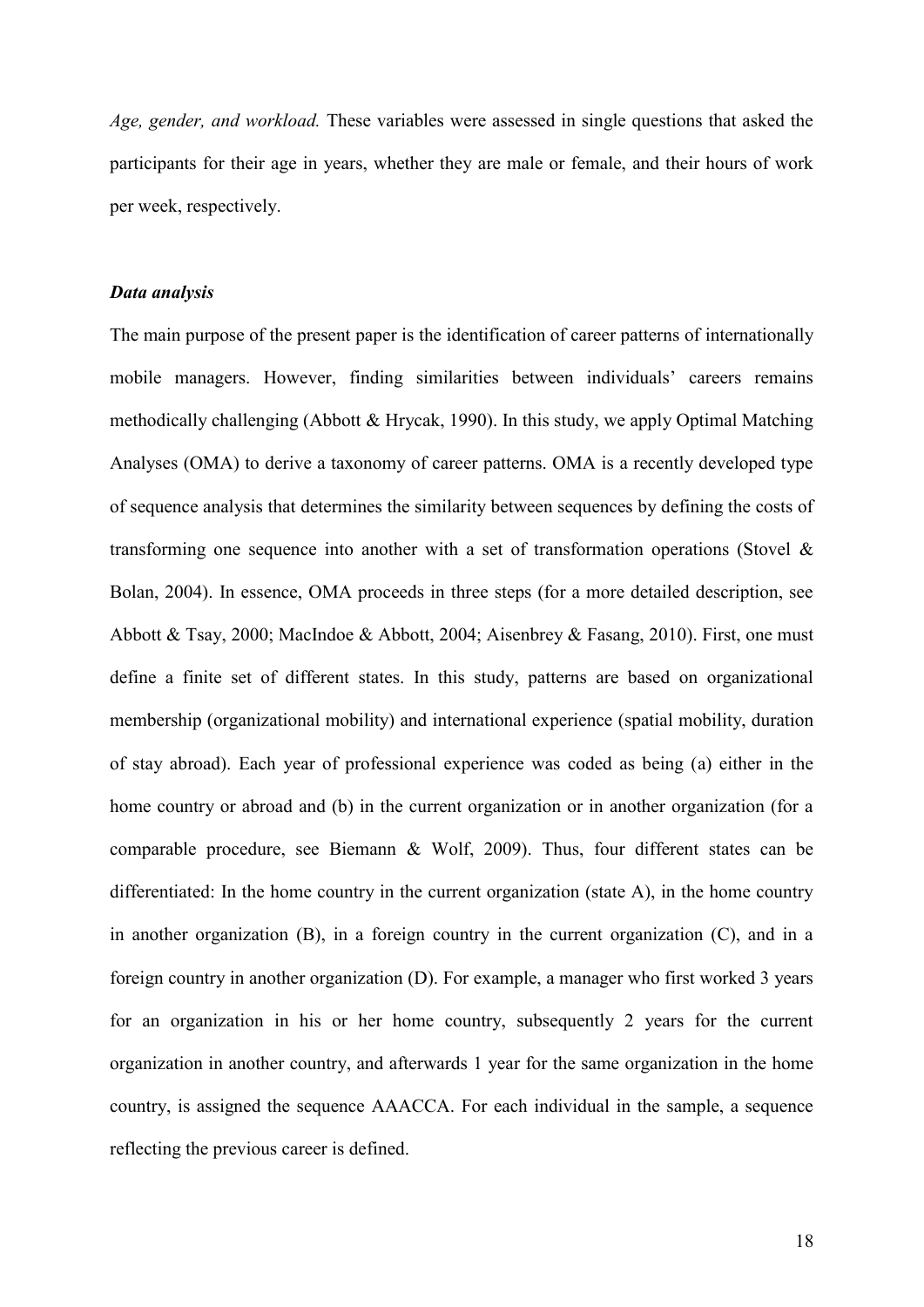Second, one must define a weighting scheme for costs of transforming one sequence into another. In general, the more changes that must be applied to transform one sequence into another, the less similar are these sequences. Elements in one sequence can be substituted, inserted or deleted until one sequence resembles the other (insertion and deletion costs are labeled 'indel costs'). These costs must be defined by the researcher. For our research purpose, we set indel costs to 1 and employ substitution costs that are shown in Table 5. For example, if the sequence AAACCB is compared to the sequence AAACCC, the last C in the latter sequence must be replaced by a B. Then, both sequences are identical. The total costs for the transformation between these two sequences are 2, as the costs of substituting B by C are 2 (see Table 5). Note that OMA is capable of dealing with sequences of different length. For example, if the sequence AAACCB is compared to AACCB, costs would be calculated for deleting one A to reach sequence alignment. In most cases, it needs more than a single operation before any two sequences are equal. Then, the cost minimum for all operations that are necessary are added up. Low costs indicate a high similarity between sequences whereas high costs imply that two sequences are very dissimilar. In OMA, all pairs of sequences are compared and the resulting costs entered in the transition cost matrix.

In a third step, sequences with low transition costs are clustered. This procedure is based on the transition cost matrix, which shows the distance between each pair of sequences. Cluster analyses are the most prominent tool to allocate the sequences to different clusters. Note that the resulting clusters can be interpreted as career patterns, since they comprise individuals with similar career sequences.

#### **Results**

Mean values, standard deviations, and zero-order correlations among study variables are depicted in Table 6. Note that age is correlated with objective and subjective career success (r  $= 0.67$  and  $r = 0.27$ , respectively).

19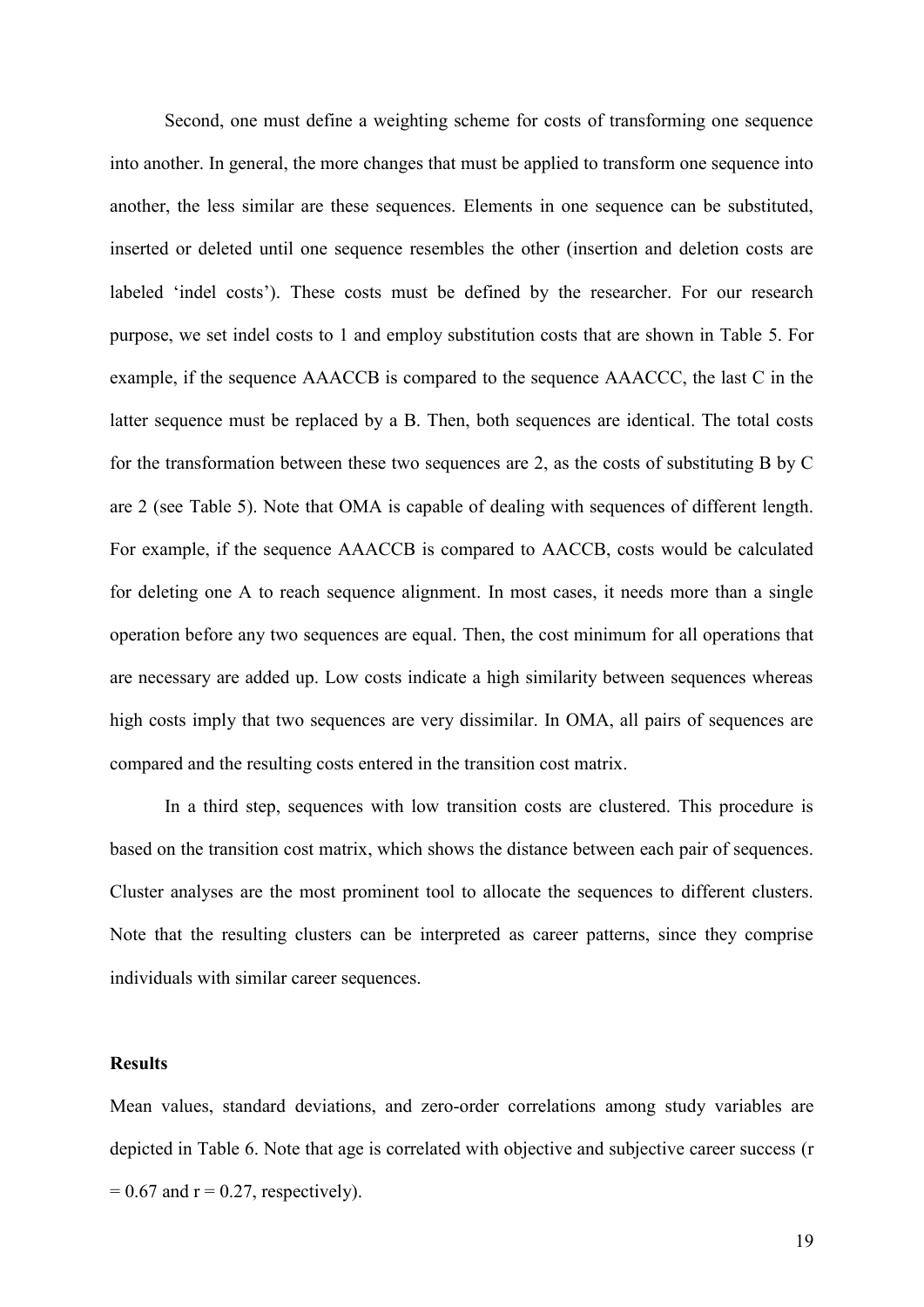Table 7 shows results from OMA. As described above, indel costs were set to 1 and substitution costs were based on Table 5. Cluster analyses based on Ward's algorithm (1963) suggest a four-cluster solution. In the following, we will first describe the four clusters based on the criteria that were used to derive the clusters and, subsequently, these clusters will be related to variables on the organizational and individual level that may have impacted or are impacted by these patterns. As mentioned above, career sequences were built based on organizational experience and international experience, and the length of the sequence can be interpreted as professional experience, since each year of professional experience was transformed into a single sequence element (i.e., A, B, C or D). These variables are underlined in Table 7, as they build the basis for the derivation of career patterns. Clearly, differences between the patterns in the variables that are chosen as a sequence-generating variable are not surprising, but they show that there are distinct careers in the sample and may be used to characterize these patterns.

The first pattern is labeled "early career." It contains 101 individuals who have an average professional experience of 6.04 years, about 2 years international experience, and have worked about 5 years for the current organization. In the second pattern, named "international organizational career," there are 32 managers who have a relatively high professional experience (22.88 years) with much international experience (9.50 years). They spend most of their time working for the current organization (22.25 years) on two to three international assignments. The third pattern, "international boundaryless career," comprises 56 individuals who have comparable characteristics to the second pattern with regard to professional experience (18.48 years) and international experience (6.70 years). It differs, however, in organizational tenure, which is only 6.88 years (experienced during about 2 international assignments) in the latter pattern. The fourth pattern "transnational career" subsumes 13 managers who have very much professional experience (36.62 years); most of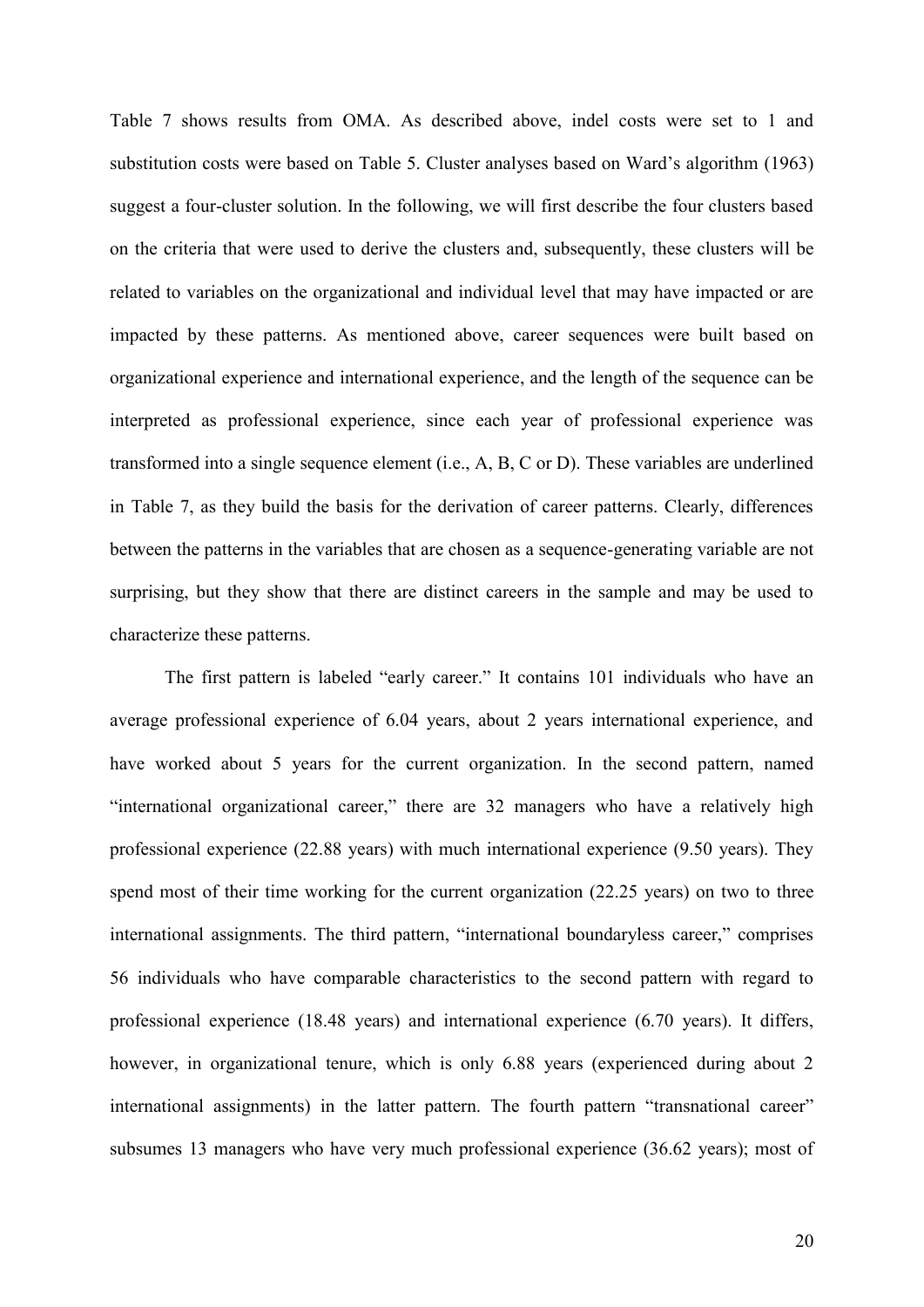this experience was spent in their current organization (33.31 years) during various international assignments (34.62 years of foreign experience).

In the following, we will analyze differences between these patterns that go beyond those variables that were chosen to generate the career sequences (i.e. professional experience, international experience, and organizational tenure), structured along organizational and individual variables. Differences are tested via ANOVAs or Chi²-tests in case of dichotomous variables. Superscripted numbers indicate significant differences among clusters' mean values (alpha = 5 percent; with Bonferroni Correction). With regard to the organizations that employ managers in our sample, we first find that managers following the international boundaryless career (pattern 3) work in significantly smaller organizations that have a significantly lower degree of internationalization compared to organizations of managers from the other three patterns (hence the superscripted "124" attached to the number of employees and current internationalization for pattern 3). Planned internationalization and industry globalization are slightly lower in organizations from early career-managers (pattern 1), compared to the international organizational career (pattern 2).

We find, however, less pronounced differences among individual characteristics between managers in different career patterns. The proportion of female managers does not differ significantly between the four patterns (possibly due to the relatively low base rate of 16 percent in the sample). The number of self-initiated international experiences varies significantly across the career patterns (Chi<sup>2</sup> = 14.35, p < .001), as in the international boundaryless career pattern, there are 41 percent of managers who started to work internationally on their own initiative, whereas there are 9 percent and 0 percent self-initiated international managers in the international organizational career and the transnational career patterns, respectively. When analyzing the workload of the managers in the different clusters, results show that the early career pattern shows a lower workload compared to the other patterns (the difference is only significant when comparing the early career pattern to the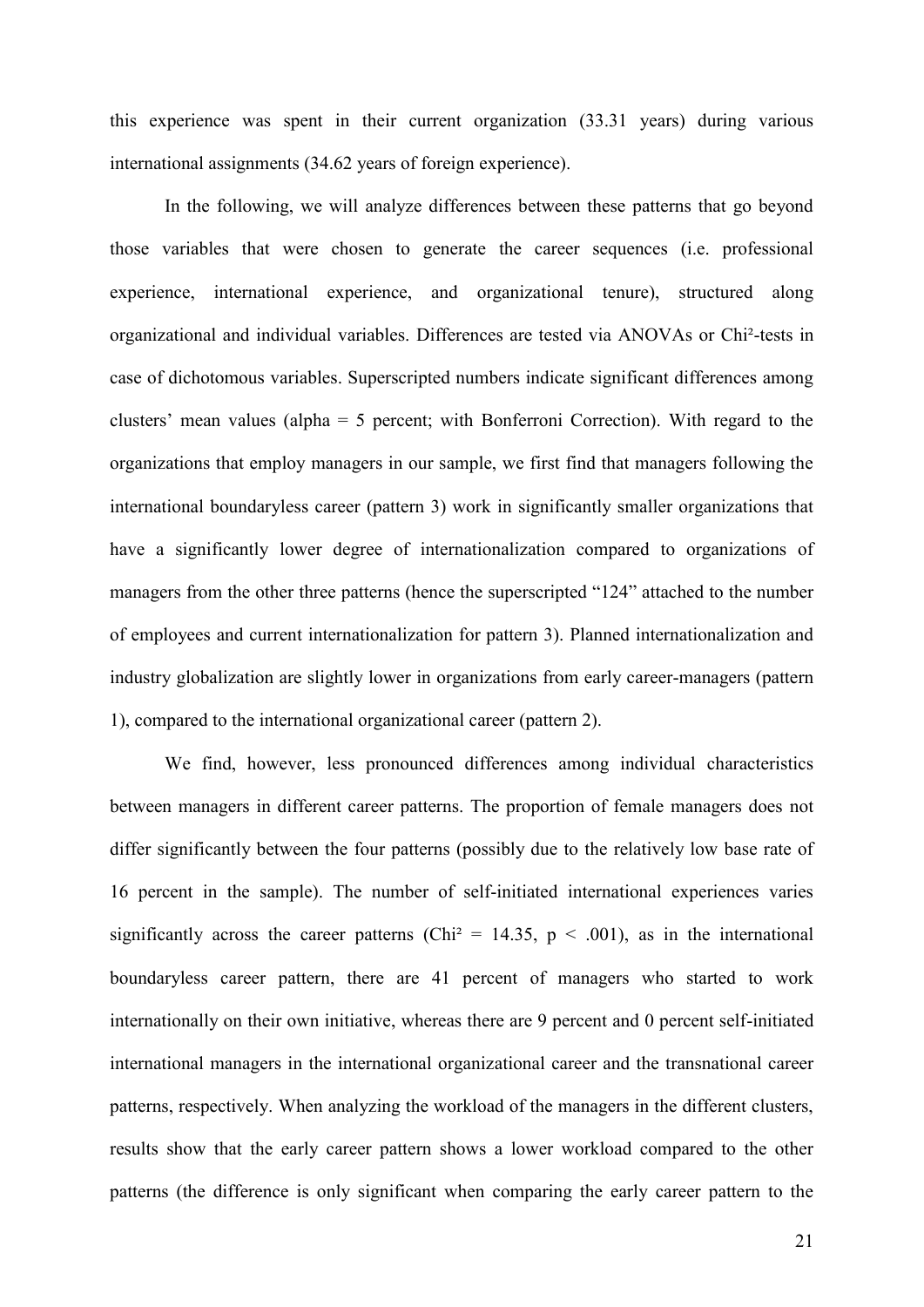international organizational career). Moreover, Table 7 shows that managers in the transnational career pattern rank the importance of international careers higher than managers in the early career pattern.

For career centrality, subjective career success, and objective career success, we controlled for age (i.e. using residual values when career success is regressed on age) before comparing mean values between the patterns, as they are highly correlated with age (see Table 6). Managers in the four described patterns do not differ significantly with regard to career centrality. Furthermore, we find no significant differences in subjective career success in the different patterns. However, the objective career success is significantly higher for managers that show the career pattern of an international organizational career compared to the early career pattern. Note that the objective career success in transnational careers and international boundaryless careers is between the early career and the international organizational career, as the latter pattern exhibits the highest average objective career success.

## **Discussion**

Based on a sample of 202 German managers we derived a taxonomy of four international career patterns of managers, namely the *early career*, the *international organizational career*, the *international boundaryless career*, and the *transnational career*. For the development of the taxonomy, existing descriptive career typologies were scrutinized and a list of relevant dimensions for the determination and characterization of career types was completed and substantiated (cf. Table 4). The four patterns are based on the length of their professional experience, international experience and organizational tenure.

## *Comparing Career Patterns of International Managers*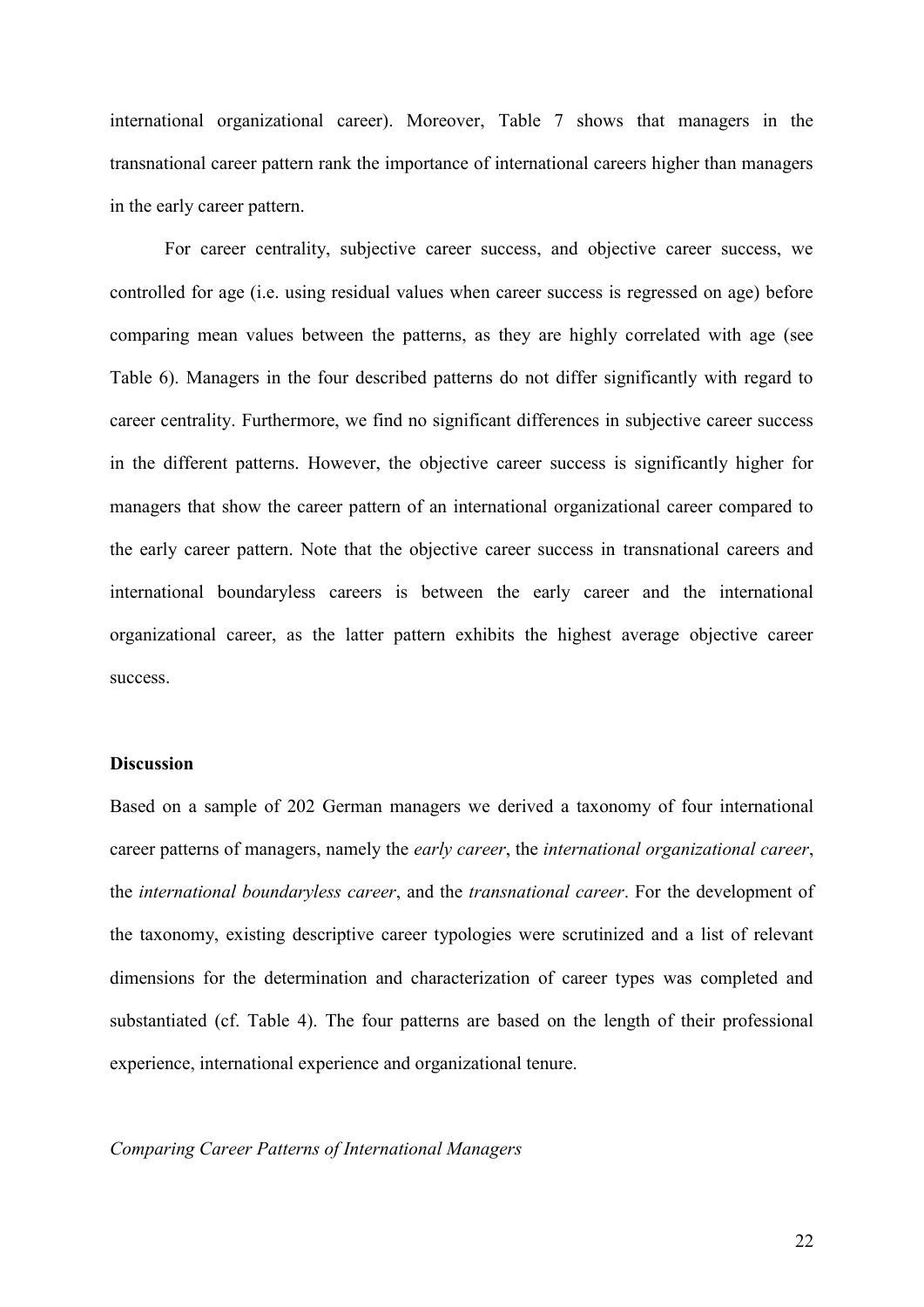Managers following the *international organizational career* pattern worked most of the time for the same employer and almost half of it abroad during two to three assignments on average, indicating a comparably medium spatial mobility, low social mobility, and high duration. This group, as well as the managers within the *transnational career* pattern, correspond largely to the group of global managers as described by Suutari (2003; see also Mäkelä & Suutari, 2009, 2011) who have had three or more international assignments in two or more countries and worked for either one or several employers. The differentiation into two subgroups in our sample is based on significant differences in international experience in terms of years and number of international employments. Whereas the respondents in Suutari's (2003) study were mixed regarding their career orientation, managers following an international organizational career were highly career oriented. Comparing the four patterns it becomes obvious that these managers exhibit the highest objective career success in terms of the salary that they earned, the number of subordinated employees, and the hierarchical level they reached with one employer. This career success, however, is achieved at the expense of comparably the longest working hours as is also described by Mäkelä and Suutari (2011). Interestingly, despite the comparably high objective career success reached in this bounded career, usually in larger organizations, the subjective career success is not higher in this group. Moreover, and in contrast to Suutari's (2003) study, the international experience gained is not seen as being of special importance for their career success. Rather, repatriating to the headquarters in their home country is seen as an important step in order not to miss the connection. The risk of not being embedded in the home organization is also emphasized as a potential pitfall and problem in repatriation by Mäkelä and Suutari (2009).

The managers belonging to the *international boundaryless career* pattern largely fit to the "international itinerant" as described by Banai and Harry (2004). In contrast to our international organizational careerists, these persons changed employers several times during their international career. This mobility is frequently addressed in research as it is known that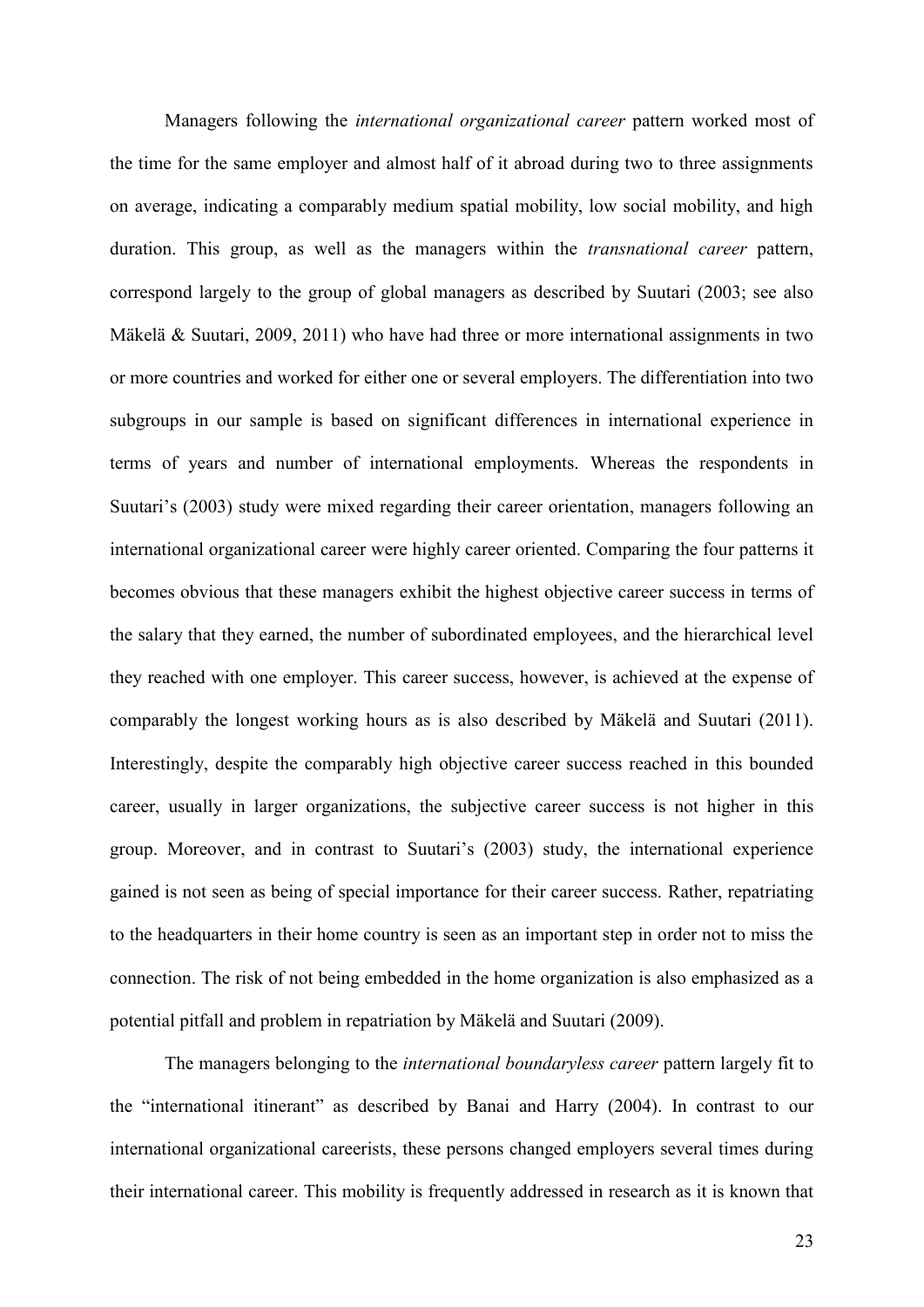significant rates of employees of up to half of the expatriate population are leaving their company after repatriation (Black & Gregersen, 1999; GMAC, 2005). In this regard Suutari and Brewster (2003) argue that repatriates thought their international experience was valuable, but not necessarily in the company that had sent them out. However, looking at the international boundaryless career pattern, objective career success is rather low in this group. Similarly, Jokinen et al. (2008) report that SIEs corresponding to *international boundaryless careerists* often operate at a lower organizational level than AEs corresponding to our *international organizational careerists*. Banai and Harry (2004) explain the limited career progress and hierarchical advancement of their group by the fact that these managers purposely accumulate less company-specific knowledge and focus instead on knowledge that is transferable between organizations. In addition, as presumed by Banai and Harry (2004) and in accord with the concept of the international itinerant, the managers strive less after status and hierarchical ranks.

Overall, it becomes obvious that both the *international organizational* and the *international boundaryless* career patterns comprise expatriates in their mid-careers, but differ with regard to their career concepts (e.g., Arthur & Rousseau, 1996). While the former reflects a traditional career concept with careers in only one organization, individuals in the latter pattern worked in multiple organizations and industries (see Table 7). Furthermore, while career centrality and subjective career success are relatively similar in both groups, individuals in the international organizational career have a somewhat higher objective career success. This indicates differences in individuals' criteria for career success. Expatriates in a boundaryless career pattern might measure success through the meaningfulness of their work, whereas traditionally, career success is based on pay, promotion, and status (Sullivan, 1999). Thus, although objective career success can be lower for expatriates in boundaryless careers, subjective career success is not. From a human capital point of view, this also raises the question whether international experience is a form firm-specific human capital (Becker,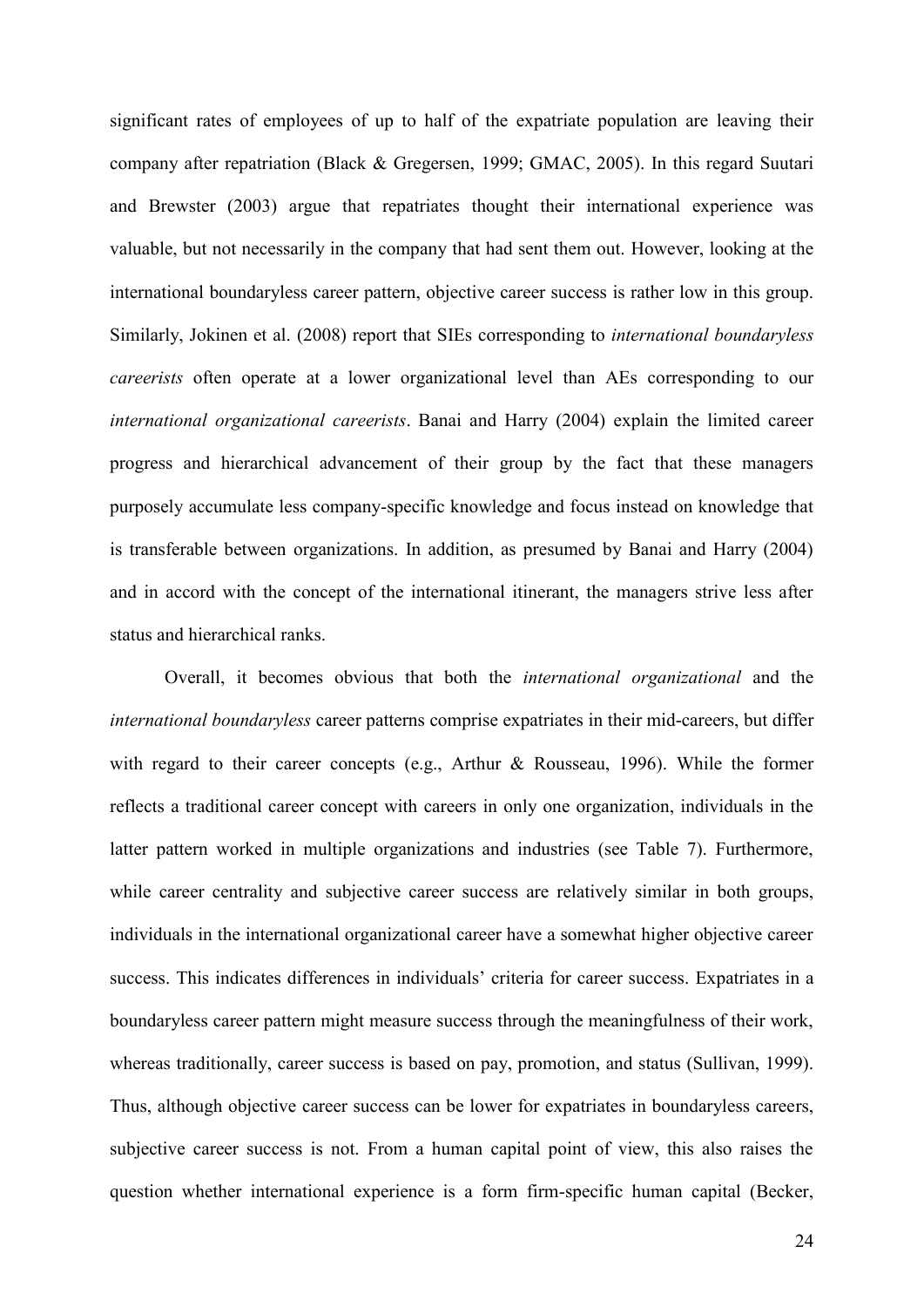1964), because, objectively, individuals in the organizational career pattern receive the highest tangible rewards in terms of pay, promotion, and number of subordinates.The *transnational careerists* spent almost their whole work life abroad with one employer staying at many different places, resulting in the highest spatial mobility, and see an international career as being most important for achieving promotion, income, challenging tasks, and a rich private life. Although it is a limited group in our sample, it confutes the argument in literature (Forster, 2000) that these a-spatial careers with frequent international relocations are a myth. Looking at the motives behind this mobility, it becomes obvious that although they value the international experience, their career orientation is not notably high. Similarly, Borg (1988) argued that the prospects of career advancement are of very little importance in the decision for additional foreign assignments. Further, there are major commonalities with the managers of the type-4-logic by Mayrhofer (1996) who also have a long organizational tenure, are not repatriated, and whose career is seen as interrupted or even stopped. This is reflected in our sample in the perceived objective career success that is the lowest among the four career patterns. The assumption by Mayrhofer that this expatriation is to be seen as a punishment or lack of potential is to be questioned in view of the high perceived importance of international careers and the fact that managers value personal aims and the subjective career success being as high as in the other career patterns. It is likely that the transnational careerists sacrificed external success in favor of a more inspiring and interesting job or a job environment that is more in line with their goals and capabilities (see also Suutari & Mäkelä, 2007) and against these objective career drawbacks re-evaluate their subjective career that is comparably higher than in the other three groups. It is also noteworthy that, although small in number ( $n = 13$ ), there is no self-initiated expatriate in this group. Expatriation was therefore always on the organization's initiative. The transnational careerists might be exemplary for Hall's argument that in the protean career the person's definition of success is internal, subjective success (Hall & Chandler, 2005).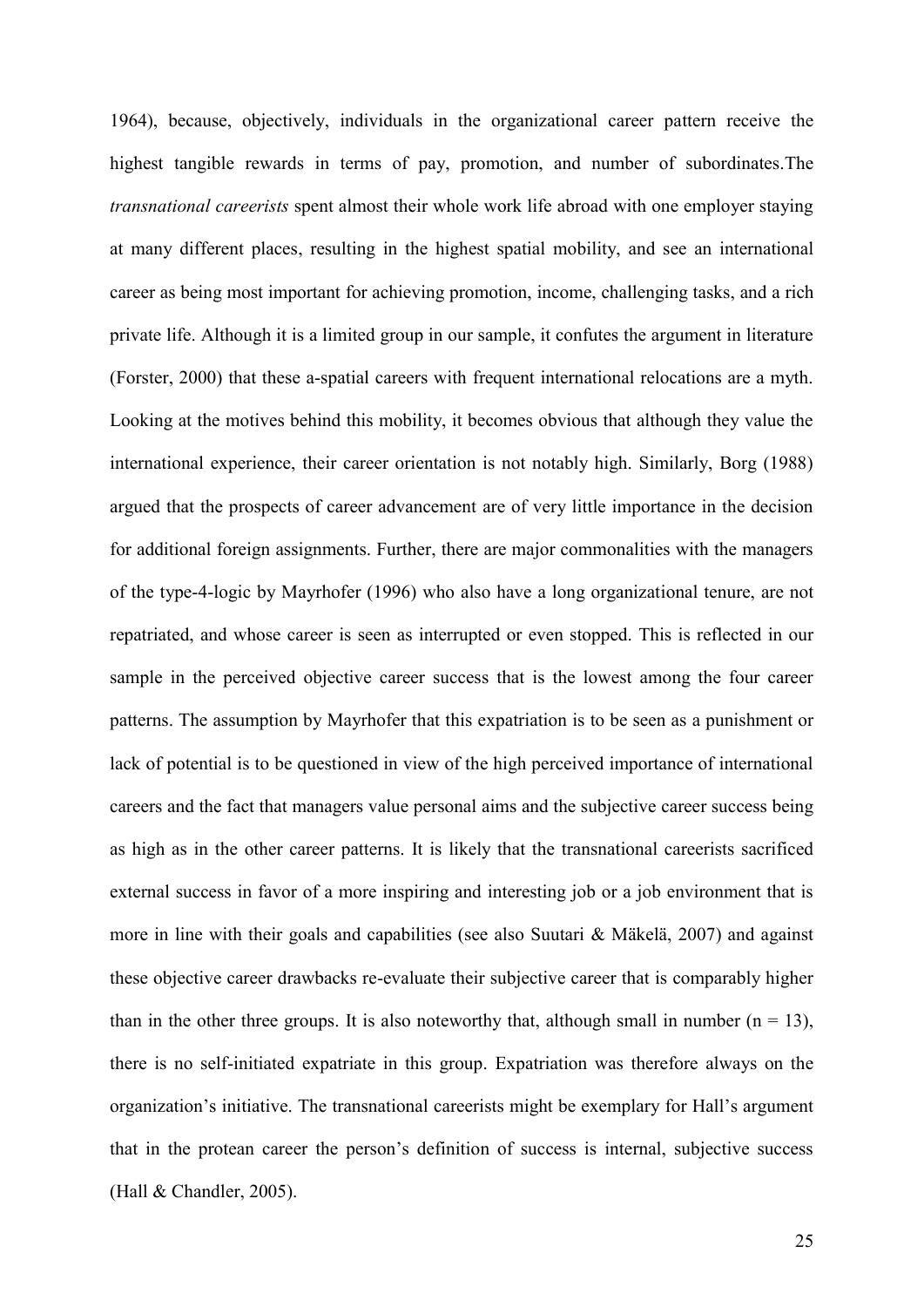The group of managers in the *early career* pattern corresponds to the traditional image of the expatriate, who works for several years in a foreign subsidiary and repatriates permanently back to the home country after the assignment. This group is partly reflected in the typology by Fukuda and Chu (1994) who described groups called the starters and the climbers being in the beginning of their career or midcareer who, similarly to the early careerists, spend a shorter period abroad and who value the international assignment from a career point of view. Additionally, congruence is given with the type-3-logic of the developmental, junior logic by Mayrhofer (1996).

## *OMA to Identify Career Patterns*

We presented a taxonomy of internationally mobile managers that was based on empirical career data rather than theoretical considerations. This extends previous efforts to understand international managers' careers in several ways. First, much research was qualitative in nature. For example, Suutari (2003) interviewed 24 global managers and found a typical career track that involved alternating assignments in the home country and various foreign countries. However, he did not offer a more detailed look at distinct career patterns, probably because of the small sample size and a lack of adequate methods. Similarly, Suutari and Mäkelä (2007) and Mäkelä and Suutari (2009). In this study, OMA allowed an assessment and a comparison of complex career pathways, which supplements qualitative approaches that cannot handle larger sample sizes very well. Second, OMA results gave interesting insights into differences between career patterns. For example, managers with an international organizational career showed a higher objective career success, while the subjective career success was similar to the other groups with more and less years of international experience. Also, we found differences in the prevalence of self-initiated career experiences between the groups. Overall, the results indicate that methods that, for example, primarily look at linear relationships (e.g., regression analyses) might overlook important aspects, but which can be

26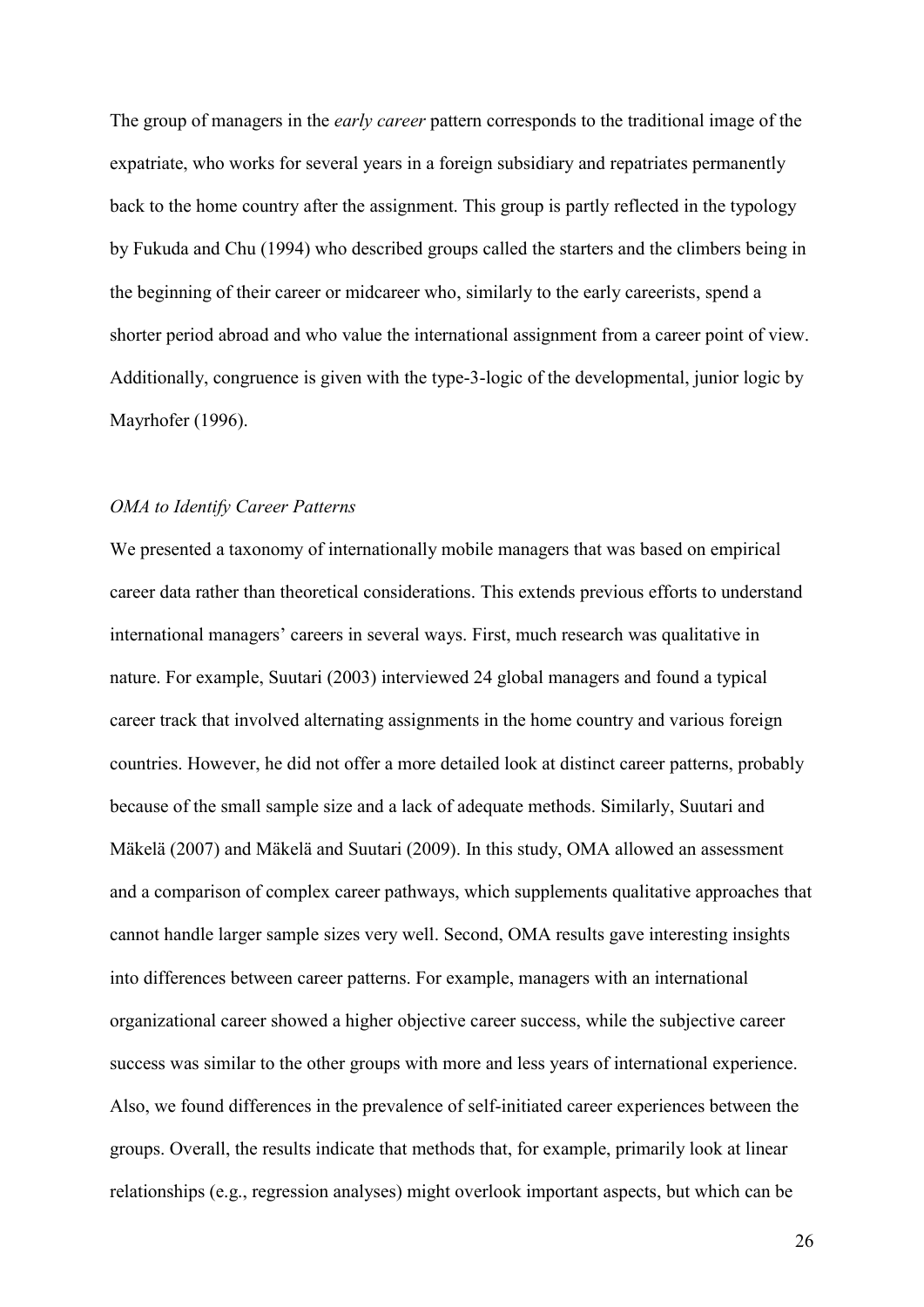captured in an analysis of complex career patterns. Third, OMA offered a finer-grained analysis of different types of global managers. In order to simplify matters, contemporary research often only (if at all) distinguishes between self-initiated and assigned expatriates, without looking at further career characteristics in longer career sequences. OMA, on the contrary captures career trajectories that go beyond current employment settings. This allows a sophisticated approach to understanding differences, determinants, and outcomes of international careers.

## *Managerial Relevance*

Regarding the importance of objective and subjective career success, the transnational career and the international organizational career represent two extremes. The differences could be either inherent in the mobility patterns or due to an insufficient expatriation management in the case of transnational careers. In the following, implications for organizations with regard to expatriates' career management of the different career patterns are analyzed. The four career patterns advise to develop differentiated practices that imply a higher specialization of activities and programs, for example, by assigning different jobs to internationally mobile managers of different career patterns or by giving more support to certain expatriates. Most importantly, the taxonomy suggests that separate expatriation policies for different career patterns make sense and that the responsibilities for the expatriate career management should be differentiated according to different career patterns and taken over by either the corporate or local HR department, line management, or the expatriates themselves (cf. Table 8). Note that the responsibility for several career management tasks (e.g., training and development) is not identical with its actual execution. In practice, by contrast, 82 per cent of the 70 medium sized German companies surveyed by Deloitte in 2008 operate expatriation centrally at the headquarters and a differentiation of expatriation policies according to various mobility patterns is only given in 22 per cent of the companies (Deloitte, 2008). Similarly, Sparrow,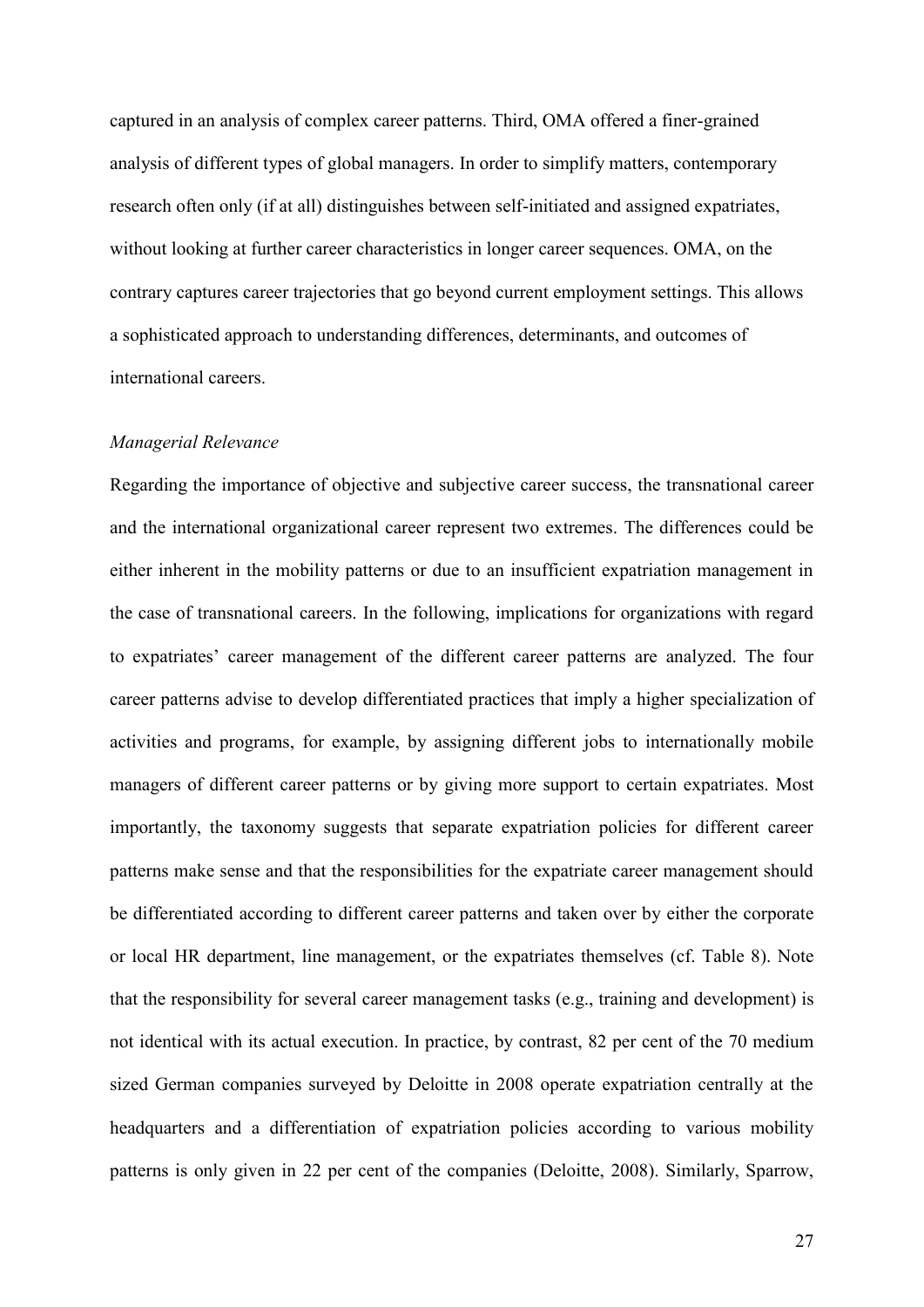Brewster and Harris (2004) showed that in close to 60 per cent of the international companies surveyed the worldwide corporate HR managers are responsible for expatriation management.

Companies which aim at the development of a pool of highly qualified managers with international competencies, who will be able to manage global integration and coordination activities, are well-advised to offer the international organizational career pattern to potential candidates. The international career management should be steered from the headquarters. One of the selection criteria of candidates needs to be a strong motivation to reach objective career success in terms of a hierarchical advancement, large span of control and high salary. For this group, companies need to define international career paths combining national and international work periods and to involve these persons in the long-term personnel planning. This includes concrete repatriation plans with definite and suitable job assignments for returnees where they can use the new skills and knowledge they have acquired. Additionally, companies need to communicate to the expatriate how the overseas assignment relates to his overall career plan. The continuous management of the psychological contract between employer and expatriate is of major importance for this group in order to be able to retain them in the long-term. The expatriate management department at the headquarters acts like a spring, letting people go and also taking them back.

In case of a need for highly mobile managers who will fulfil tasks in several different subsidiaries abroad, such as the setup of new offices or plants world-wide, the transnational career pattern corresponds best. In the selection process it is most promising to identify those managers who perceive international careers as being highly important, but for whom the career is at the same time less central. However, these transnational careerists still need to be managed in a way in which they perceive a high subjective career success. Hence, although these managers are rarely working at the headquarters, corporate HRM should take over the responsibility for keeping personal contact and take care of their international professional development on a strategic level. Decisions about operational issues including HR planning,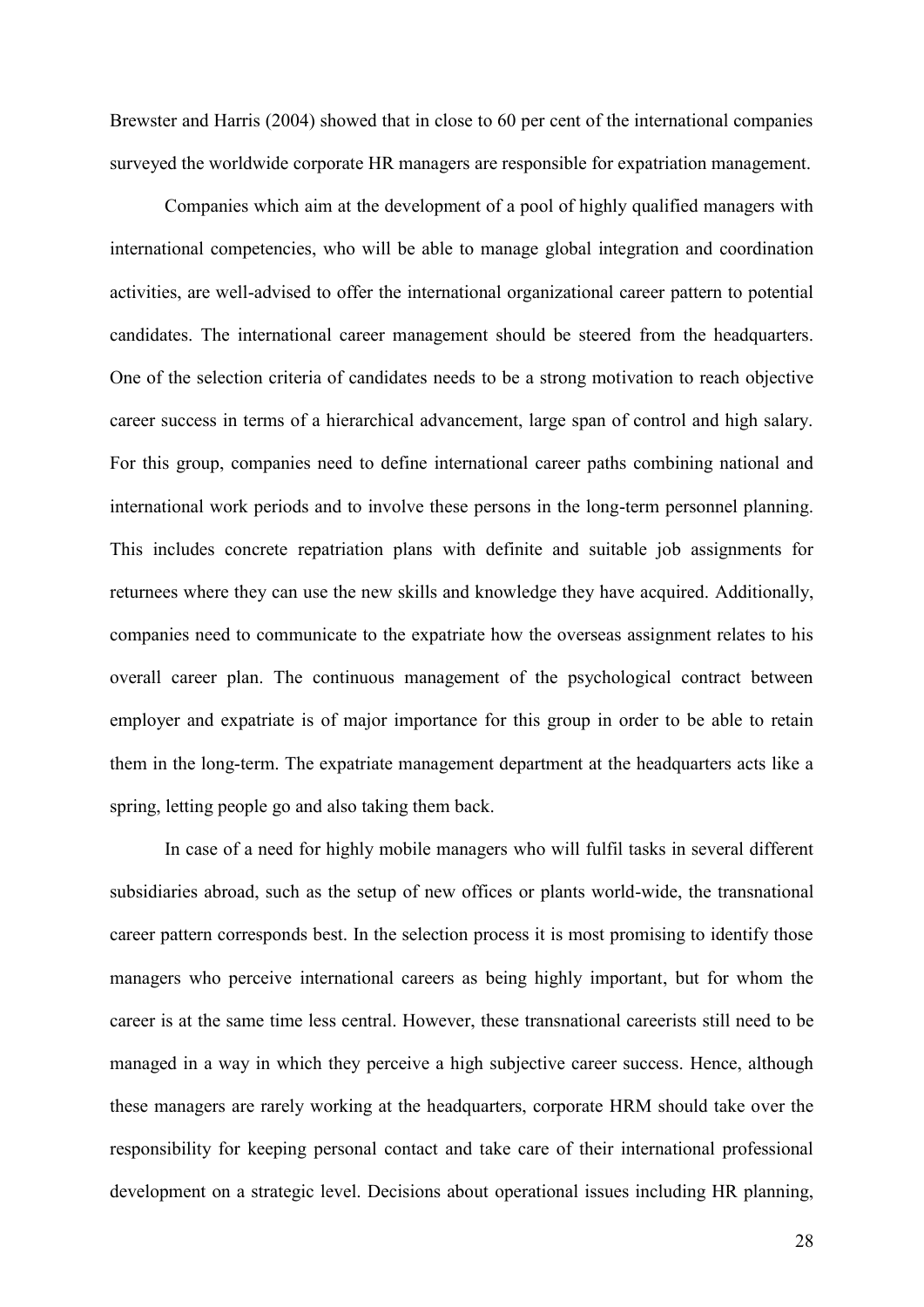recruitment and placement, training and development needs, and performance appraisal, in contrast, should be decided on a local level in the different countries. Hence, the HR departments in the local subsidiaries pass on the baton.

For projects that require international savvy, but are managed at the regional level, the international boundaryless career pattern is best suited. People are selected locally and the local HR department takes over the management of these international workers together with the expatriates themselves. Due to their high mobility and comparably low embeddedness, these internationally mobile managers should be assigned to projects of a limited duration. In order to profit from this pool of boundaryless careerists, networks with other, also typically smaller companies could be built up in order to develop a network labour market (Biemann & Andresen, 2010). The local HR departments are comparable to maritime pilots who help internationally mobile managers to find their way, but the expatriates need to steer their career themselves.

Since the preference of the managers for one of these three international career patterns cannot be anticipated precisely at the start of the international career, as also managers need to first gain international experience and start their career planning, the group of the early careerists is of major importance. For the anticipation of potential mobility of labour, the employee's background is of interest since a causal effect of prior mobility on later international labour migration is documented (e.g. Parey & Waldinger, 2011). The early careerists build the pool for the other three groups of managers and are allowed to identify and develop talent on a global basis; the remaining share of them will stay in the home country after their first assignment. The consequence is that corporate headquarters should take over the sole responsibility for them during the first assignment, but later on could pass on the responsibility or involve the local HR department depending on the career pattern. All the more important is the close management of expectations and of the psychological contract in order to define the further career path with these managers. A metaphor for the expatriate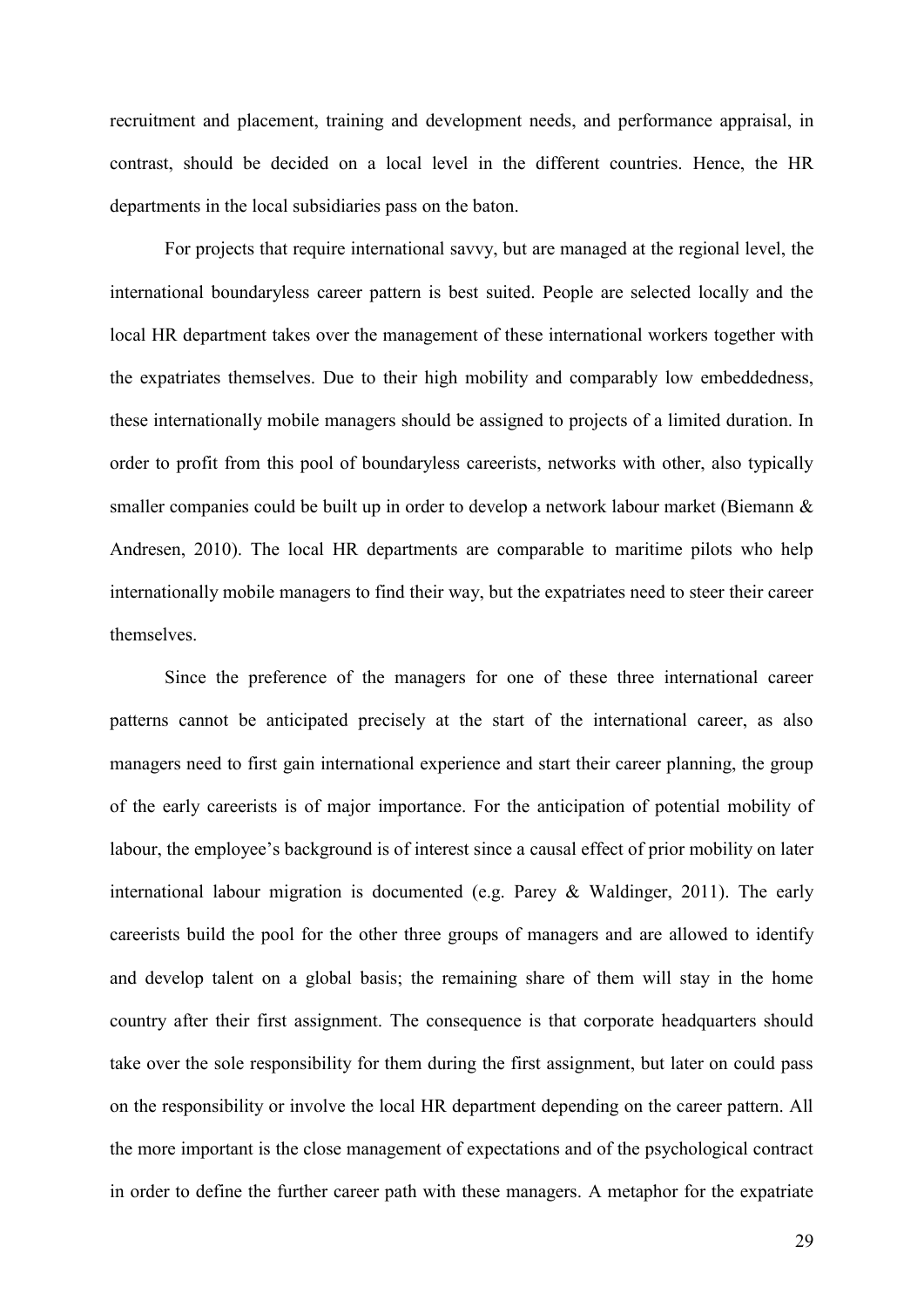management department at headquarters is a sun with the other planets (foreign subsidiaries) orbiting around and headquarters pulling expatriates back.

## *Limitations and implications for further research*

This study is subject to several limitations. A first methodical limitation is the moderate sample size. It allowed an identification of four career patterns, but a somewhat larger sample size might uncover further sub-career patterns that might be relevant for theoretical and practical reasons. For example, a relatively large group was classified in the early career pattern with relatively few career experiences. A larger sample size would be necessary to identify subgroups within this cluster. Furthermore, we formed career sequences for German managers on two relatively simple dimensions, i.e. organizational membership and country. Therefore, we encourage researchers to investigate differences in career patterns in other countries and with regard to other sequence-building dimensions, for example, hierarchical level or functional experience. The cross-sectional nature of the sample also did not allow us to identify changes in career patterns over time, which might shed light on contemporary career theories that predict an ongoing shift towards boundaryless (e.g., Arthur & Rousseau, 1996) or protean careers (e.g., Hall & Moss, 1998). Although we identified an "international boundaryless career" pattern in our study, we cannot confirm if this pattern's prevalence changed over time. Lastly, to present an easy and comprehensible analysis, we theoretically defined very simply the cost settings in the OMA that we applied to identify career patterns. These cost settings are seen as a critical step in OMA and other theoretically or empirically derived cost schemes are possible (Abbott & Tsay, 2000; Hollister, 2009). However, further analyzes in which we varied the cost schemes revealed that the solution presented in this article is relatively stable across various settings (details are available on request). It will be of interest to empirically investigate the differentiation of responsibilities for international career management and specific HR practices for different groups of expatriates, as so far only few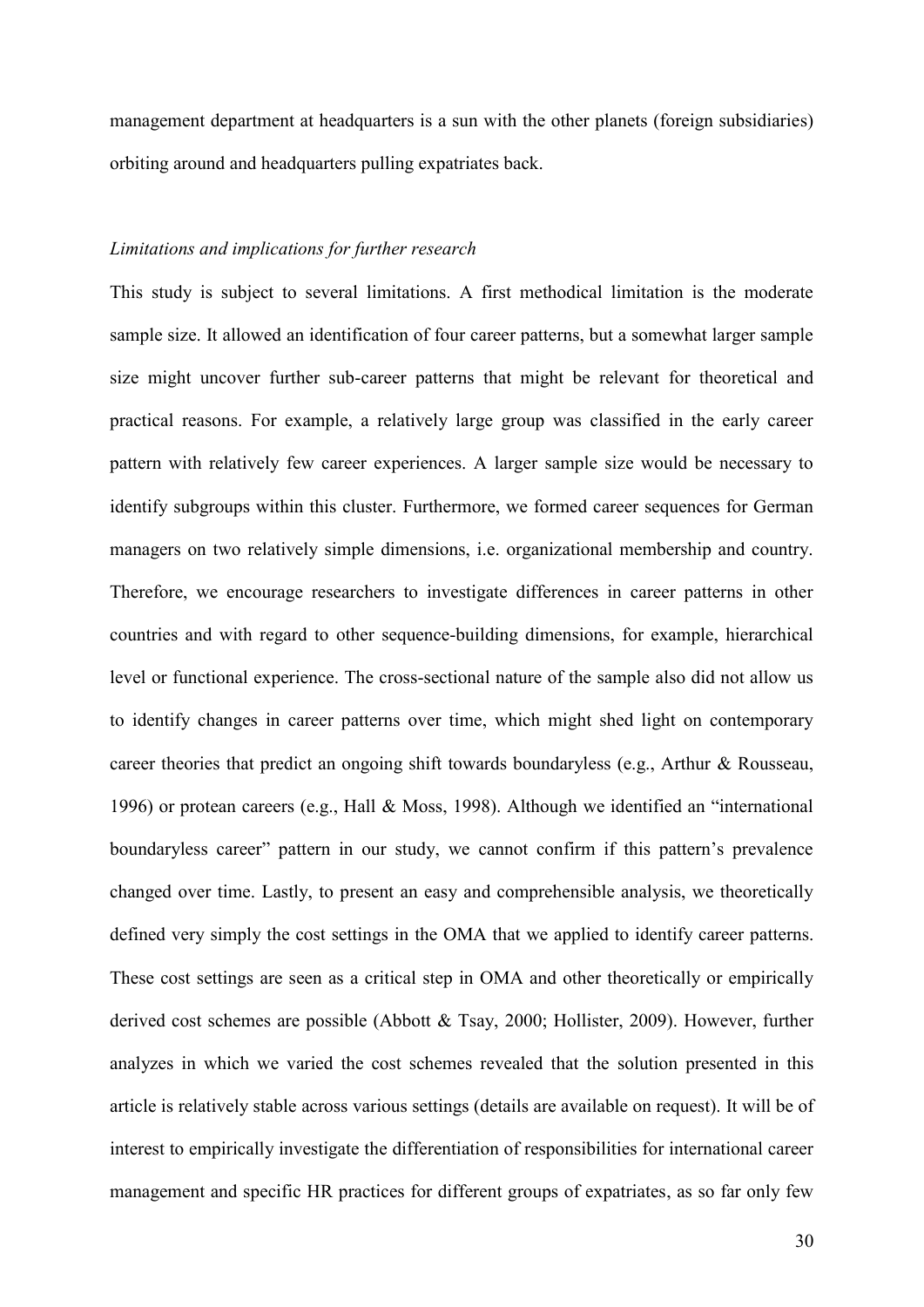studies deal with this aspect (e.g., van Roessel, 1992; Deloitte, 2008) as well as their impact on the career success of different types of managers.

## **References**

- Abbott, A., & Hrycak, A. (1990). Measuring resemblance in sequence data: An optimal matching analysis of musicians' careers. *American Journal of Sociology*, 96: 1, 144-185.
- Abbott, A., & Tsay, A. (2000). Sequence analysis and optimal matching methods in sociology. *Sociological Methods & Research*, 29: 1, 3-33.
- Adler, N.J. (2002). *International dimensions of organizational behavior* (4. ed), Cincinatti: South-Western Publishing.
- Adler, N.J., & Ghadar, F. (1990). International strategy from the perspective of people and culture: the North American context, in A.M. Rugman (ed), *Research in Global Strategic Management*, Greenwich, CT: JAI Press.
- Aisenbrey, S., & Fasang, A. (2010). New Life for Old Ideas: The 'Second Wave' of Sequence Analysis - Bringing the 'Course' Back into the Life Course. *Sociological Methods & Research,* 38, 420-462.
- Andresen, M., & Göbel, M. (2010). Governance of Psychological Contracts via Reciprocity: The Case of International Expatriation Management. In P. G. Benson (ed.), *Emerging Themes in International Management of Human Resources*: 187-210. Charlotte, NC: Information Age Publishing.
- Arthur, M.B., Hall, D.T., & Lawrence, B.S. (1989). *Handbook of career theory*, Cambridge University Press.
- Arthur, M. B., & Rousseau, D. M. (1996). Introduction: The boundaryless career as a new employment principle. In M. B. Arthur, D. M. Rousseau (eds), *The Boundaryless Career - A New Employment Principle for a New Organizational Era*: 3-20. Oxford et al.: Oxford University Press.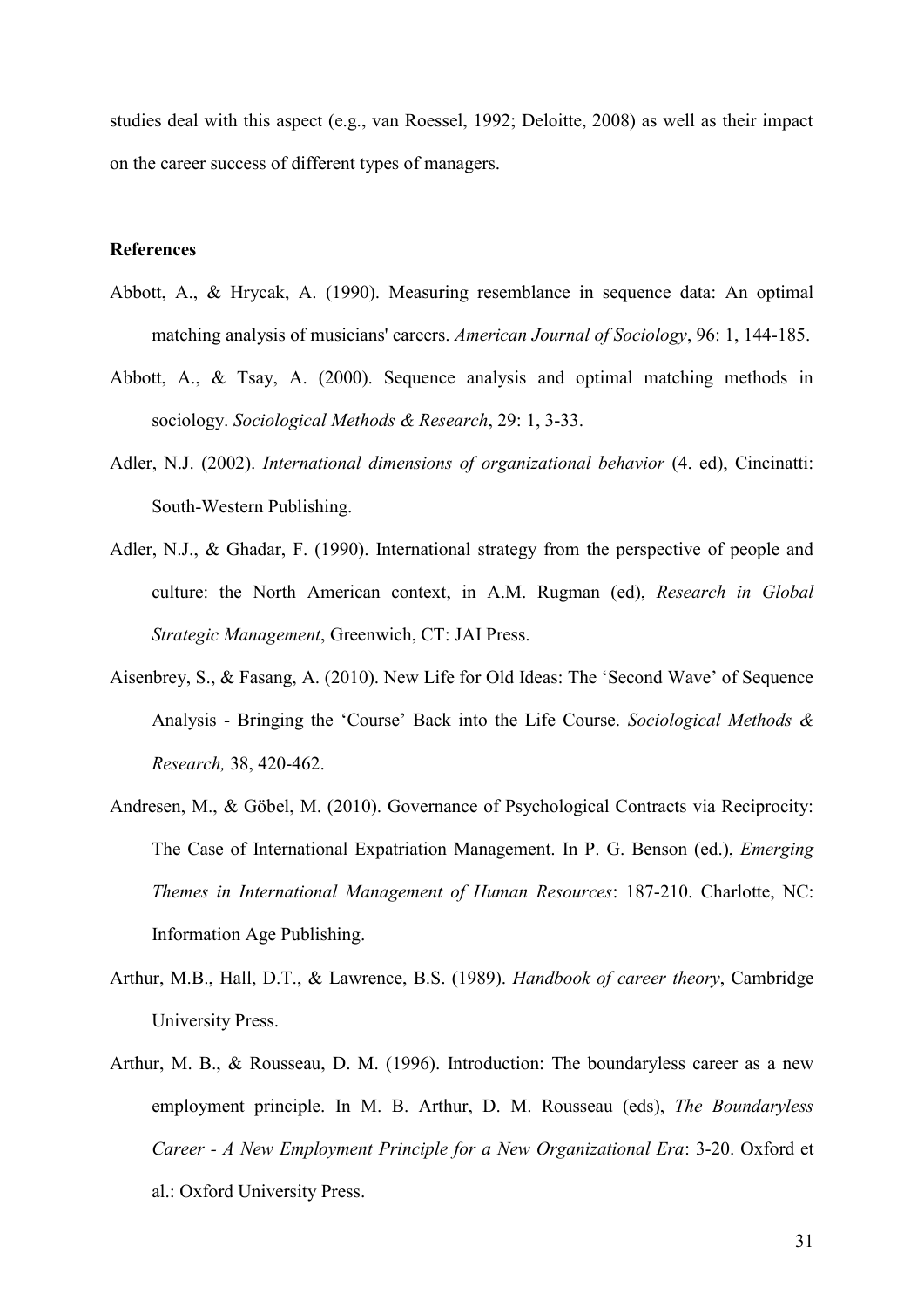- Bailey, K.D. (1994). *Typologies and Taxonomies. An Introduction to Classification Techniques*, Thousand Oaks, CA: Sage.
- Banai, M., & Harry, W. (2004). Boundaryless global careers. *International Studies of Management & Organization*, 34: 3, 96-120.
- Baruch, Y., & Altman, Y. (2002). Expatriation and Repatriation in MNCs: A Taxonomy. *Human Resource Management*, 41: 2, 239-259.
- Beaverstock, J. (2004). Managing Across Borders: Knowledge Management and Expatriation in Professional Service Legal Firms. *Journal of Economic Geography*, 4: 2, 157-179.
- Becker, G. S. (1964). *Human Capital*. New York: Columbia University Press. Biemann, T., & Andresen, M. (2010). Self-initiated foreign expatriates versus assigned expatriates: Two distinct types of international careers? *Journal of Managerial Psychology*, 24: 2, 430- 448.
- Biemann, T., & Wolf, J. (2009). Career patterns of top management team members in five countries: an optimal matching analysis. *The International Journal of Human Resource Management*, 20, 975-991.
- Black, J.S., & Gregersen, H.B. (1999). The right way to manage expats. *Harvard Business Review*, 77: 2, 52-60.
- Black, J.S., Gregersen, H.B., & Mendenhall, M.E. (1992). Toward a theoretical framework of repatriation adjustment. *Journal of International Business Studies*, 23: 4, 737-760.
- Bochner, A. P. (1982). On the efficacy of openness in close relationships, in M. Burgoon (ed), *Communication yearbook* (Vol. 5, 109-124). New Brunswick, NJ: Transaction Books.
- Bonache, J. (2006). The compensation of expatriates: a review and a future research agenda, in I. Bjorkman & G. Stahl (eds), *Handbook of Research in International Human Resource Management*, Edward Elgar, Lmt.
- Bonache, J., Brewster, C., & Suutari, V. (2007). Knowledge, international mobility, and careers. *International Studies of Management and Organization,* 37:, 3, 3-15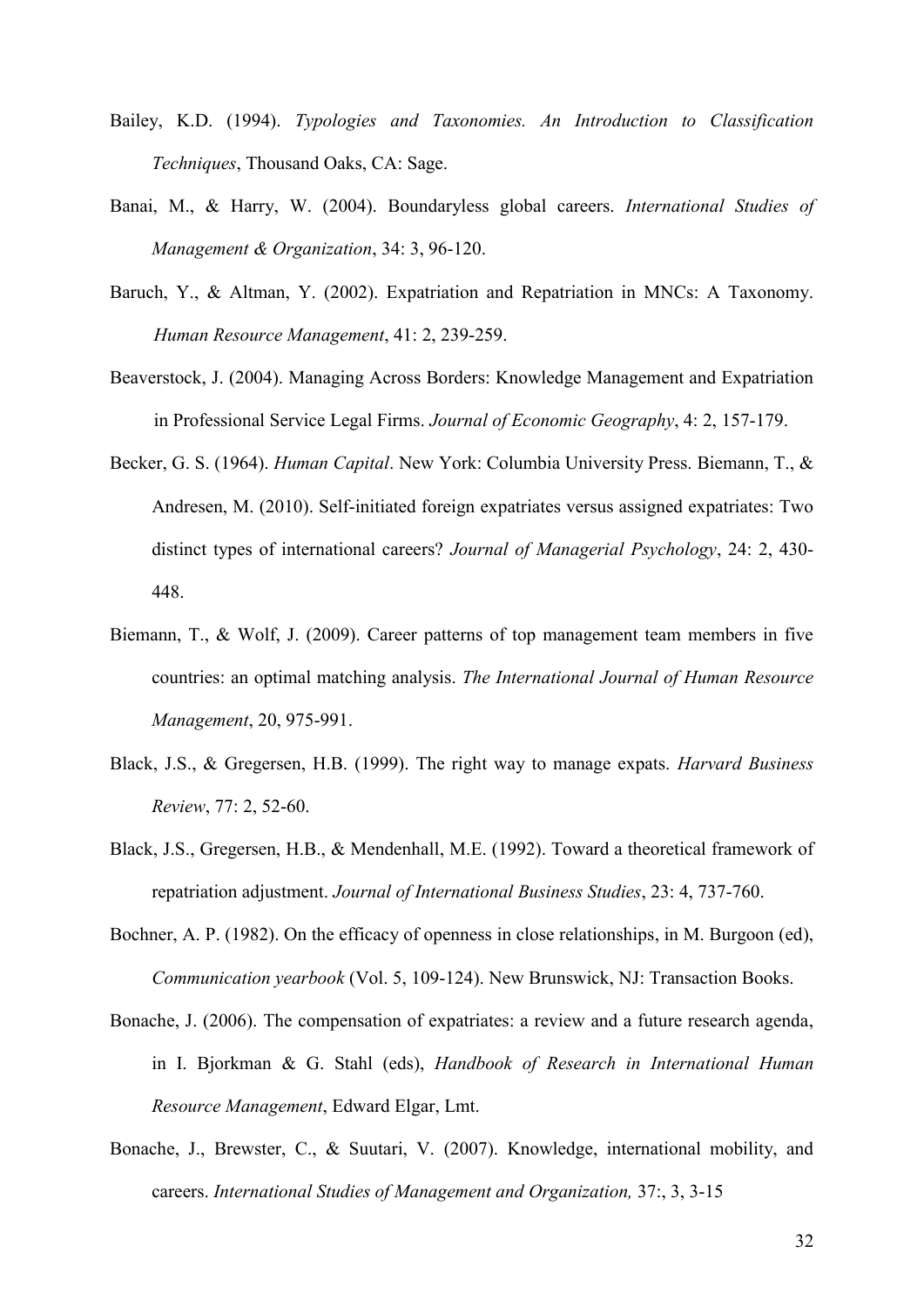- Borg, M. (1988). *International transfer of managers in multinational corporations*. Stockholm: Almqvist & Wiksell.
- Bozkurt, Ö. & Mohr, A.T. (2011). Forms of cross-border mobility and social capital in multinational enterprises. *Human Resource Management Journal*, 21: 2, 138-155.
- Brewster, C., Harris, H., & Sparrow, P. (2002). *Globalising HR: Executive Briefing*, London, Chartered Institute of Personnel and Development.
- Caligiuiri, P.M. (2006). Performance measurement in a cross-national context, in W. Bennett, D. Woehr & C. Lance (eds), *Performance Measurement: Current Perspectives and Future Challenges* (227-243), Mahwah, NJ: Lawrence Erlbaum Ass., Inc.,.
- Caligiuri, P.M., & Colakoglu, S. (2007). A strategic contingency approach to expatriate assignment management. *Human Resource Management Journal,* 17, 393-410.
- Cappellen, T., & Janssens, M. (2005). Career paths of global managers: Towards future research. *Journal of World Business*, 40: 4, 348-360.Cappellen, T., & Janssens, M. (2010). Enacting global careers: Organizational career scripts and the global economy as co-existing career referents. *Journal of Organizational Behavior*, 31, 687-706.
- Collings, D.G., Scullion, H., & Morley, M.J. (2007). Changing Patterns of Global Staffing in the Multinational Enterprise: Challenges to the Conventional Expatriate Assignment and Emerging Alternatives. *Journal of World Business,* 42: 2, 198-213.
- Daily, C.M., Trevis Certo, S., & Dalton, D.R. (2000). International Experience in the Executive Suite: The Path to Prosperity? *Strategic Management Journal*, 21: 4, 515-523.
- Dalton, D.R., & Kesner, I.F. (1983). Inside/outside succession and organizational size: The pragmatics of executive replacement. *Academy of Management Journal*, 26, 736-742.
- Deloitte (2008). Entsendungsmanagement im Wandel. URL: http://www.deloittehumancapital.at/wp-content/7-1-global-employer-services\_ entsendungsmanagement-im-wandel.pdf, 18.11.2010.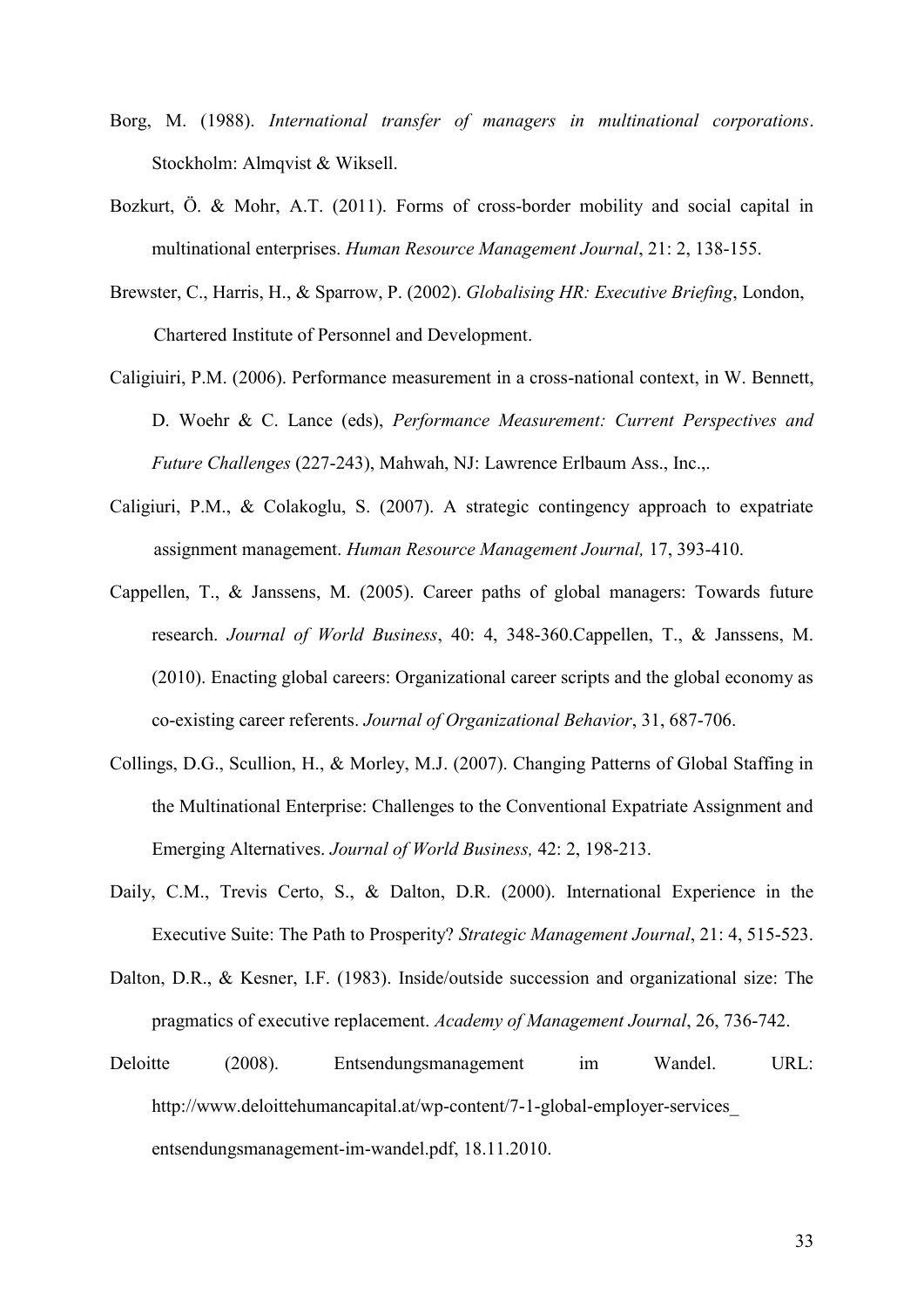- Derr, B.C., & Oddou, G.R. (1991). Are US multinationals adequately preparing future American leaders for global competition? *International Journal of Human Resource Management*, 2: 2, 227–244.
- Dillman, D. A. (2000). Mail and internet surveys: *The tailored design method* (2. ed.). New York: Wiley.
- Doty, D.H., & Glick, W.H. (1994). Typologies as a unique form of theory building: Toward improved understanding and modeling. *Academy of Management Review*, 19: 2, 230- 251.
- Evans, P., Pucik, V., & Barsoux, J.-L. (2002). *The global challenge: Frameworks for international human resource management*, New York, NY: McGraw-Hill/Irwin.
- Farndale, E., Brewster, C., & Poutsma, E. (2008). Coordinated vs. liberal market HRM: the impact of institutionalization on multinational firms. *The International Journal of Human Resource Management*, 19: 11, 2004-2023.
- Forster, N. (1994). The forgotten employees? The experiences of expatriate staff returning to the UK. *International Journal of Human Resource Management*, 5: 4, 405-427.
- Forster, N. (2000). The myth of the 'international manager'. *International Journal of Human Resource Management*, 5: 2, 405-425.
- Fukuda, K.J., & Chu, P. (1994). Wrestling with expatriate family problems: Japanese experience in East Asia. *International Studies of Management & Organization*, 24: 3, 36-47.
- GMAC Global Relocation Services (2005). *Global relocation trends 2004 survey report*, New York: GMAC Global Relocation Services.
- Greenhaus, J. H., Parasuraman, S., & Wormley, W. M. (1990). Effects of race on organizational experiences, job-performance evaluations, and career outcomes. *California Management Review*, 33: 1, 64-86.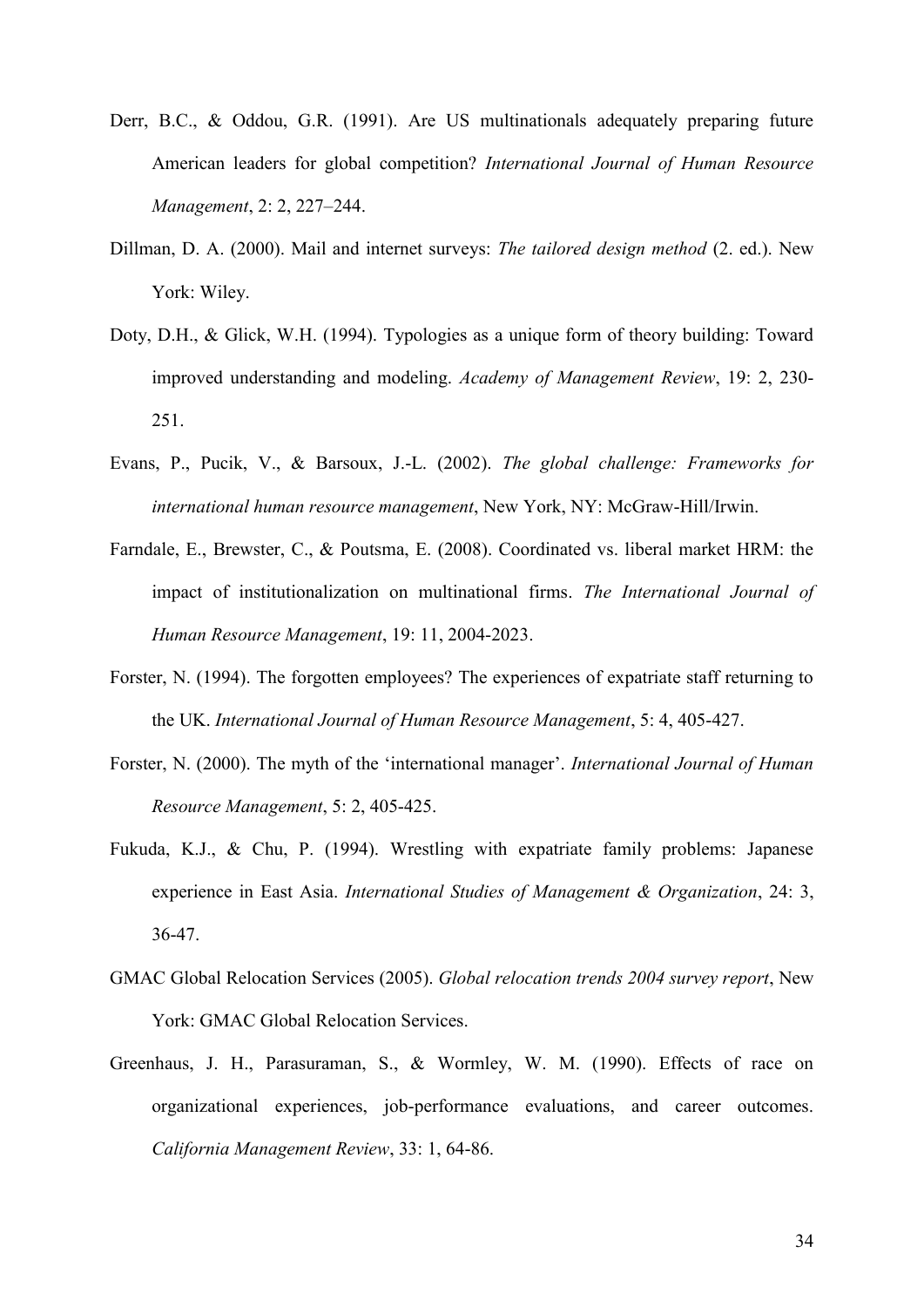- Gunz, H. (1988). Organizational logics of managerial careers. *Organization Studies*, 9: 4, 529-554.
- Hall, D.T., & Chandler, D.E. (2005). Psychological success: When the career is a calling. *Journal of Organizational Behavior*, 26, 155-176.
- Hall, D.T., & Moss, J.E. (1998). The new protean career contract: Helping organizations and employees adapt. *Organizational Dynamics*, 26: 3, 22-37.
- Handy, C. (1994). *The Empty Raincoat*, London: Hutchinson.
- Harris, H., Brewster, C., & Sparrow, P. (2003). *International Human Resource Management*, Wimbledon: CIPD.
- Haslberger, A., & Brewster, C. (2009). Capital gains: expatriate adjustment and the psychological contract in international careers. *Human Resource Management*, 48: 3, 379-397
- Hays, R. (1974). Expatriate Selection: Insuring Success and Avoiding Failure. *Journal of International Business Studies*, 5: 1, 25-37.
- Heslin, P.A. (2005). Conceptualizing and evaluating career success. *Journal of Organizational Behavior*, 26: 113-136.
- Hollister, M. (2009). Is Optimal Matching Suboptimal? *Sociological Methods & Research*, 38, 235-264.
- Huselid, M.A. (1995). The Impact of Human Resource Management Practices on Turnover, Productivity, and Corporate Financial Performance. *Academy of Management Journal*, 38(3): 635-872.
- Inkson, K., Arthur, M.B., Pringle, J., & Barry, S. (1997). Expatriate Assignment Versus Overseas Experience: Contrasting Models of International Human Resource Development. *Journal of World Business*, 32: 4, 351-368.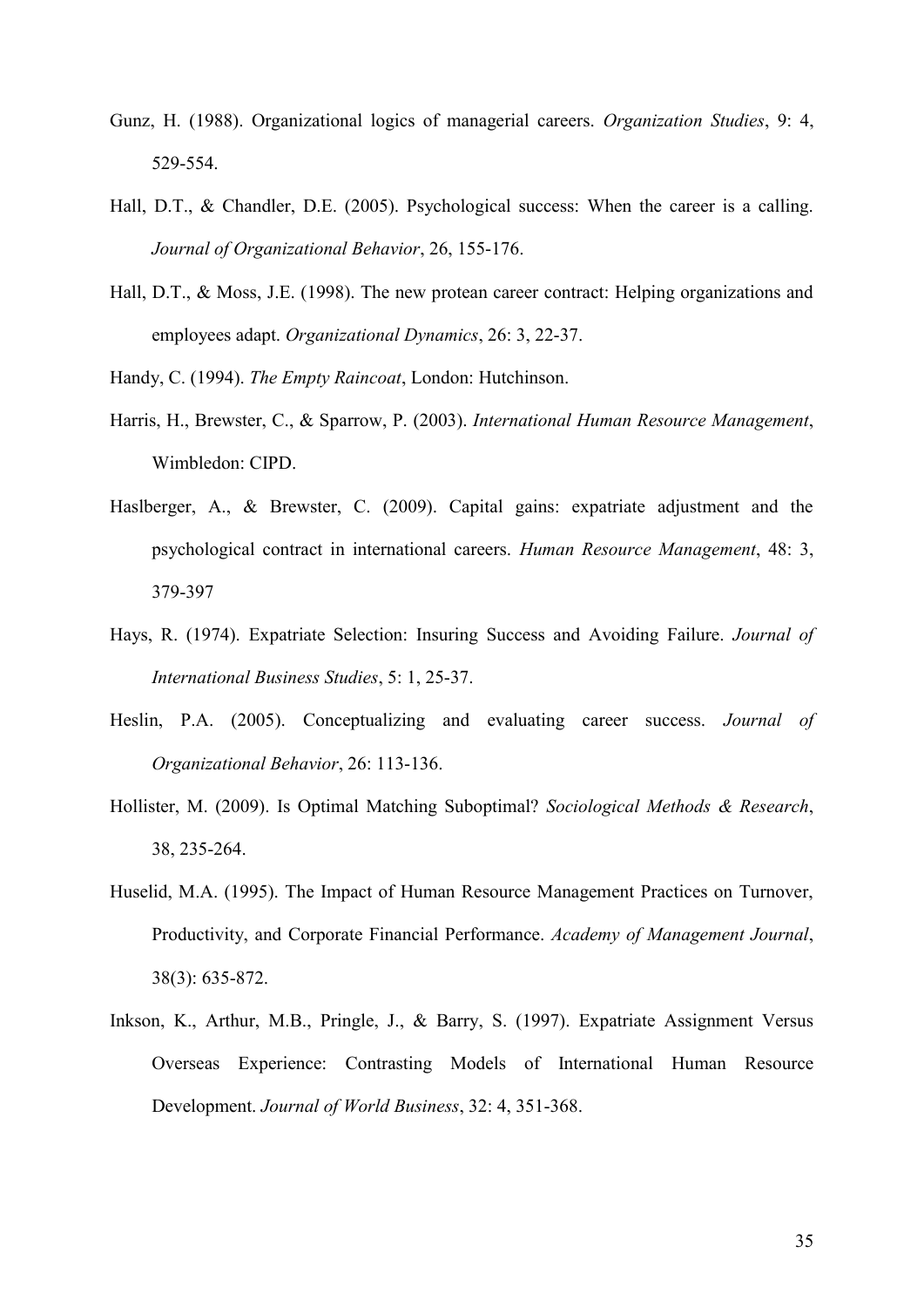- Jackson, S.E., Joshi, A., & Erhardt, N.L. (2003). Recent Research on Team and Organizational Diversity: SWOT Analysis and Implications. *Journal of Management*, 29, 801-830
- Jokinen, T., Brewster, C., & Suutari, V. (2008). Career capital during international work experiences: Contrasting self-initiated expatriate experiences and assigned expatriation. *International Journal of Human Resource Management*, 19: 6, 979-998.
- Kattenbach, R., Lücke, J., Schlese, M., & Schramm, F. (2011). Same Same but Different Changing Career Expectations in Germany? *Zeitschrift für Personalforschung*, 25: 4, 292-312.
- MacIndoe, H., & Abbott, A. (2004). Sequence analysis and optimal matching techniques for social science data, in *Handbook of Data Analysis* (387–406), Sage.
- Mäkelä, K., & Suutari, V. (2009). Global careers: a social capital paradox. *International Journal of Human Resource Management*, 20: 5, 992-1008.
- Mäkelä, L., & Suutari, V. (2011). Coping with work-family conflicts in the global career context. *Thunderbird International Business Review*, 53: 3, 365-375.Marradi, A. (1990). Classification, typology, taxonomy. *Quality & Quantity*, 24, 129-157.
- Mayrhofer, W. (1996). *Mobilität und Steuerung in international tätigen Unternehmen*, Stuttgart: Schäffer-Poeschel.
- Mayrhofer, W. (2001). Organizational International Career Logics (OICLs) A conceptual tool for analyzing organizational expatriation patterns and their consequences for the management of organizations. *Thunderbird International Business Review*, 43: 1, 121- 144.
- Meyskens, M., Von Glinow, M.A, Werther, Jr., W.B., & Clarke, L. (2009). The paradox of international talent: alternative forms of international assignments. *The International Journal of Human Resource Management*, 20: 6, 1439-1450.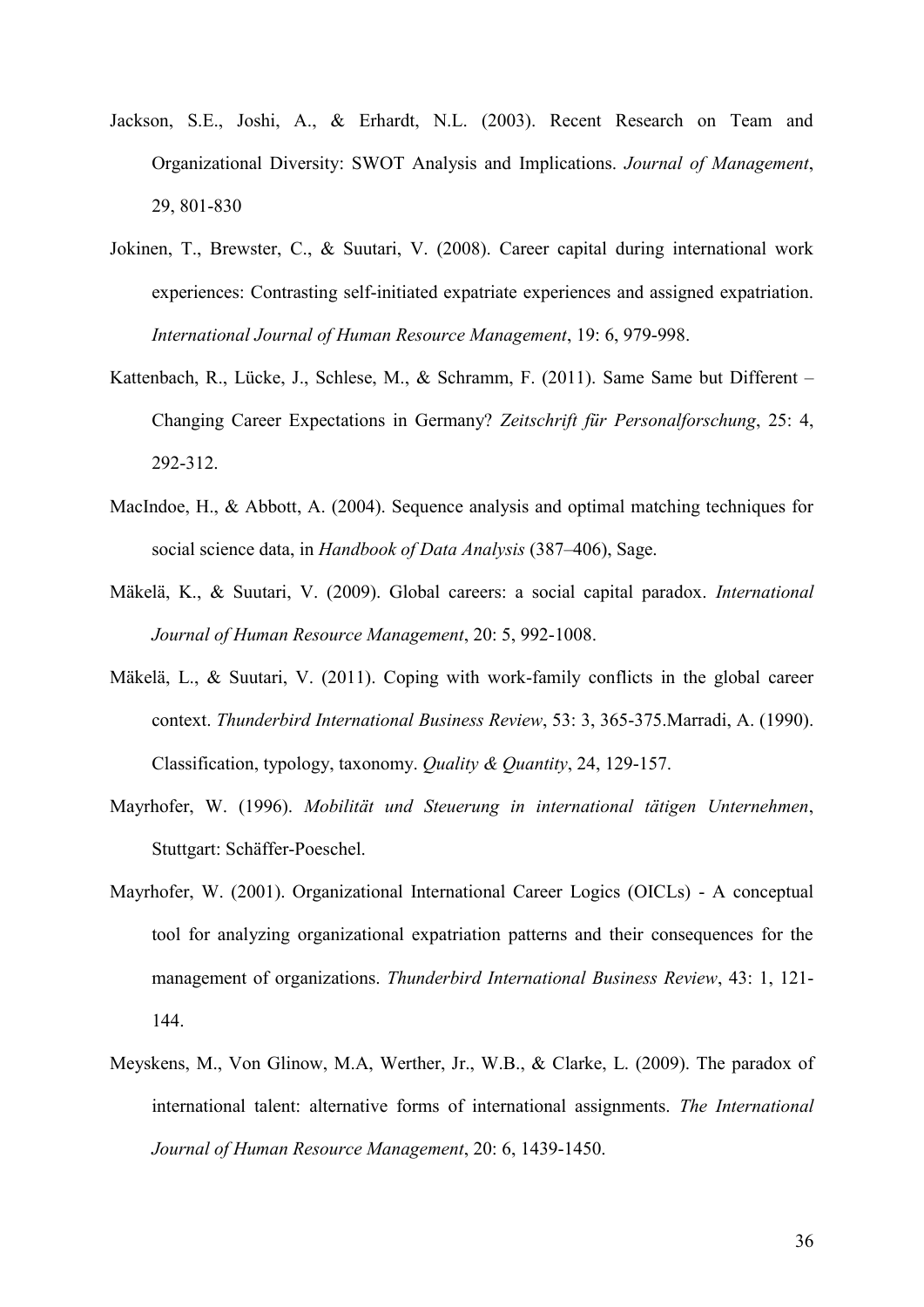- Milliman, J., Von Glinow, M.A., & Nathan, M. (1991). Organizational Life Cycles and Strategic International Human Resource Management in Multinational Companies: Implications for Congruency Theory. *Academy of Management Review*, 16: 2, 318-339.
- Ng, T. W. H., Eby, L. T., Sorenson, K. L., & Feldman, D. C. (2005). Predictors of objective and subjective career success: A meta-analysis. *Personnel Psychology*, 58: 2, 367-408.
- Nummela, N., Saarenketo, S., & Puumalainen, K. (2004). Global mindset A prerequisite for successful internationalization? *Canadian Journal of Administrative Sciences*, 21: 1: 51- 64.
- Osland, J.S. (2000). The journey inward: Expatriate hero tales and paradoxes. *Human Resource Management*, 39: 2,3, 227-238.
- Parey, M., & Waldinger, F. (2011). [Studying Abroad and the Effect on International Labour](http://ideas.repec.org/a/ecj/econjl/v121y2011i551p194-222.html)  [Market Mobility: Evidence from the Introduction of ERASMUS,](http://ideas.repec.org/a/ecj/econjl/v121y2011i551p194-222.html) *[Economic Journal,](http://ideas.repec.org/s/ecj/econjl.html) Royal Economic Society*, 121: 551, 194-222.
- Parker, P., & Inkson, K. (1999). New forms of career: The challenge to human resource management. *Asia Pacific Journal of Human Resources*, 37, 76-85.
- Peiperl, M.A., & Jonsen, K. (2007). Global careers, in H.P. Gunz & M.A. Peiperl (eds), *Handbook of career* studies (350-372), Los Angeles: Sage.
- Porter, M. E. (1986). Changing patterns of international competition. *California Management Review*, 28: 2, 9-40.
- Richardson, J., & McKenna, S. (2002). Leaving and experiencing: Why academics expatriate and how they experience expatriation. *Career Development International*, 7: 2, 67-78.
- Riusala, K., & Suutari, V. (2000). Expatriation and Careers: Perspectives of Expatriates and Spouses. *Career Development International*, 5: 2, 81-90.
- Schein, E. H. (1996). Career anchors revisited: Implications for career development in the 21st century. *Academy of Management Executive*, 10, 80-88.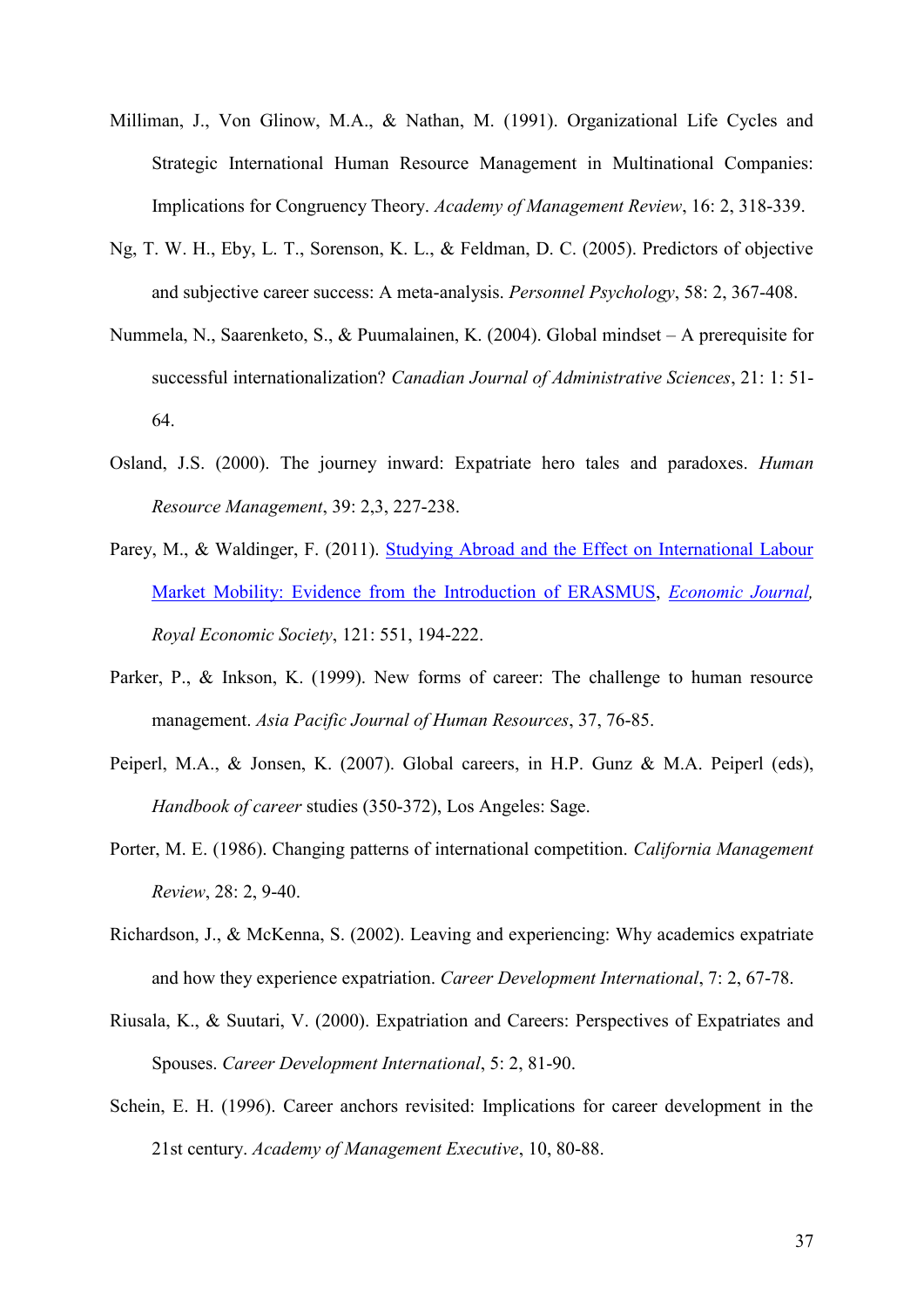- Scullion, H., Collings, D.G., & Gunnigle, P. (2007). International HRM in the 21 st Century: Emerging Themes and Contemporary Debates. *Human Resource Management Journal*, 17: 4, 309-319.
- Sparrow, P., Brewster, C., & Harris, H. (2004). *Globalising human resource management*. London: Routledge.
- Stahl, G. K. (2002). Internationaler Einsatz von Führungskräften. Probleme, Bewältigung, Erfolg, in U. Krystek, E. Zur (eds), *Handbuch Intemationalisierung* (277-302). Berlin: Springer.
- Stahl, G. K., Miller, E. L., & Tung, R. (2002). Toward the boundaryless career: a closer look at the expatriate career concept and the perceived implications of an international assignment. *Journal of World Business*, 37, 216-227.
- Stovel, K., & Bolan, M. (2004). Residential trajectories: Using optimal alignment to reveal the structure of residential mobility. *Sociological Methods & Research*, 32: 4, 559-598.
- Sturges, J. (1999). What it means to succeed: Personal conceptions of career success held by male and female managers at different ages. *British Journal of Management*, 10, 239- 252.
- Sullivan, S. E. (1999). The Changing Nature of Careers: A Review and Research Agenda. *Journal of Management*, 25: 3, 457-484.
- Suutari, V. (2003). Global Managers: Career Orientation, Career Tracks, Life-style Implications and Career Commitment. *Journal of Managerial Psychology*, 18: 3, 185- 207.
- Suutari, V., & Brewster, C. (2001). Expatriate management practices and perceived relevance. *Personnel Review*, 30: 5/6, 554-577.
- Suutari, V., & Brewster, C. (2003). Repatriation: empirical evidence from a longitudinal study of careers and expectations among Finnish expatriates. *International Journal of Human Resource Management*, 14: 7, 1132-1151.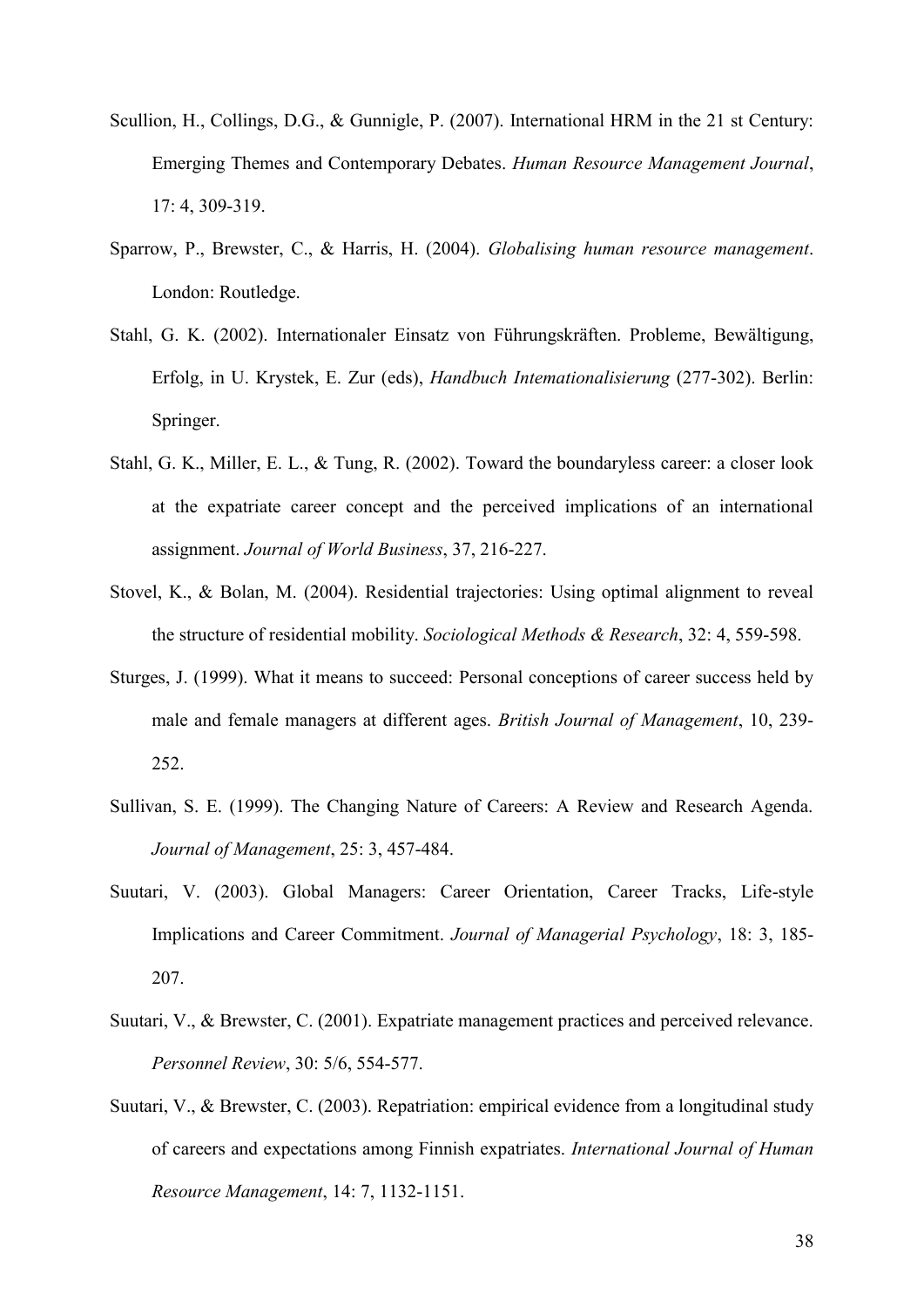- Suutari, V., & Mäkelä, K. (2007). The Career Capital of Managers with Global Careers. *Journal of Managerial Psychology*, 22: 7, 628-648.
- Suutari, V., & Taka, M. (2004). Career anchors of managers with global careers. *Journal of Management Development*, 23, 833-847.
- Tharenou, P. (2010). Women's Self-Initiated Expatriation as a Career Option and Its Ethical Issues. *Journal of Business Ethics*, 95: 1, 73-88.
- Tharenou, P., & Caulfield, N. (2010). Will I stay or will I go? Explaining repatriation by selfinitiated expatriates. *Academy of Management Journal*, 53: 5, 1009-1028.
- van Roessel, R. (1988). *Führungskräfte-Transfer in internationalen Unternehmungen*. Köln: Bachem.
- Ward, J.H. (1963). Hierarchical Grouping to optimize an objective function. *Journal of the American Statistical Association*, 58: 301, 236-244.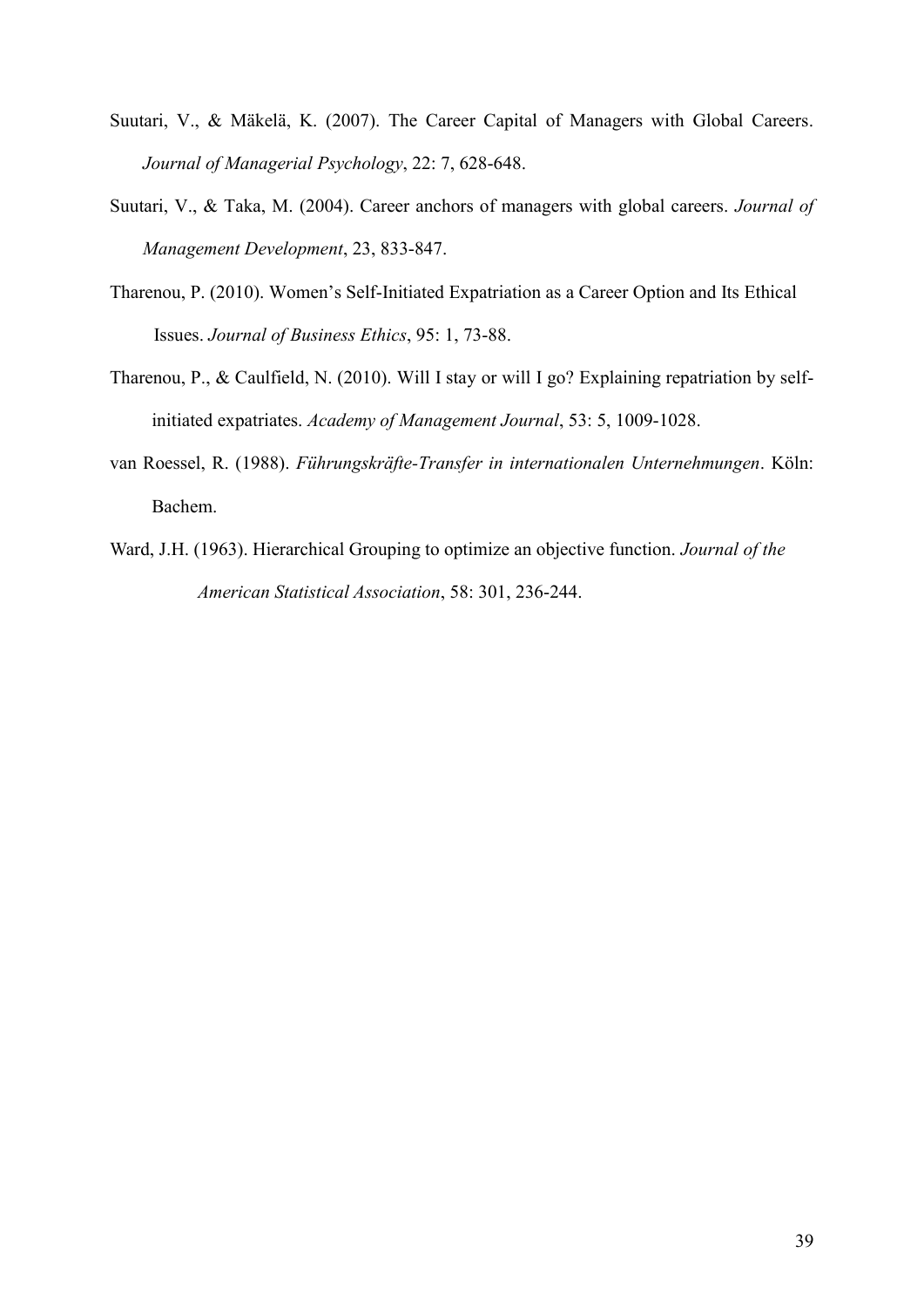|                                                           |                | International careers as part of management and<br>control efforts |                                                   |  |  |  |
|-----------------------------------------------------------|----------------|--------------------------------------------------------------------|---------------------------------------------------|--|--|--|
|                                                           |                | No                                                                 | Yes                                               |  |  |  |
| International careers as part<br>of personnel development |                | Type 3                                                             | Type 2                                            |  |  |  |
|                                                           | Yes            | Developmental-Junior<br>Logic                                      | Senior Management,<br><b>High Potential Logic</b> |  |  |  |
| efforts                                                   | N <sub>0</sub> | Type 4                                                             | Type 1                                            |  |  |  |
| (0, 11, 1, 1, 0, 100, 010, 000, 100)                      |                | Isolation, Dead End Logic                                          | Watchdog, Trouble-<br>Shooting-Logic              |  |  |  |

# Table 1: Typology of Organizational International Career Logics

(following Mayrhofer, 1996: 343; 2001: 135)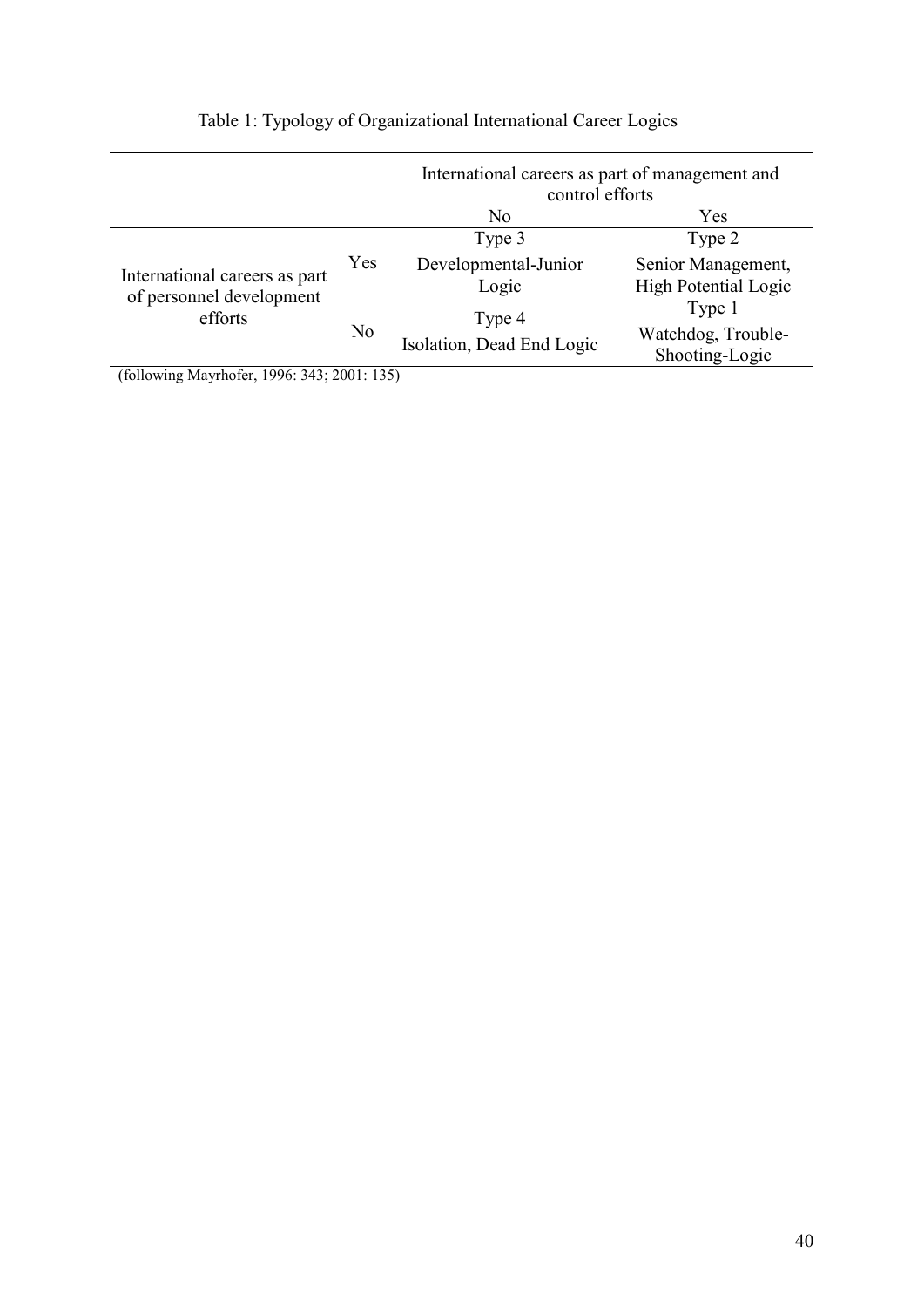|             |        | Mobility            |                       |  |  |  |
|-------------|--------|---------------------|-----------------------|--|--|--|
|             |        | low                 | high                  |  |  |  |
|             | Abroad | Naturalized $(25%)$ | Cosmopolitans $(22%)$ |  |  |  |
| Destination | Home   | Locals $(38%)$      | Unsettled $(15%)$     |  |  |  |

# Table 2: Transfer archetypes of international managers

Source: following Borg, 1988: 62 ff.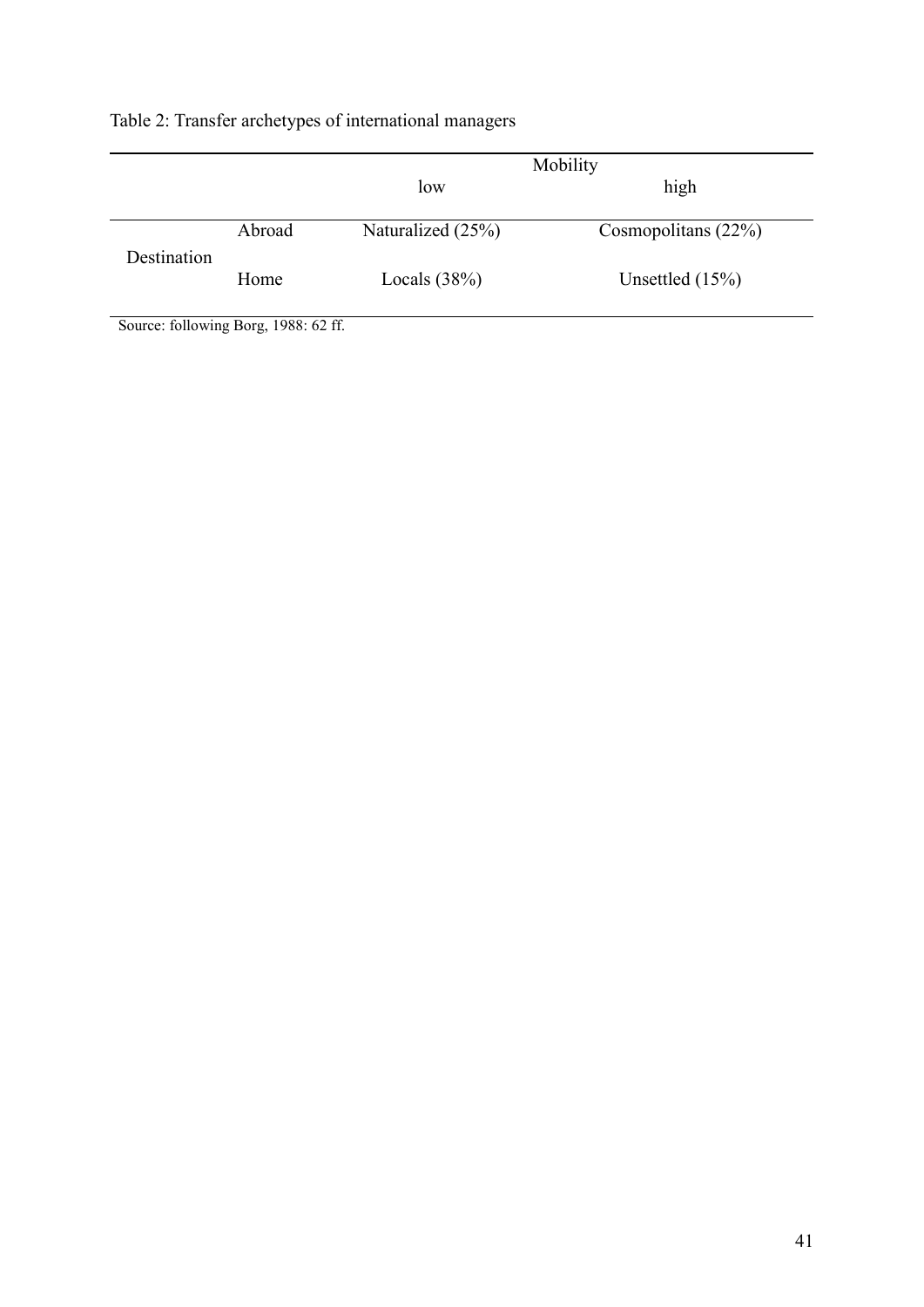# Table 3: Types of expatriates

|                           | Expatriate's position in the company |                |          |          |  |  |  |
|---------------------------|--------------------------------------|----------------|----------|----------|--|--|--|
|                           |                                      | low            | middle   | high     |  |  |  |
| Duration of the 0-6 years |                                      | <b>Starter</b> | Climber  |          |  |  |  |
| expatriate's              | $6+$ years                           |                | Survivor | Achiever |  |  |  |
| stay abroad               |                                      |                |          |          |  |  |  |

Source: following Fukuda and Chu, 1994: 44 f.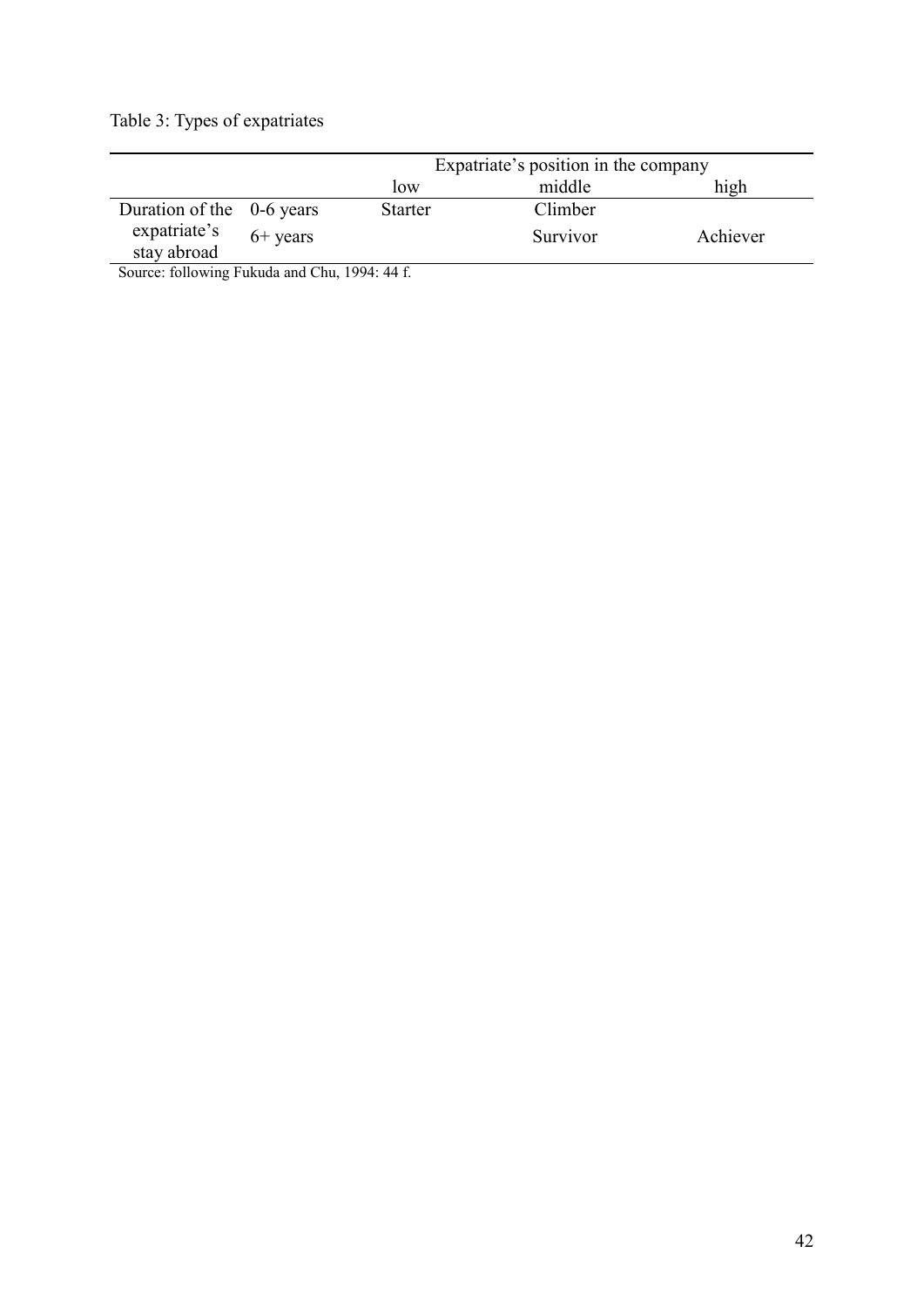|                                   | <b>Borg</b><br>(1988)   | Fukuda<br>& Chu         | Mayr-<br>hofer            | Suutari<br>(2003)       | Banai &<br><b>Harry</b>             |
|-----------------------------------|-------------------------|-------------------------|---------------------------|-------------------------|-------------------------------------|
|                                   |                         | (1994)                  | (1996)                    |                         | (2004)                              |
| <b>Career history</b>             |                         |                         |                           |                         |                                     |
| Professional experience           |                         |                         |                           | X                       |                                     |
| International experience          | $\mathbf{X}$            | $\mathbf X$             | X                         | $\overline{\mathbf{X}}$ | $\boldsymbol{\mathrm{X}}$           |
| Organizational tenure             | $\overline{\mathrm{X}}$ | X                       | $\boldsymbol{X}$          | $\overline{X}$          |                                     |
| Number of organizations           | $\overline{(\rm X)}$    | (X)                     | $\overline{(\rm X)}$      | (X)                     | $\overline{\mathbf{X}}$             |
| Number of industries              | (X)                     |                         | (X)                       |                         |                                     |
| Number of international           | $\mathbf{X}$            |                         |                           | X                       | $\mathbf X$                         |
| assignments                       |                         |                         |                           |                         |                                     |
| Transfer direction                | $\overline{\mathbf{X}}$ |                         | $\boldsymbol{X}$          | $\mathbf{X}$            |                                     |
| Organization                      |                         |                         |                           |                         |                                     |
| Number of employees               |                         |                         | (X)                       |                         |                                     |
| Current internationalization      |                         |                         | (X)                       |                         |                                     |
| Planned internationalization      |                         |                         | (X)                       |                         |                                     |
| Industry globalization            |                         |                         | (X)                       |                         |                                     |
| Motive of assignment by           | X                       |                         | X                         | X                       |                                     |
| employer                          |                         |                         |                           |                         |                                     |
| <b>Individual</b>                 |                         |                         |                           |                         |                                     |
| Age                               | $\overline{\mathrm{X}}$ | $\overline{\mathrm{X}}$ |                           |                         |                                     |
| Gender                            |                         |                         |                           |                         |                                     |
| Civil status                      |                         | $\boldsymbol{X}$        |                           |                         |                                     |
| Family status                     |                         | $\overline{X}$          |                           | X                       |                                     |
| Self-initiated foreign experience |                         |                         |                           |                         | X                                   |
| Work-life-balance                 |                         |                         |                           | $\overline{X}$          |                                     |
| <b>Hierarchical level</b>         | X                       | $\mathbf X$             | X                         |                         |                                     |
| Perceived importance of           |                         | X                       |                           | X                       | X                                   |
| international careers             |                         |                         |                           |                         |                                     |
| Career centrality                 |                         |                         |                           | $\overline{\mathrm{X}}$ | $\overline{\text{X}}$               |
| Subjective career success         |                         |                         |                           | $\mathbf X$             | $\frac{\overline{X}}{\overline{X}}$ |
| Objective career success          |                         | $\overline{X}$          | $\boldsymbol{\mathrm{X}}$ | $\overline{X}$          |                                     |

Table 4: Basic dimensions of typologies and characteristic variables of types

Notes:  $X =$  basic dimensions of the typologies;  $X =$  characteristic variables of different types;  $(X) =$ characteristic variables of different types used implicitly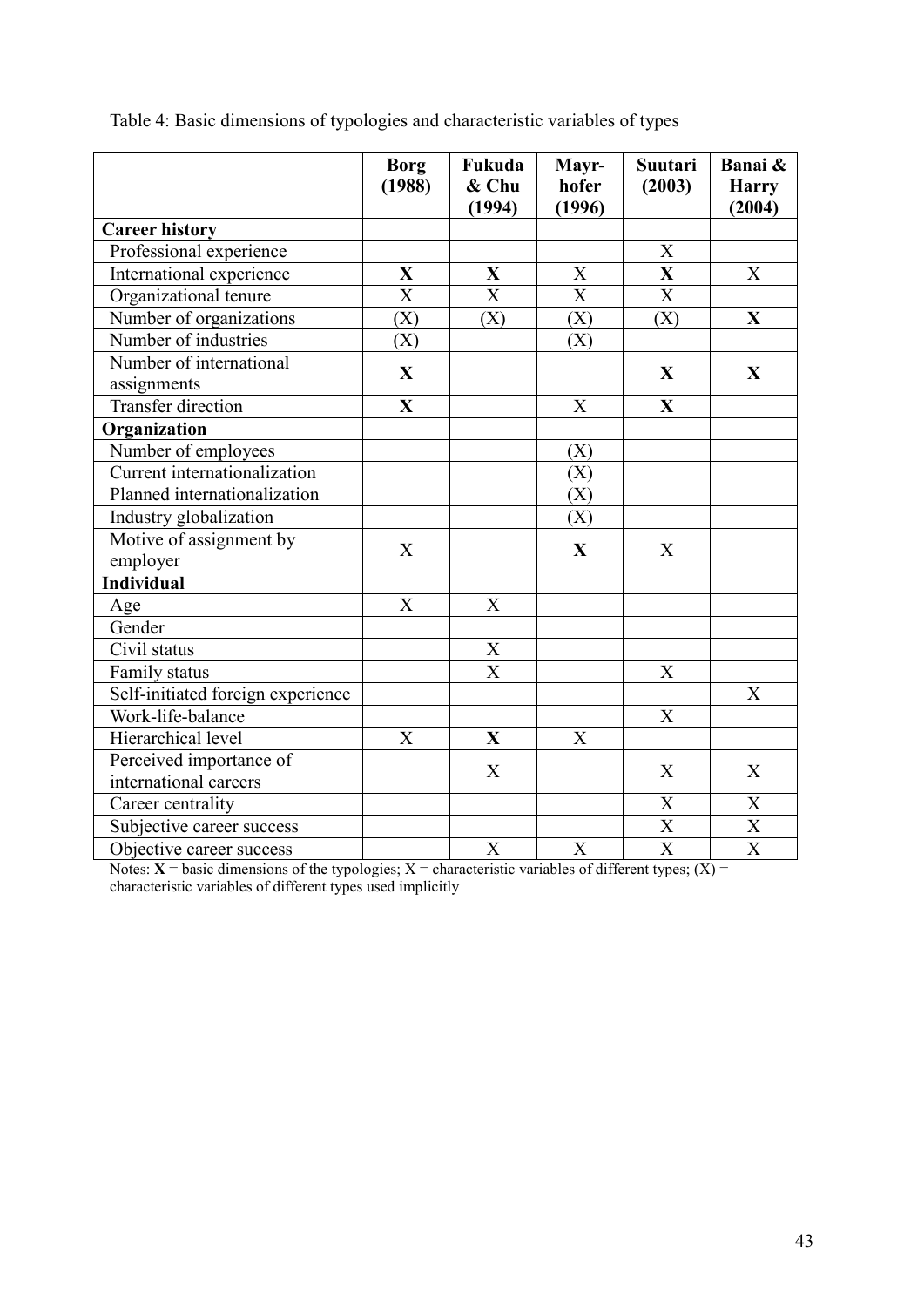Table 5: Transition Cost Matrix

| A (home country, current organization)   |  |  |
|------------------------------------------|--|--|
| B (home country, other organization)     |  |  |
| C (foreign county, current organization) |  |  |
| D (foreign country, other organization)  |  |  |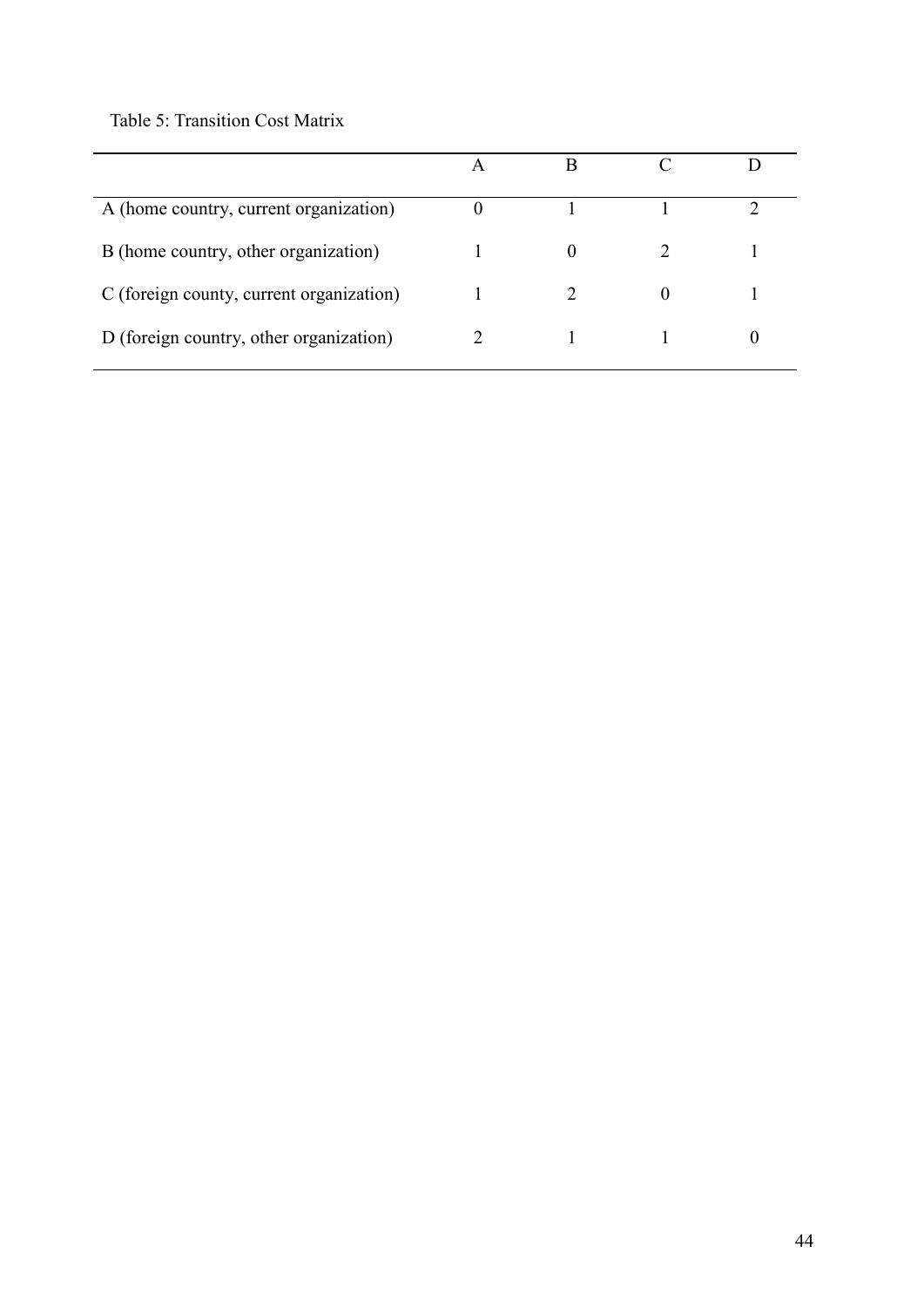|                                                                                                                                                                                               | N                | M       | s.d.   | 1.                       | 2.                       | 3.       | 4.       | 5.       | 6.       | 7.       | 8.       | 9.        | 10.    | 11.      | 12.     | 13.      | 14.     |
|-----------------------------------------------------------------------------------------------------------------------------------------------------------------------------------------------|------------------|---------|--------|--------------------------|--------------------------|----------|----------|----------|----------|----------|----------|-----------|--------|----------|---------|----------|---------|
| Professional Experience                                                                                                                                                                       | 202              | 14.1    | 10.8   | $\overline{\phantom{a}}$ |                          |          |          |          |          |          |          |           |        |          |         |          |         |
| <b>International Experience</b><br>2.                                                                                                                                                         | $\overline{202}$ | 6.52    | 9.46   | $.78***$                 | $\overline{\phantom{0}}$ |          |          |          |          |          |          |           |        |          |         |          |         |
| <b>Organizational Tenure</b><br>3.                                                                                                                                                            | 202              | 10.2    | 9.90   | $.81***$                 | $.68***$                 |          |          |          |          |          |          |           |        |          |         |          |         |
| 4. Number of Employees                                                                                                                                                                        | 201              | 56427   | 110637 | .10                      | .01                      | $.24***$ | $\sim$   |          |          |          |          |           |        |          |         |          |         |
| Current Internationalization<br>5.                                                                                                                                                            | 195              | 0.05    | 1.00   | .12                      | $.18*$                   | $.26***$ | $.36***$ |          |          |          |          |           |        |          |         |          |         |
| 6. Planned Internationalization                                                                                                                                                               | 169              | 11.8    | 2.71   | $.29***$                 | $.24**$                  | $.31***$ | $.33***$ | $.50***$ |          |          |          |           |        |          |         |          |         |
| 7. Industry Globalization                                                                                                                                                                     | 169              | 10.6    | 2.91   | $.16*$                   | $15*$                    | $.21**$  | $.29***$ | $.46***$ | $.52***$ |          |          |           |        |          |         |          |         |
| 8. Age                                                                                                                                                                                        | 194              | 39.2    | 10.1   | $.92***$                 | .72***                   | $.75***$ | .04      | $.15*$   | $.30***$ | $.20**$  |          |           |        |          |         |          |         |
| Gender $(1 = male)$<br>9.                                                                                                                                                                     | 192              | 0.16    | .364   | $-.13$                   | $-13$                    | $-16*$   | .02      | $-10$    | $-13$    | $-.01$   | $-18*$   |           |        |          |         |          |         |
| 10. Self-initiated foreign XP $(1 =$<br>yes)                                                                                                                                                  | 140              | 0.21    | .412   | $-13$                    | $-07$                    | $-28***$ | $-22***$ | $-16$    | $-16$    | $-0.20*$ | $-0.09$  | $-0.08$   |        |          |         |          |         |
| 11. Workload (in h/week)                                                                                                                                                                      | 198              | 54.2    | 8.44   | $.24***$                 | $.25***$                 | $.21**$  | $-0.04$  | $.20**$  | $.16*$   | .04      | $.29***$ | $-15*$    | $-15$  | $\sim$   |         |          |         |
| 12. Importance Int. Careers                                                                                                                                                                   | 196              | 15.2    | 2.51   | $.17*$                   | $.29***$                 | $.16*$   | .01      | $.15*$   | $.34***$ | .11      | $.20**$  | $-0.09$   | .06    | $.18*$   | (0.65)  |          |         |
| 13. Subjective Career Success                                                                                                                                                                 | 189              | 19.2    | 3.92   | $.25***$                 | $.26***$                 | $.22**$  | .08      | $.16*$   | $.36***$ | .07      | $.27***$ | $-18*$    | .05    | $.29***$ | $40***$ | (0.84)   |         |
| 14. Objective Career Success                                                                                                                                                                  | 171              | $-0.01$ | .800   | $.60***$                 | $.46***$                 | $.50***$ | $-.01$   | $.17*$   | $.31***$ | .17      | $.67***$ | $-.30***$ | $-.01$ | $.49***$ | .33***  | $.47***$ |         |
| 15. Career Centrality                                                                                                                                                                         | 196              | 3.93    | .950   | $-34***$                 | $74***$                  | $-39***$ | $-06$    | $-.08$   | $-12$    | $-0.02$  | $-39***$ | .01       | .12    | $-.08$   | 00      | $-.04$   | $-21**$ |
| Notes. N = number of valid cases; M= mean; s.d. = standard deviation. Cronbach's alpha on diagonal in parentheses (when applicable).<br>* $p<0.05$ ; ** $p<0.01$ ; *** $p<0.001$ (two-tailed) |                  |         |        |                          |                          |          |          |          |          |          |          |           |        |          |         |          |         |

Table 6: Means, standard deviations, and zero-order correlations among study variables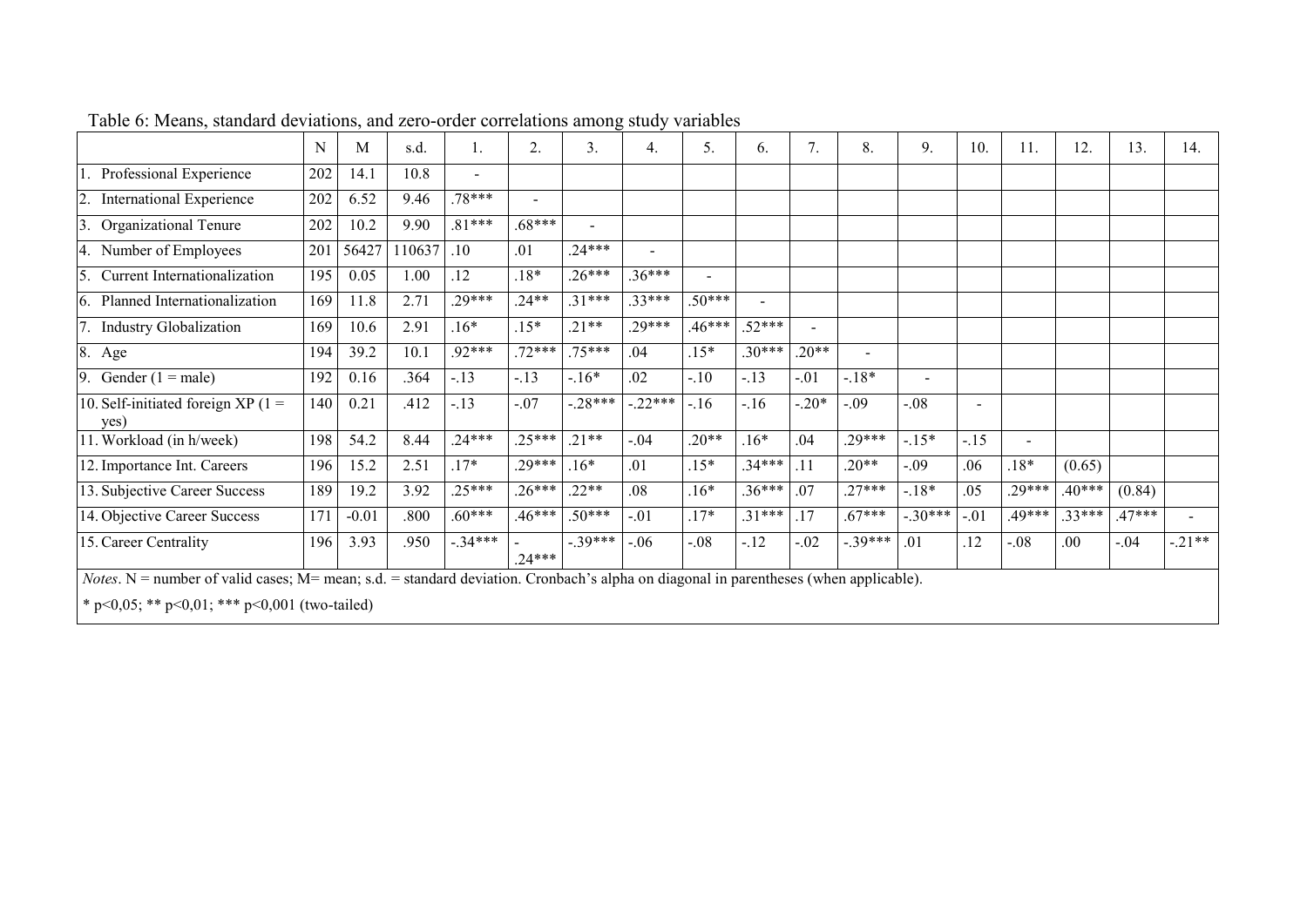## Table 7: Career patterns of internationally mobile managers

|                                               |                     | International            | <b>International</b>          | Transnational      | F-value/ Chi <sup>2</sup> |
|-----------------------------------------------|---------------------|--------------------------|-------------------------------|--------------------|---------------------------|
| Career pattern:                               | <b>Early Career</b> | Organizational<br>Career | <b>Boundaryless</b><br>Career | Career             |                           |
| $\mathbf N$                                   | 101                 | 32                       | 56                            | 13                 |                           |
| <b>Career history</b>                         |                     |                          |                               |                    |                           |
| Professional experience (in years)            | 6.04                | 22.88                    | 18.48                         | 36.62              | 159.51***                 |
| International experience (in years)           | 1.87                | 9.50                     | 6.70                          | 34.62              | 159.36***                 |
| Organizational tenure (in years)              | 5.27                | 22.25                    | 6.88                          | 33.31              | 192.47***                 |
| Number of organizations                       | 1.36                | 1.22                     | 3.48                          | 1.54               | $62.15***$                |
| Number of industries                          | 1.27                | 1.23                     | 1.98                          | 1.23               | $14.02***$                |
| Number of international employments           | 1.00                | 2.69                     | 2.04                          | 5.92               | $36.51***$                |
| Organization <sup>b</sup>                     |                     |                          |                               |                    |                           |
| Number of employees <sup>c</sup>              | 59012 <sup>23</sup> | $121490^{13}$            | 15856 <sup>124</sup>          | $55966^3$          | $10.46***$                |
| Current internationalization                  | $0.07^{23}$         | $1.16^{13}$              | $-0.70^{124}$                 | $1.03^{3}$         | $10.67***$                |
| Planned internationalization                  | $11.22^{24}$        | 12.74 <sup>1</sup>       | 11.65                         | 13.58 <sup>1</sup> | $4.58**$                  |
| Industry globalization                        | $10.06^2$           | 11.68 <sup>1</sup>       | 10.41                         | 11.67              | $3.12*$                   |
| Individual b                                  |                     |                          |                               |                    |                           |
| Gender                                        | 0.18                | 0.10                     | 0.18                          | 0.00               | $Chi^2 = 3.76$            |
| Self-initiated foreign experience             | 0.21                | 0.09                     | 0.41                          | $0.00\,$           | $Chi^2=14.35**$           |
| Workload (h/week)                             | $51.6^{24}$         | 58.8 <sup>1</sup>        | 55.0                          | $58.5^1$           | 8.39***                   |
| Perceived importance of international careers | 15.01 <sup>4</sup>  | 15.52                    | 14.95                         | 17.23 <sup>1</sup> | $3.49*$                   |
| Career centrality <sup>a</sup>                | 0.00                | $-0.12$                  | 0.14                          | $-0.40$            | 1.14                      |
| Subjective career success <sup>a</sup>        | 0.05                | $-0.05$                  | 0.01                          | 0.08               | 0.08                      |
| Objective career success <sup>a</sup>         | $-0.16^2$           | 0.43 <sup>1</sup>        | 0.08                          | $-0.18$            | $2.67*$                   |

Notes. Chi<sup>2</sup>= Chi<sup>2</sup>-value; post-hoc-tests with Bonferroni Correction.

<sup>a</sup> controlling for age

<sup>b</sup> For ANOVAs, superscripts indicate significant differences between patterns. For example, "23" in column "Early Career" (pattern 1) indicates that pattern 1 differs significantly from the patterns 2 and 3 (see text for details).

 $\degree$  Due to the skewness of the distribution, ANOVA was based on logarithmized values.

 $*$  p<0.05; \*\* p<0.01; \*\*\* p<0.001